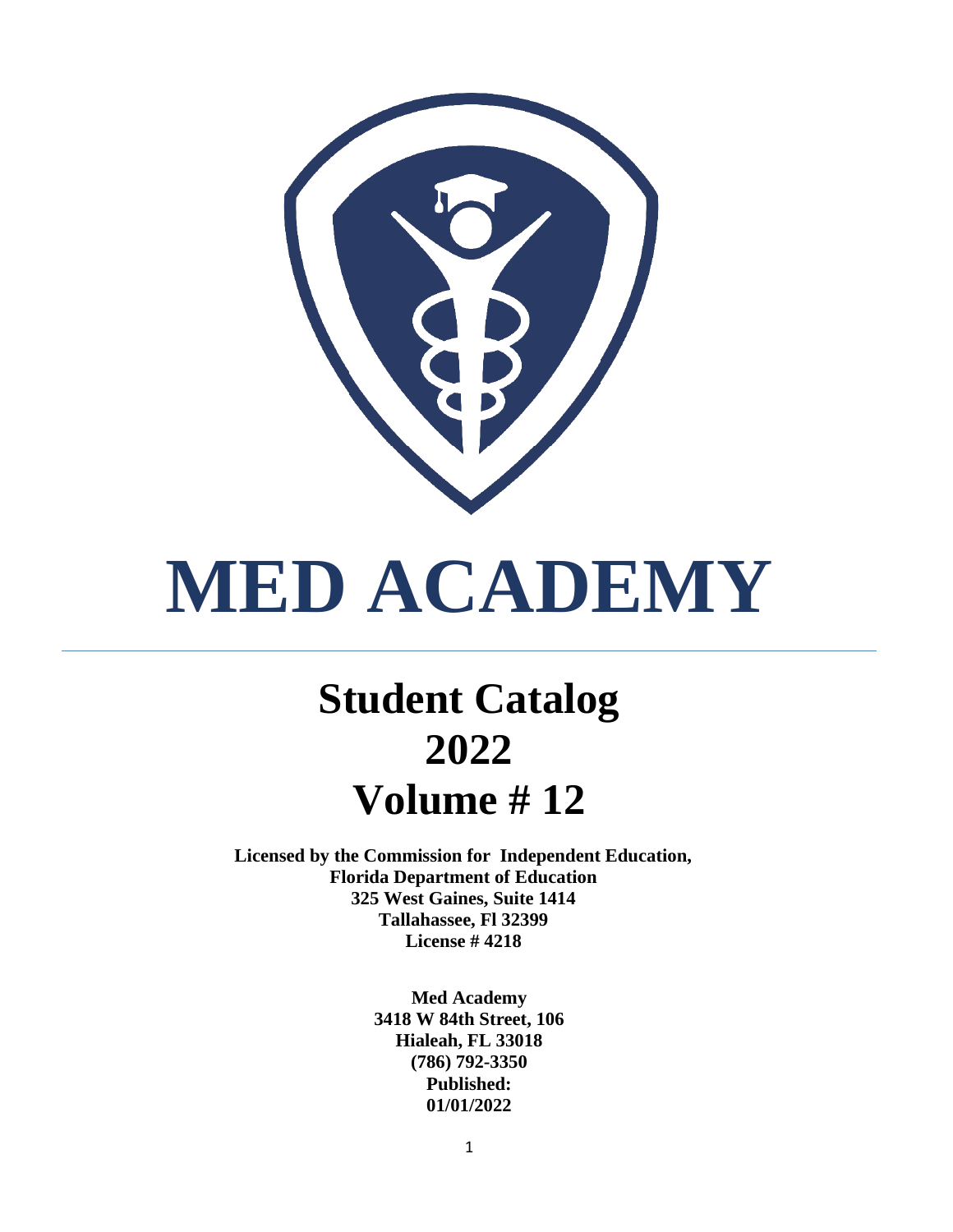| <b>Topic</b> | radie or Contents                                                                          | Page      |
|--------------|--------------------------------------------------------------------------------------------|-----------|
| $\bullet$    | Statement of Legal Control / Summary of Civil and Criminal penalties /Facility Description | 3         |
| $\bullet$    | Administrative Staff / School Hours of Operation                                           | 4         |
| ٠            | School Calendar / Holidays                                                                 | 5         |
|              | Institution Mission / Objectives & Goals / Core Values                                     | 6         |
|              | <b>Student Services</b>                                                                    | 7         |
|              | <b>General Program Policies</b>                                                            | $8-24$    |
| $\bullet$    | Admission Requirements/Graduation Requirements                                             | $\,8\,$   |
| $\bullet$    | Disabled Applicants, Program Technical Standards/Entrance Exam                             | 9         |
| $\bullet$    | Credit Transfer                                                                            | 10        |
|              | <b>Distance Education</b>                                                                  | 11        |
|              | <b>Institutional Tuition Refund</b>                                                        | 12        |
| ٠            | Treatment of Title IV Aid When a Student Withdraws (R2T4)                                  | 13        |
| $\bullet$    | Payment Method and Fees                                                                    | 14        |
| $\bullet$    | VA Pending Payment Compliance                                                              | 15        |
|              | Scholarships                                                                               | 16        |
|              | Drug and Alcohol Prevention/Disciplinary Action                                            | 17        |
|              | Program withdrawal                                                                         | 18        |
|              | <b>Student Complaint Process Procedure</b>                                                 | 18        |
|              | Sexual Harassment                                                                          | 20        |
|              | <b>Student Impairment</b>                                                                  | 21        |
|              | Crime Reporting                                                                            | 22        |
|              | Signing and Filling Official Documents                                                     | 24        |
|              | <b>Attendance Policies</b>                                                                 | $25 - 27$ |
|              | • School Attendance/Attendance Recording/Holidays                                          | 25        |
|              | • Excessive Absenteeism/Excused Absence / Excessive Tardiness                              | 26        |
|              | • Leave of Absence                                                                         | 27        |
|              | <b>Academic Policies</b>                                                                   | $27 - 32$ |
| $\bullet$    | <b>Grading Scale</b>                                                                       | 27        |
| $\bullet$    | Satisfactory Academic Progress (SAP)                                                       | 27        |
| $\bullet$    | Examination / Academy Dishonesty                                                           | 29        |
|              | Confidentiality of Student Records                                                         | 29        |
|              | Academic Counseling                                                                        | 30        |
|              | Transcript Request / Classroom Environment                                                 | 31        |
|              | Counseling / Guidance Services / Learning Resources                                        | 32        |
|              | <b>Clinical Policies</b>                                                                   | 33-36     |
|              | Clinical Assigned Sites / CPR Certification / Student Supervision                          | 33        |
| $\bullet$    | Leaving Clinical Sites / Examination Room and Clinical Area Environment                    | 34        |
| $\bullet$    | School Issued Photo Identification Badge                                                   | 35        |
| ٠            | Clinical Uniform Accessories / Professional Demeanor                                       | 35        |
| ٠            | Clinical Site Equipment and Supplies / Clinical Performance Evaluation                     | 35        |
| ٠            | Clinical Competencies Requirements / Clinical Attendance / Clinical Make-Up Time           | 36        |
|              | <b>Educational Programs</b>                                                                | $37 - 62$ |
| ٠            | Magnetic Resonance Imaging (MRI) General Information                                       | 37        |
| $\bullet$    | <b>MRI</b> Technology                                                                      | 38        |
| ٠            | Associate of Science in MRI Technology                                                     | 44        |
| ٠            | Radiology General Information                                                              | 51        |
| ٠            | Radiology Technology                                                                       | 52        |
|              | Associate of Science in Radiology Technology                                               | 57        |

#### **Table of Contents**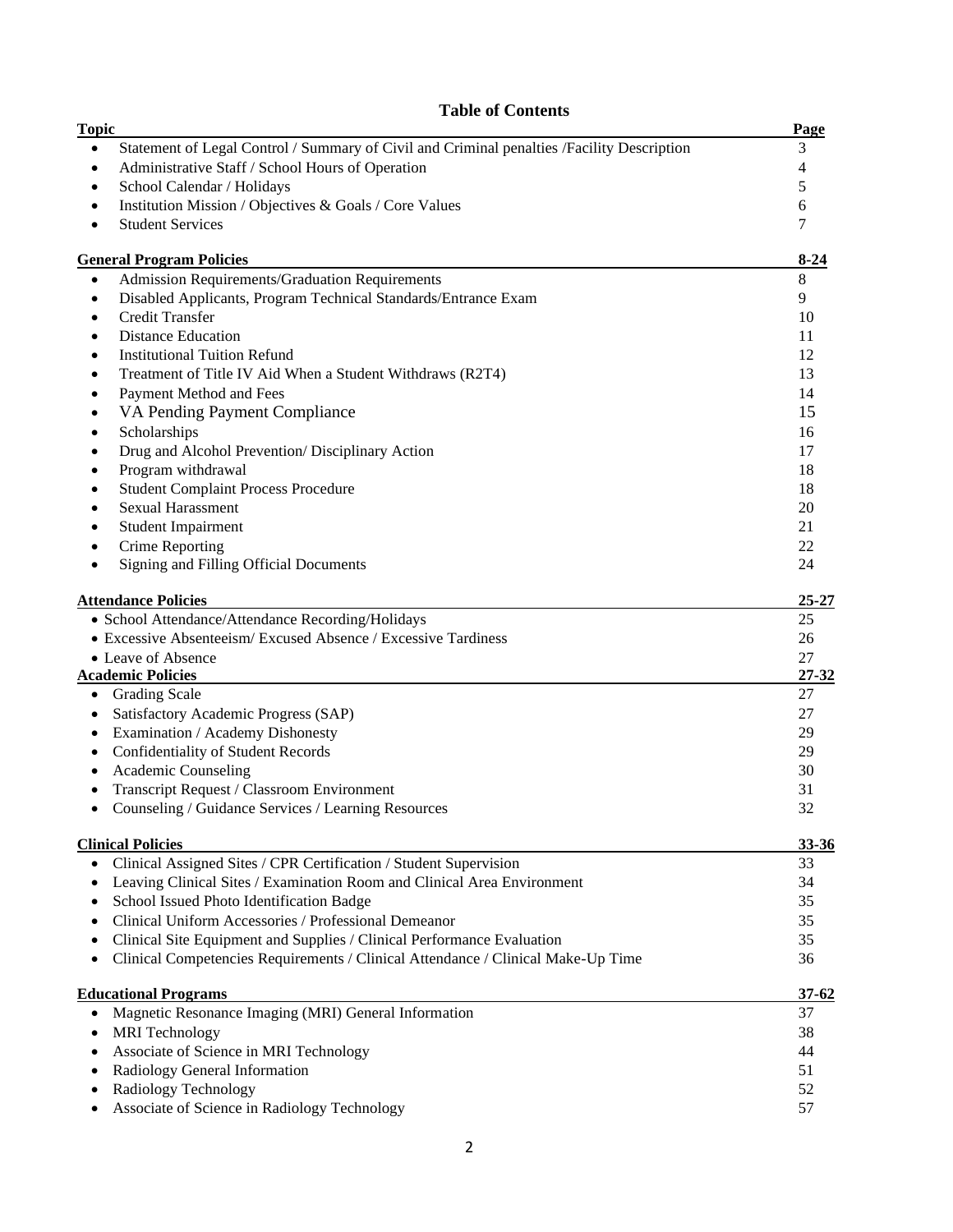## **Statement of Legal Control**

Med Academy is a registered fictitious name of Imaging Educators, Inc, Florida Corporation. We are governed by an advisory board and headed by a President. The President of Med Academy is Mr. Juan Revuelta, who is the sole shareholder of the corporation. He may be reached at:

#### **3418 West 84th Street, # 106, Hialeah, FL 33018 Phone: (786) 271-0987 E-mail: jrevuelta@medacademy.edu**

Med Academy is licensed by the Commission for Independent Education, Florida Department of Education (License # 4218). Additional information regarding this institution may be obtained by contacting the Commission at 325 West Gaines St., Ste. 1414, Tallahassee, FL 32399-0400, toll-free telephone number (888) 224-6684.

Med Academy is accredited by the Commission of the Council in Occupational Education (COE). Additional information regarding this institution may be obtained by contacting the COE 7840 Roswell Road, Building 300, Suite 325, Atlanta GA 30350, tool-free telephone number (800) 917-2081

## **Summary of Civil and Criminal Penalties for Violation of Federal Copyright Laws**

Copyright infringement is the act of exercising, without permission or legal authority, one or more of the exclusive rights granted to the copyright owner under section 106 of the Copyright Act (Title 17 of the United States Code.) These rights include the right to reproduce or distribute a copyrighted work. In the file-sharing context, downloading or uploading substantial parts of a copyrighted work without authority constitutes an infringement.

Penalties for copyright infringement include civil and criminal penalties. In general, anyone found liable for civil copyright infringement may be ordered to pay either actual damages or" statutory" damages affixed at not less than \$750 and not more than \$30,000 per work infringed. For "willful" infringement, a court may award up to \$150,000 per work infringed. A court can, in its discretion, also assess costs and attorneys' fees.

Willful copyright infringement can also result in criminal penalties, including imprisonment of up to five years and fines of up to \$250,000 per offense. For more information, please see the website of the U.S. Copyright Office at [www.copyright.gov.](http://www.copyrigh.gov/)

## **Facility Description**

Our facility is located at 3418 West 84<sup>th</sup> Street, Hialeah, FL 33018.

Our facility is located in the Hialeah Lakes Office Park, which has an array of privately-owned businesses. Med Academy is centrally-located in the Office Park and has an area of 6,840 square feet. Our campus comprises a lobby-reception area, several administrative offices (Admissions, Financial Aid, Education, Student Services, School Director, and School Manager), a lounge room, three classrooms, a resource center, two laboratories, and five restrooms. The classroom consists of overhead projectors and laptops for lecture and audio-visual presentations, blackboards, and pertinent anatomical models.

There are six computers with internet access in the student resource center, a multifunctional (copy/scan/printer) unit for students to use as needed. The books and study material are kept in the student's services office; there are several books and magazines about Magnetic Resonance Imaging, Anatomy, Physiology, Pathology, Patient Care, Radiography, Safety, and other related topics. In addition, the library also includes MRI hardware such as MRI coils, cardiac defibrillators, anti-noise devices, and monitoring equipment for the students to practice.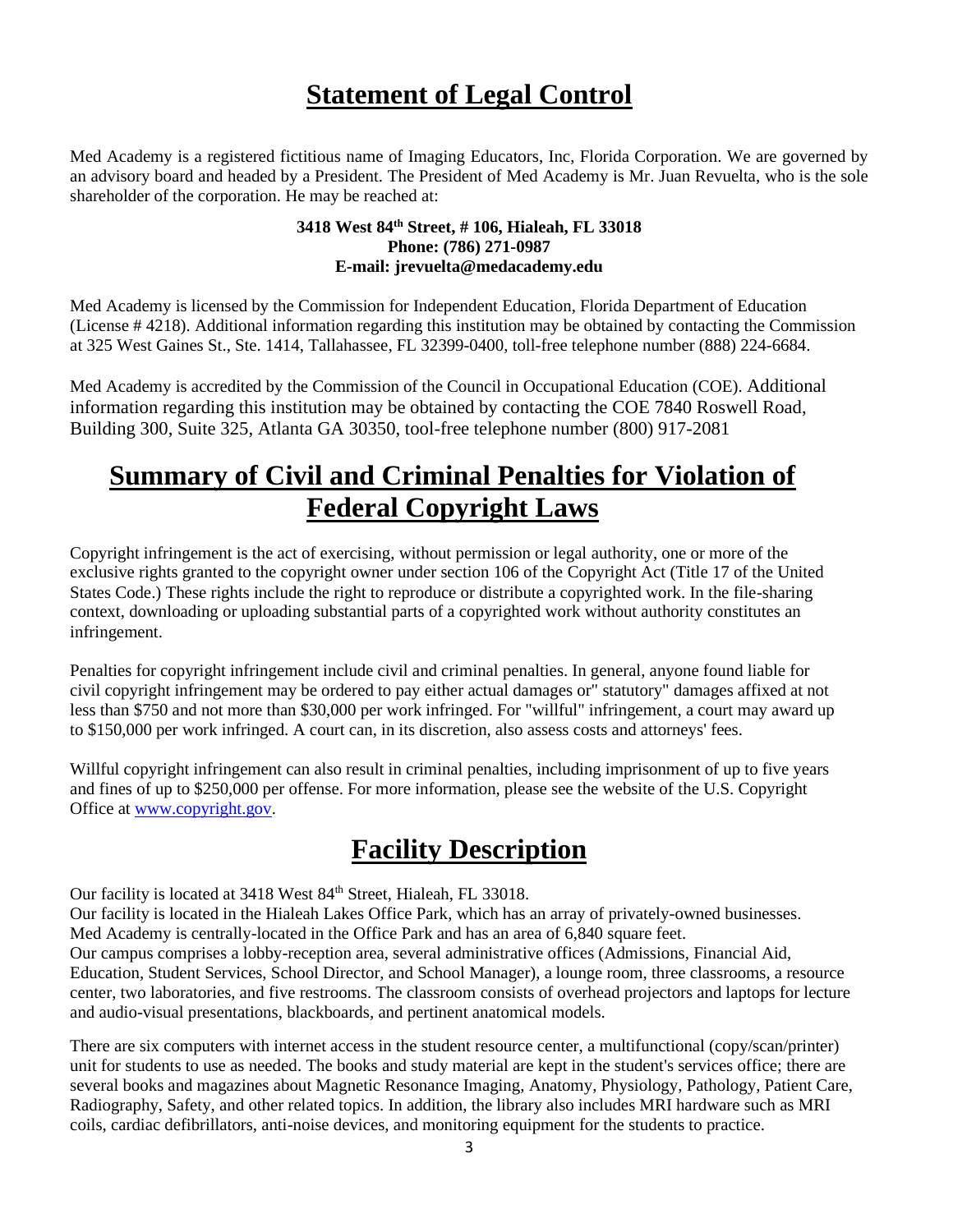## **Institutional Administrative Staff**

| <b>School Director</b>                     | Juan Revuelta, RT, (R), (MR), ARRT, ARMRIT, PARCA                                                                                                                                 |
|--------------------------------------------|-----------------------------------------------------------------------------------------------------------------------------------------------------------------------------------|
| <b>Director of Education</b>               | Tometra Meadows, MS, BA, RT, (R), ARRT                                                                                                                                            |
| <b>Business Office Director</b>            | Rosina Revuelta, MBA                                                                                                                                                              |
| <b>Financial Aid Director</b>              | Maria Alcuria                                                                                                                                                                     |
| <b>Registrar Director</b>                  | Meyling Wong, BS                                                                                                                                                                  |
| <b>Admissions Director/Career Services</b> | Karina Cabrera, MS                                                                                                                                                                |
| <b>Advisory Committee Board</b>            | Edward Gomez, M.S.C<br>Janior Perez, RT, (R)(MR)<br>Javier Mena, RT, (R), (MR), (CT)<br>Julio Morejon, RT, (R), (MR), (CT)<br>Diana Rodriguez RT, (R)<br>Nelson Rodriguez RT, (R) |
| <b>MRI Program Director</b>                | Juan Revuelta, RT, (R), (MR), ARRT, ARMRIT, PARCA<br>Radiographer, (Jackson School of Radiologic Science)<br>Magnetic Resonance Imaging Technologist (ARRT)(ARMRIT)               |
| <b>Radiology Program Director</b>          | Tometra Meadows, MS, RT, (R), ARRT<br>Master's of Science in Education (Nova Southeastern University)<br>Radiographer, (Jackson School of Radiologic Sciences)                    |
| <b>Clinical Coordinator</b>                | Andro Perez<br>Doctor in Medicine (Bachelor), (ISCM Havana, Cuba)<br>Magnetic Resonance Imaging Technologist (ARRT)(ARMRIT)                                                       |

## **School Hours of Operation**

Available to the students Monday through Friday

| • School Hours:                                 | 9:00 am to $10:00 \text{ pm}$                   |
|-------------------------------------------------|-------------------------------------------------|
| • Media Services Hours:                         | 9:00 am to $05:00$ pm                           |
| • Admission Office Hours:                       | 9:00 am to 05:00 pm (Monday, Wednesday, Friday) |
|                                                 | 9:00 am to 7:00 pm (Tuesdays & Thursdays)       |
| • Financial Services Hours: 9:00 am to 05:00 pm |                                                 |
| • Clinical Coordinator:                         | by appointment only                             |
| • Didactic Instructors:                         | by appointment only                             |

Didactic classes are scheduled Monday to Friday from 9:00 am to 1:00 pm (morning session) and 6:00 pm to 10:00 pm (evening session).

The clinical training schedule is flexible as agreed by the student, clinical site, and school officials. Full-time students must complete 16 hours per week, and part-time students must complete 8 hours per week.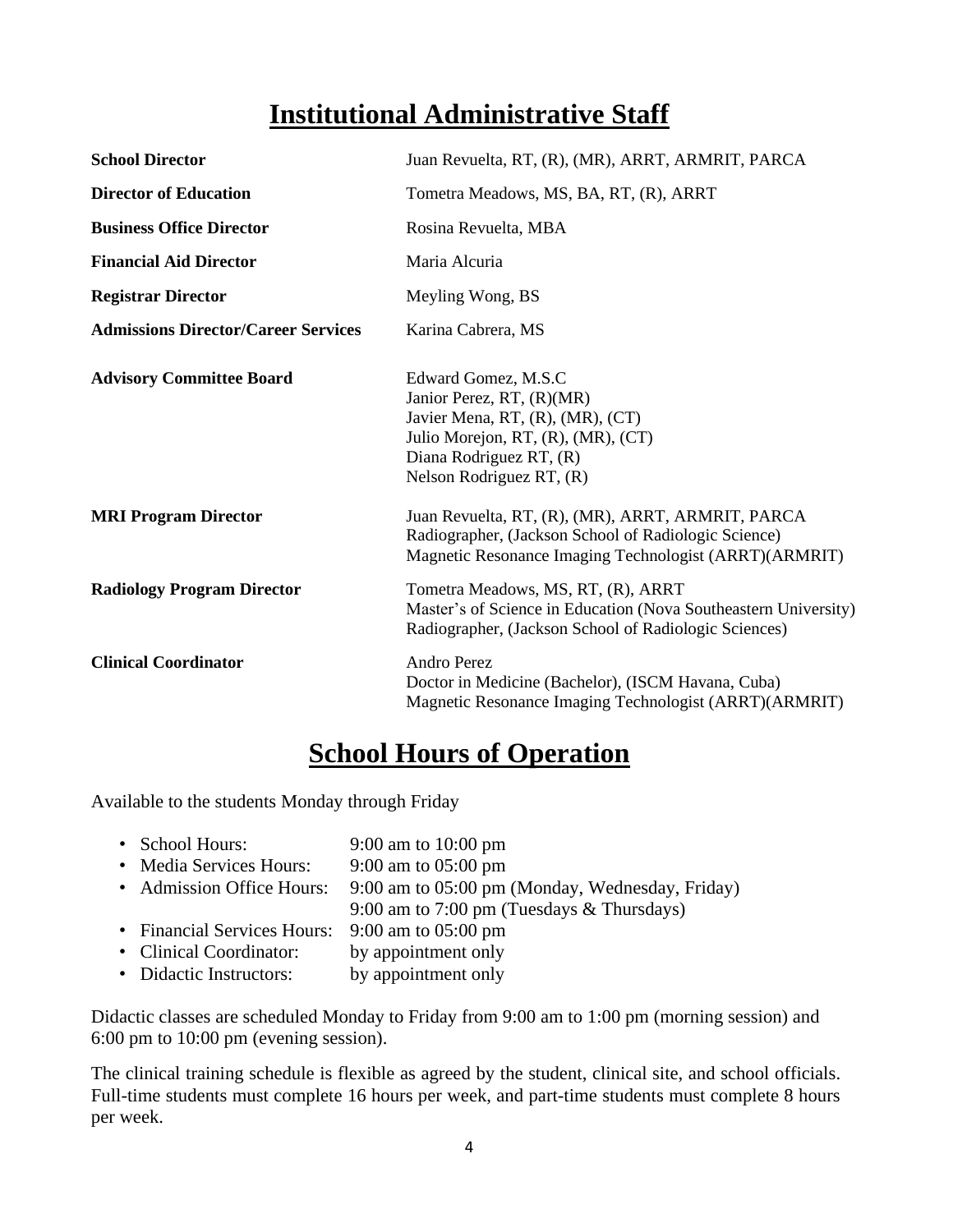#### **School Calendar**

| 2022                 | <b>Winter Term</b>                                         |
|----------------------|------------------------------------------------------------|
| January 10, 2022     | <b>Quarter Begins</b>                                      |
| January 17, 2022     | Martin Luther King Holiday – No Classes/Clinical Scheduled |
| Mar 28- April 1 2022 | Spring Break - No Classes/Clinicals Scheduled              |
| April 8, 2022        | <b>Quarter Ends</b>                                        |

| 2022           | <b>Spring Term</b>                            |
|----------------|-----------------------------------------------|
| April 11, 2022 | <b>Quarter Begins</b>                         |
| May 30, 2022   | Memorial Day – No Classes/Clinical Scheduled  |
| July 1, 2022   | <b>Ouarter Ends</b>                           |
| Jul 4-8, 2022  | Summer Break – No Classes/Clinicals Scheduled |

| 2022               | <b>Summer Term</b>                        |
|--------------------|-------------------------------------------|
| July 11, 2022      | <b>Quarter Begins</b>                     |
| September 5, 2022  | Labor Day – No Classes/Clinical Scheduled |
| September 30, 2022 | Quarter Ends                              |

| 2022                | <b>Fall Term</b>                                       |
|---------------------|--------------------------------------------------------|
| October 3, 2022     | <b>Quarter Begins</b>                                  |
| November 11, 2022   | Veterans Day - No Classes/Clinical Scheduled           |
| November 24, 2022   | Thanksgiving Day – No Classes/Clinicals Scheduled      |
| November 25, 2022   | Day After Thanksgiving - No Classes/Clinical Scheduled |
| December 23, 2022   | <b>Quarter Ends</b>                                    |
| Dec. 26-Jan 6, 2022 | Winter Break – No Classes/Clinicals Scheduled          |

| 2023              | <b>Winter Term</b>                                         |
|-------------------|------------------------------------------------------------|
| January 9, 2023   | <b>Quarter Begins</b>                                      |
| January 16, 2023  | Martin Luther King Holiday – No Classes/Clinical Scheduled |
| March 27-31, 2023 | Spring Break – No Classes/Clinicals Scheduled              |
| April 7, 2023     | <b>Quarter Ends</b>                                        |

| 2023           | <b>Spring Term</b>                            |
|----------------|-----------------------------------------------|
| April 10, 2023 | <b>Quarter Begins</b>                         |
| May 31, 2023   | Memorial Day – No Classes/Clinical Scheduled  |
| June 30, 2023  | Quarter Ends                                  |
| July 3-7, 2023 | Summer Break – No Classes/Clinicals Scheduled |

| 2023               | <b>Summer Term</b>                        |
|--------------------|-------------------------------------------|
| July 10, 2023      | <b>Quarter Begins</b>                     |
| September 5, 2023  | Labor Day – No Classes/Clinical Scheduled |
| September 29, 2023 | <b>Ouarter Ends</b>                       |

| 2023                | <b>Fall Term</b>                                       |
|---------------------|--------------------------------------------------------|
| October 2, 2023     | <b>Quarter Begins</b>                                  |
| November 11, 2023   | Veterans Day – No Classes/Clinical Scheduled           |
| November 24, 2023   | Thanksgiving $Day - No Classes/Clinicals Scheduled$    |
| November 25, 2023   | Day After Thanksgiving - No Classes/Clinical Scheduled |
| December 22, 2023   | <b>Quarter Ends</b>                                    |
| Dec. 25-Jan 5, 2024 | Winter Break – No Classes/Clinicals Scheduled          |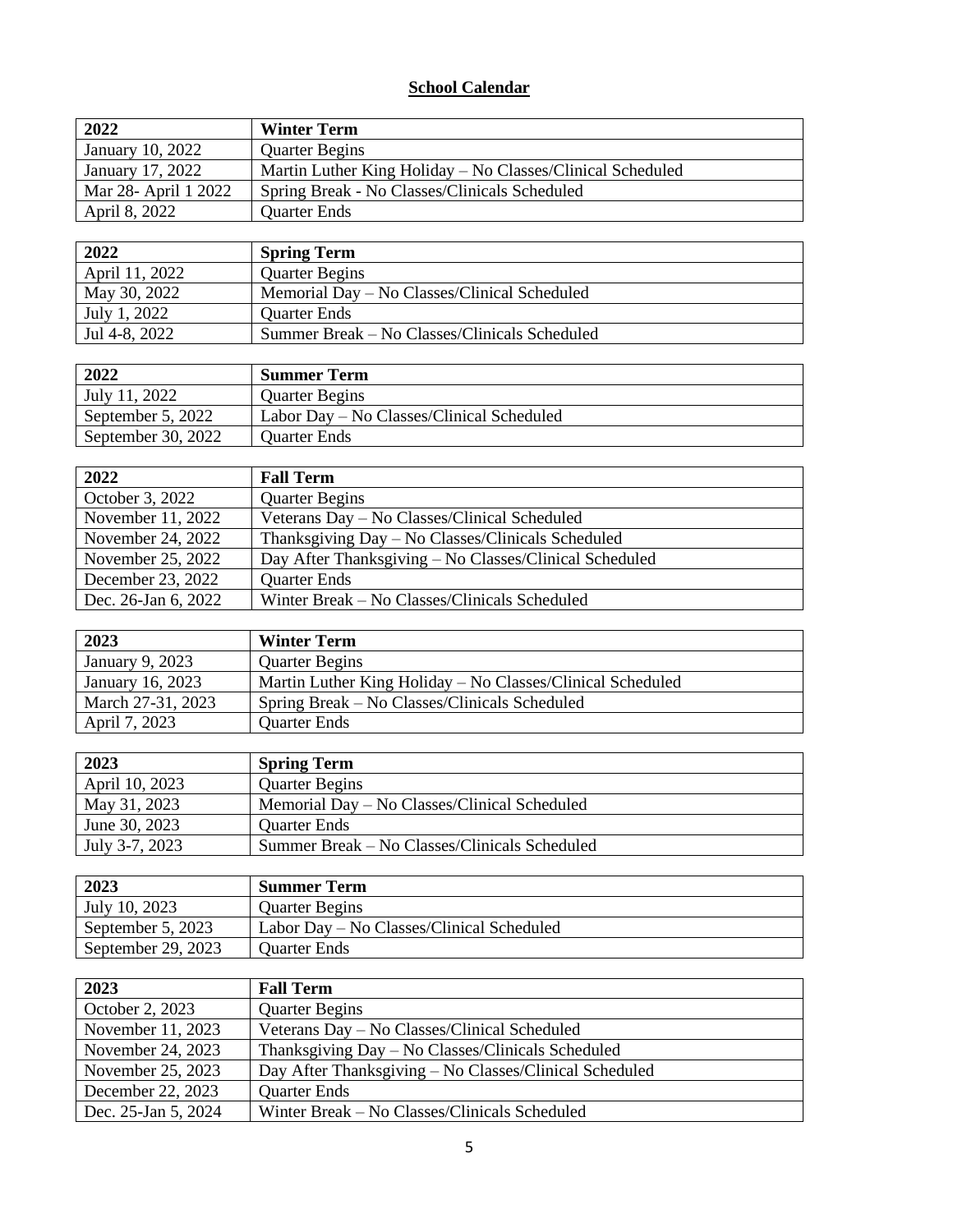## **Institutional Vision and Mission Statements**

#### **Institutional Mission Statement**

Med Academy's mission is to provide quality education and training to a diverse student population interested in professional careers in the Medical field. Our programs are enriched by our strong network of partnerships with community hospitals, clinics, diagnostic centers, and various industry leaders in the medical industry. The faculty and staff at Med Academy are committed to providing superior service and an exceptional learning environment where graduates can earn diplomas or associate degrees in their chosen field of study.

#### **Institutional Vision**

Med Academy is a leader in providing health education courses that encourage highly effective and ethical professionals to make positive contributions to medical communities of interest while promoting the public health of the populations that we serve.

#### **Goals & Objectives**

Med Academy recognizes its commitment to its student body, faculty, and staff to provide a nurturing environment that emphasizes quality, adaptability, accessibility, and diversity.

In an effort to achieve this goal and meet the needs of our communities of interest, our institutional goals are as follows:

- Recruitment of individuals who prove to be qualified to train as health care professionals;
- Provide an educational setting that promotes student cognitive, psychomotor, and affective skills;
- Develop students' knowledge in patient care;
- Encourage student professional attributes such as compassion, empathy, and dependability about patient care;
- Develop students' competence in the diverse nature of patient care when dealing with cross-cultural populations with an emphasis on ethics and medical legalities;
- Encourage students to seek continuous education beyond our programs;
- Uphold ethical standards of the profession as stated by the Medical Professional Code of Ethics;
- Prepare students to successfully pass the certification and licensure examinations;
- Encourage participation in outreach programs related to health and wellness activities inclusive of all members of the community.

#### **Core Values**

#### **Community**

We promote partnerships that develop solutions to community challenges which are imperative to economic strength and quality of life.

#### **Excellence**

We strive for quality instruction and service by upholding high academic and professional standards, providing a quality educational environment, and continuously seeking improvement in all aspects of our work.

#### **Innovation**

We pursue excellence in teaching and knowledge through reinforcement and support of originality, resourcefulness, uniqueness, and visionary leadership.

#### **Integrity**

We strive to establish high standards of ethical behavior and to revel in honesty, sincerity, and trust as the basis for our associations.

#### **Respect**

We recognize and value the exclusivity, diversity, and autonomy of every individual.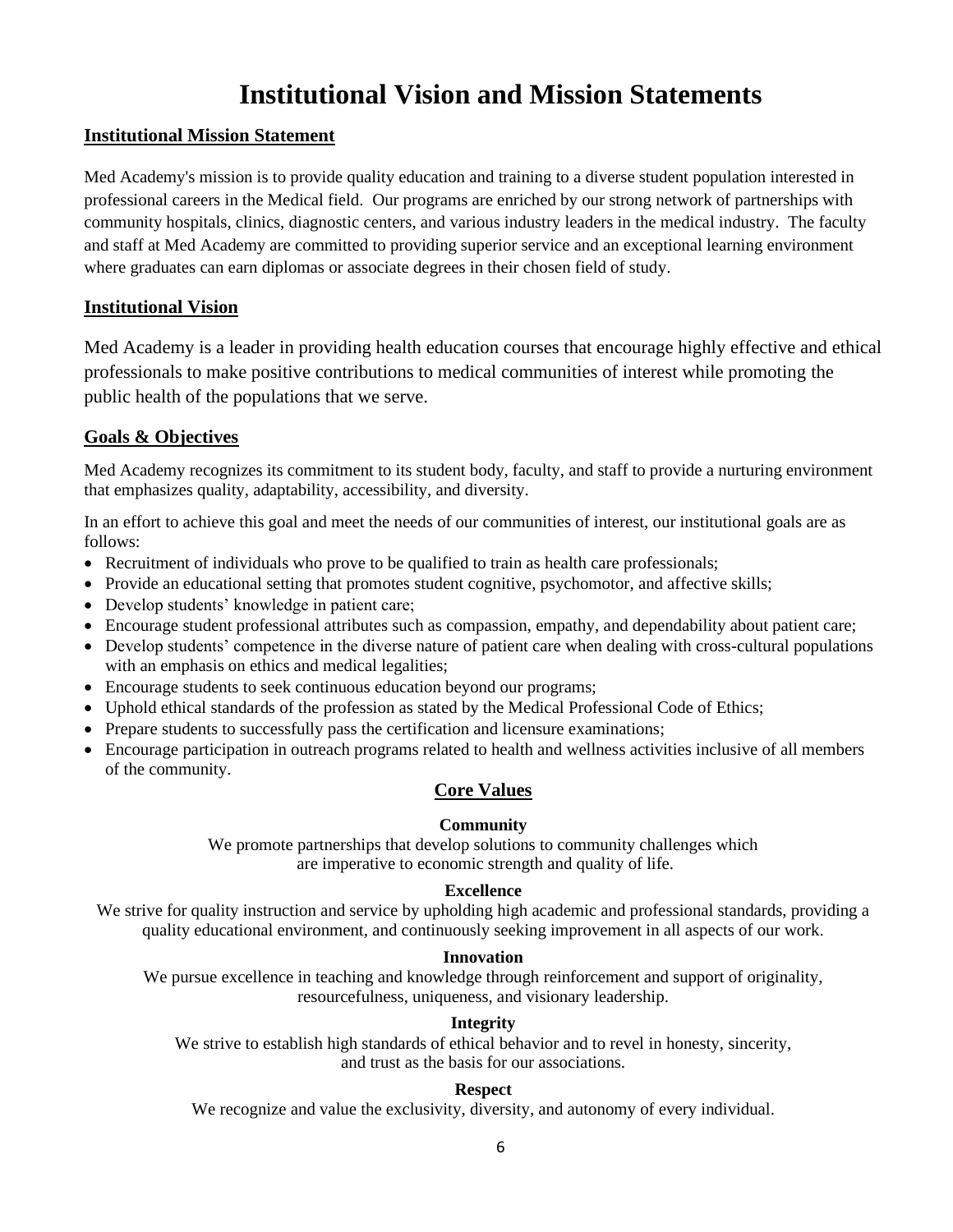## **Student Services**

Our institution provides a variety of services to facilitate the resources to the students to become high-level health care professionals. We provide support and services to students in the area of records, registration, transcripts, graduation, finance, scheduling, Information, Tutorial, Counseling, and Job Placement,

**Records Services:** Maintaining various types of records pertaining to students. The following records will be maintained indefinitely: academic transcripts, all documents evidencing a student's eligibility for enrolled programs, any certificates or diplomas earned, copies of applications or contractual agreements, financial records, students counseling or advising records, and records of progress. All other records will be kept for five (5) years.

**Registration Services**: Receiving registration, providing information, answering questions, and acting as a liaison between participants and departments, entering program information and enrollment data, maintaining roster, and mailing confirmations.

**Transcripts Services:** A transcript is a comprehensive record of a students' academic progress, including transfer courses; and credits earned by exams. Your name appears on your transcript as it appears on your faculty record. Official transcripts include the faculty seal and the signature of the registrar. Student academic records are classified as confidential and may be released only with the student's written authorization.

**Graduation Services:** The mission of the Graduate Student Services is to provide services that contribute to the professional and academic development of graduate students and enhance their quality of life while at Med Academy.

**Finance Services:** The finance office advises the students on payment options available for tuition. Also, it processes credit card payments, deposits all fees, processes cancellations, and refunds, generates invoices for any attendees with outstanding balances.

**Scheduling Services:** Scheduling services provide information on programs and events happening around the facility, as well as logistical information on room capacities, set-up, and media availability.

**Media Center Services:** The resource center is equipped with four personal computers with internet access, Microsoft Office, and Adobe Reader, for students to do independent study and research. The computers are connected to a printer in case the students need to print any school-related material. The school also offers a variety of hard copy books, journals, CDs, and publications in topics. All these materials are accessible upon student request at the administration office. These items are located in the Program Directors' office and can be checked out by students.

**Tutorial Services:** Faculty will schedule consultation hours during non-class hours for the student to contact the instructor in person or via e-mail to clarify and explain class material in which the student needs assistance.

**Counseling Services:** Students will be counseled when their performance is considered below the standards expected by the school; these counseling services will include academic, attendance, and financial counseling.

**Job Placement Services:** Upon satisfactory completion of the program, unlimited use of Med Academy's Job Placement Assistance Program is available. The school will assist students with resume writing and job interview preparation. The school cannot guarantee that these interviews will lead to employment.

\*Our services are available to the students from Monday through Friday, 10:00 am to 5:00 pm.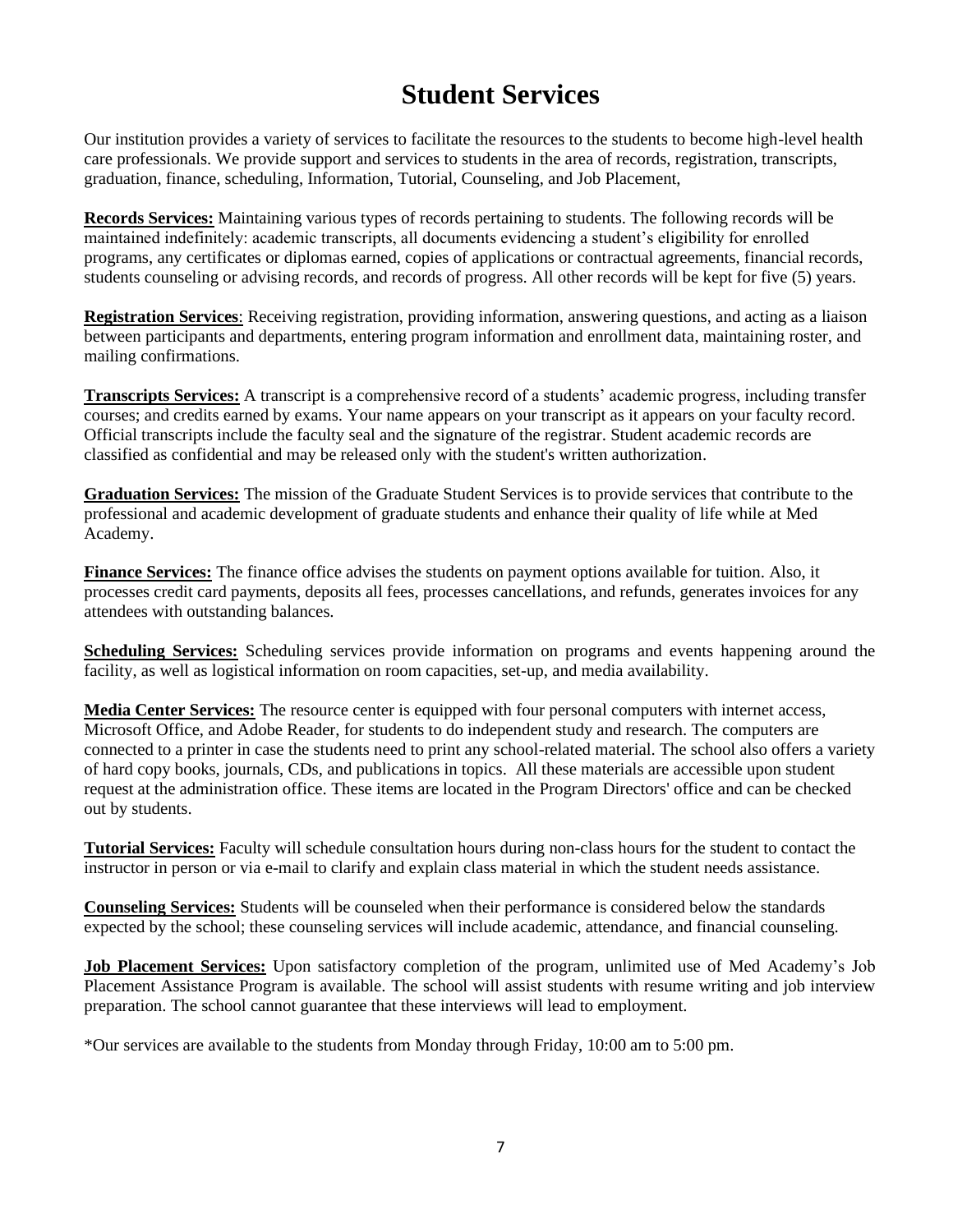#### **GENERAL POLICIES**

| <b>Section: General</b> | <b>Policy: Admission Requirements</b> |
|-------------------------|---------------------------------------|
| <b>Policy#: 1.1</b>     | <b>Reviewed 01/01/2022</b>            |

All incoming students must meet the following requirements to be accepted in our programs:

- All applicants must provide proof of a High School diploma or GED. (Applicants presenting evidence of High School Diplomas from foreign countries, it must be translated in English and certified by an official entity)
- Successfully passed the entrance exam (Wonderlic exam) with a minimum score of 250
- For the students to be eligible to receive Title IV funds, they must have a legal migratory status (Citizenship, Residency, and Parole).
- Students applying for Title IV must complete a FASFA application

#### **Admissions by Exception:**

Students who have an associate degree or higher in any discipline may waive the entrance examination. Applicants considered for admissions by exception must present official transcripts. Transcripts must be sealed if presented by the student to be considered official. Evaluation of foreign transcripts completed by a credentialing body recognized by the US Department of Education will also be accepted for evaluation of foreign degrees. Evaluated degrees must be equivalent to an associate's degree earned in the United States. It is preferred that transcripts be forwarded directly from the educational facility attended or from the evaluation service. The School Director or Program Director will decide if the student can be enrolled by exception. This policy applies to admissions to all of the programs at Med Academy.

#### **Procedure**

Applicants must turn in a copy of their high school diploma or GED\*. Applicants must also provide a copy of their driver's license to verify the applicant's age.

Applicants must complete an application and pay a \$100.00 Application fee; all these forms must be reviewed and approved by the registrar's office and program director.

Med Academy will not be responsible if the student cannot sit for any professional certifications due to acts that violate the Professional Code of Ethics outlined by the certification bodies.

The applicant's responsibility is to research, report, and arrange for a review of any certification examination application with the appropriate certification body if they have any legal issues involving felony or misdemeanor charges. The applicant will be counseled appropriately by school officials concerning this matter. Copy of all records and documentation will be kept in the student file.

The school does understand that unique concerns and issues may prevent the delivery of official transcripts (i.e., foreign transcripts). This situation will be reviewed on a case-by-case basis. The applicant will discuss and accept an exact determination as to how education will be verified.

Med Academy must be able to verify completion of high school completion or equivalency.

| <b>Section: General</b> | <b>Policy: Graduation Requirements</b> |
|-------------------------|----------------------------------------|
| <b>Policy#: 1.2</b>     | <b>Revised 06/12/19</b>                |

For students to graduate from our programs, they must complete all specified requirements for the program of study, which includes:

- Complete all the classes listed in the program curriculum with a grade of "C" or higher.
- Complete the program within 150% of the program duration.
- Fulfill all financial obligations.

Depending on the complete program, students will be awarded either an Associate of Sciences in MRI Technology, MRI Technology Diploma, Associate of Science in Radiology Technology, or Radiology Technology Diploma.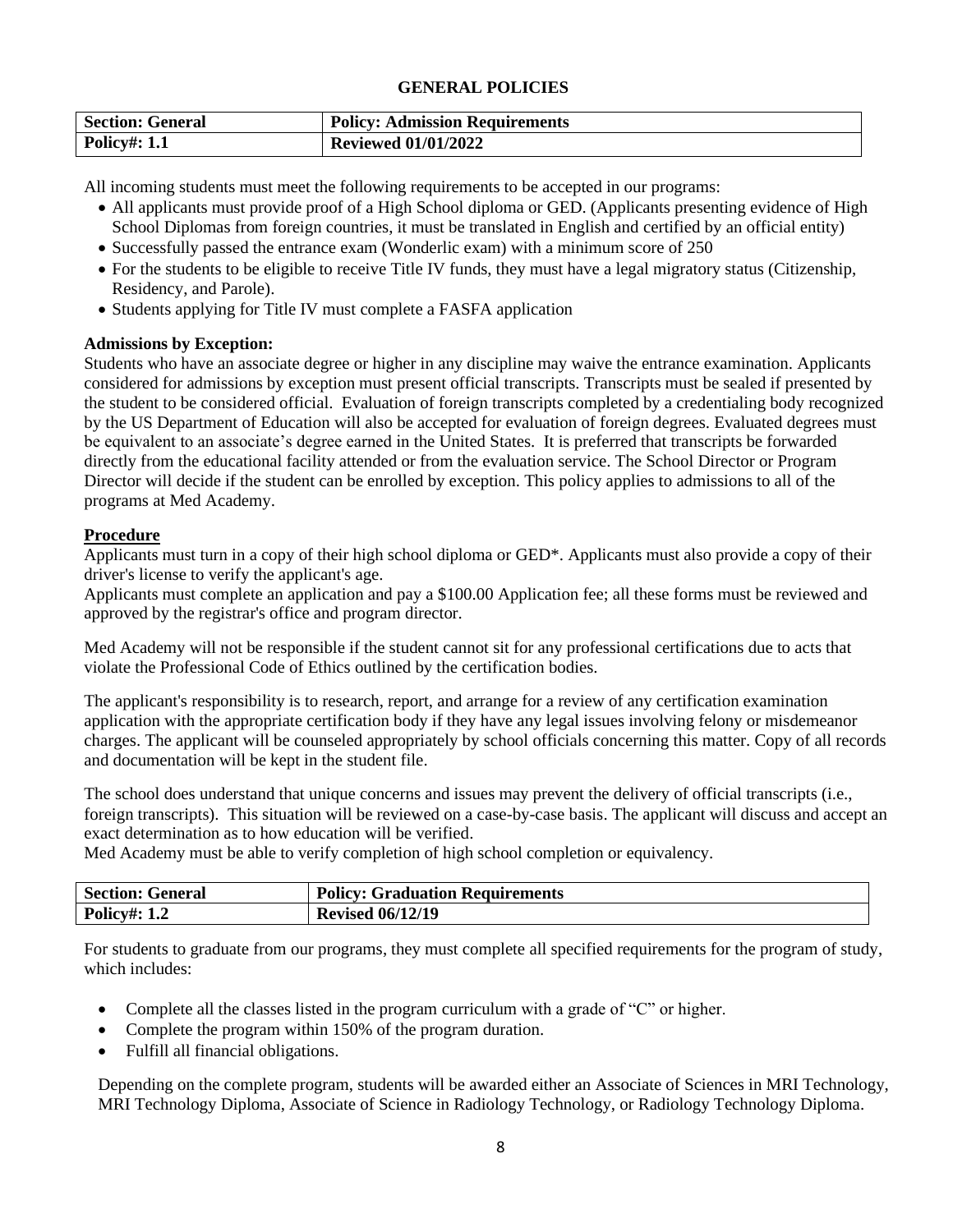| <b>Section: General</b> | Policy: Disabled Applicants, Program Technical Standards |
|-------------------------|----------------------------------------------------------|
| <b>Policy#: 1.3</b>     | <b>Revised 03/03/2014</b>                                |

The programs offered by Med Academy are open to all qualified applicants without regard to political affiliation, race, color, religion, gender, age, disability, marital status, place or birth, or national origin and with proper regard to their privacy and constitutional rights.

#### **Procedure**

Applicants with physical disabilities, or handicapped relative to limitations to movement, a decrease in mechanical performance, or diminished sensory precautions, require verification that their disability will not affect the performance of their clinical duties if accepted.

The Admission Committee shall be charged with the preliminary determination of an applicant's ability to perform all skills, movements, sensory perceptions, manipulations, and other physical actions required in the profession of medical radiography based on ADA guidelines. The Admission Committee shall be made aware of their responsibility to provide all handicapped or disabled applicants every consideration and opportunity to substantiate their capabilities to perform as required in the program.

#### **Technical Standards:**

To fulfill the requirements of the Programs, students must be able to:

- 1. Communicate in a clear, concise manner to patients and hospital personnel in the English language.
- 2. Read and apply appropriate instruction in patients charts, notes, and records
- 3. Be able to lift thirty (30) pounds of weight from the floor.
- 4. Move immobile patient from a stretcher to an imaging table with assistance.
- 5. Push a patient from the waiting room or holding area to the examination room.
- 6. Distinguish equipment and background sounds and hear a variety of pitches.
- 7. Walk and stand for at least 4 hours continuously.
- 8. Utilize a keyboard to input clinical data.
- 9. Must be able to apply good body mechanics in the performance of job duties.

| Section: | <b>Policy:</b>        |
|----------|-----------------------|
| General  | <b>Entrance Exam</b>  |
| Policy#: | 01/01/2018<br>Revised |

To maintain our goal of excellence in medical education, patient care, and community service, Med Academy administers an entrance examination to all applicants interested in applying to a Med Academy program and does not possess any Associate degree or higher credentials. This basic-knowledge exam includes content specific to Language, Comprehension, and Math skills.

#### **Procedure**

The exam is provided by Wonderlic, an approved United States Department of Education (USDOE) test provider agency. The passing score is **250 each or a combined average.**

**Purpose:** This examination aims to evaluate our applicants' level of general knowledge and critical thinking skills and their ability to be successful in our vocational post-secondary programs. The ultimate goal is to admit students that will complete our programs and pass board/certification examinations. The costs of the test are \$25.00. The first two attempts cost is included with the registration fee. The student must pay any additional attempt before retaking the examination.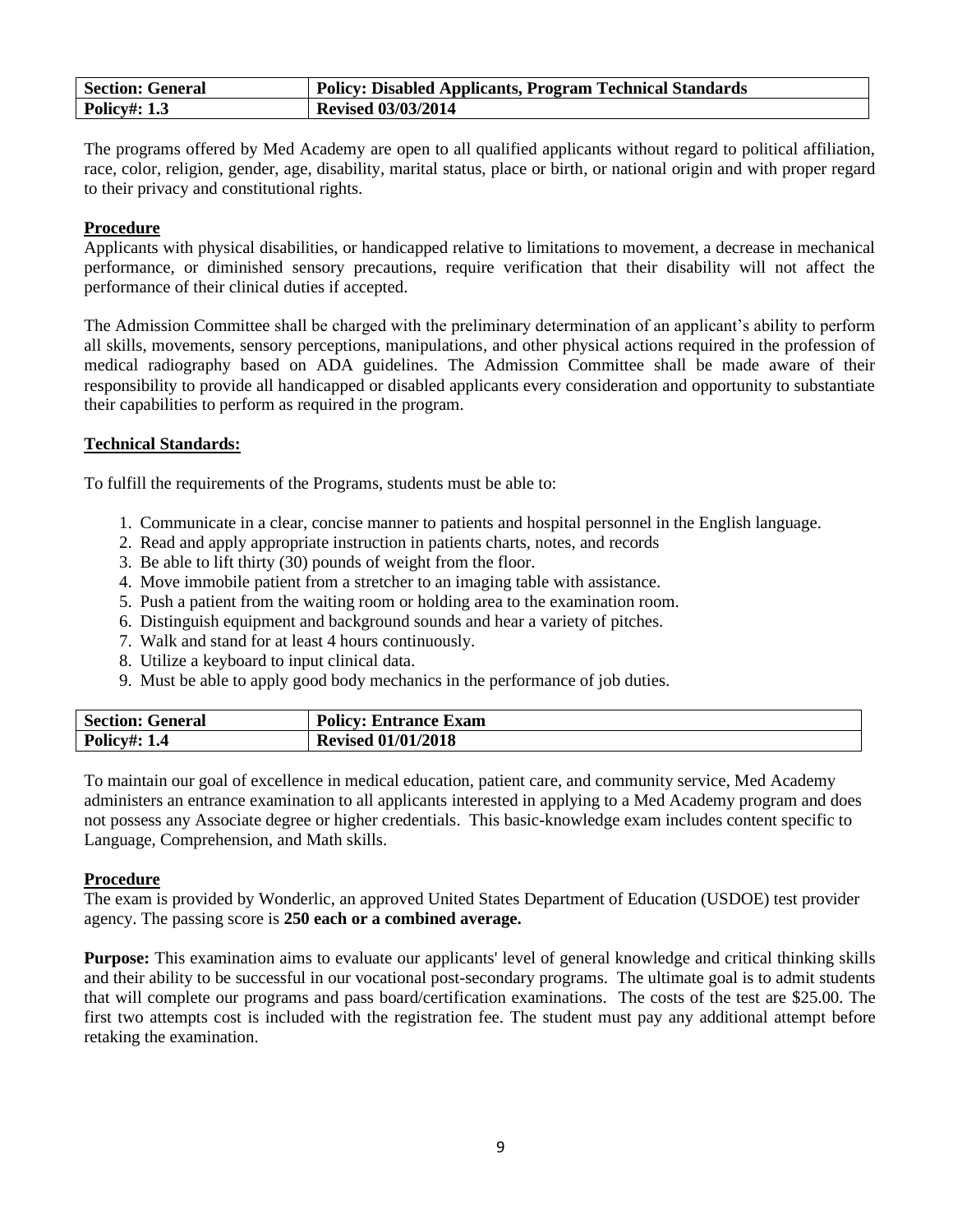| <b>Section: General</b> | <b>Policy: Credit Transfer</b> |
|-------------------------|--------------------------------|
| <b>Policy#: 1.5</b>     | <b>Revised 01/01/2022</b>      |

Med Academy will evaluate all courses previously completed at other institutions to determine their transferability.

#### **Procedure**

The school will evaluate all courses previously taken at other institutions for transferability. For the course to be accepted as a transfer, the transfer course must meet the following conditions:

- Only courses with a final grade of "C" or higher will be considered for transfer.
- No more than 50% of the total degree credits can be transferred.

The decision of which courses to accept for transfer credits will depend on the similarity of the courses attempted to be transferred and ours. For credit to be accepted as a transfer, courses would have to correspond to those offered by Med Academy directly. This transfer credit will only be conferred after appropriate evaluation of all requested documentation from previous educational institutions has been evaluated for course equivalency. If credits are accepted in the event of a transfer, the tuition will be appropriately adjusted.

Students applying from other institutions and/or programs must follow the application process outlined in the Application Process Policy and have official transcripts forwarded from the school(s) previously attended.

The transferability of credit earned at Med Academy is at the discretion of the accepting institution, and it is the student's responsibility to confirm whether or not another institution will accept credits.

#### **Transfer of Students Between Programs Within the Institution**

Med Academy will evaluate a student request to transfer to another program within Med Academy considering the following criteria are met:

- 1. Students must submit a transfer application to the registrar's office within 30 days of the start date of the next course of the new program.
- 2. Students may not transfer into a new program within a semester. Transfers will only be granted for students to begin at the start of a new semester.
- 3. Students must meet the eligibility requirements of the program in which they are requesting to transfer. A review of these requirements will be completed by the program director to which the student wishes to transfer.
- 5. A contract addendum must be completed and signed by the student before the start of the new program.
- 6. Students must receive a recalculation of financial aid obligations and eligibility before starting the new program, if applicable.
- 7. Transfer fee \$300: This fee will be charged to the students who request to transfer from one program to another. This fee must be paid at the time of completing the application for program transfer.

#### **Transfer of Students from Other Institutions**

- 1. The applicant must apply and meet all school and program acceptance eligibility requirements. (see Eligibility Requirements Policy)
- 2. Students must have official transcripts mailed directly to the school, or the student may present an official, unopened copy of transcripts.
- 3. Students must pass Med Academy's admissions test. (see Admissions Test Policy)
- 4. Med Academy will evaluate all courses previously taken at other institutions and passed with a grade of "C" or higher. No courses with a final grade below "C" will be considered. No more than 75% of total program credits will be accepted for transfer. (see Transfer Credit Policy)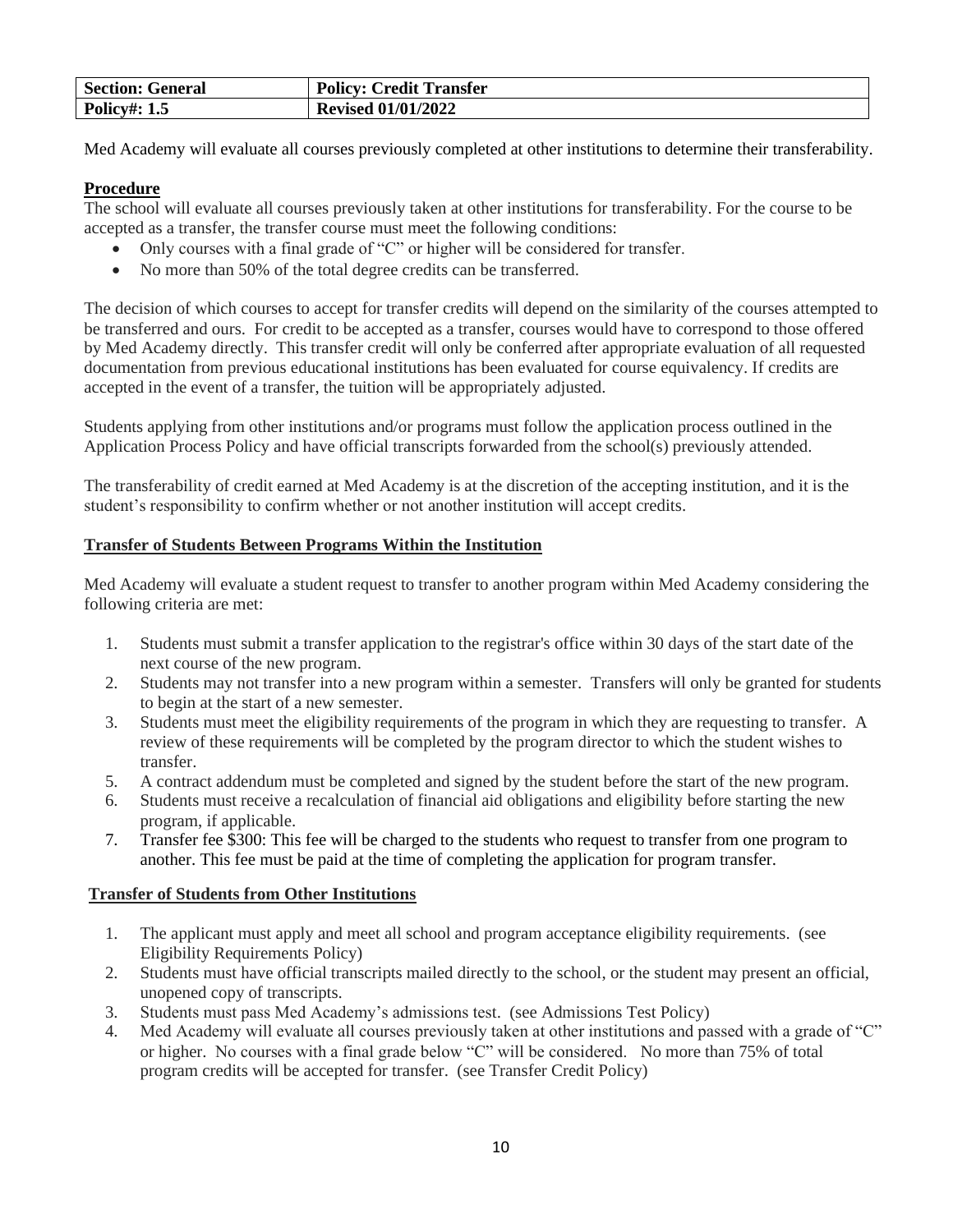| <b>Section: General</b> | <b>Policy: Distance Education</b> |
|-------------------------|-----------------------------------|
| <b>Policy#: 1.6</b>     | <b>Revised 01/01/2018</b>         |

Med Academy is committed to providing students from diverse backgrounds with high-quality educational opportunities consistent with its role and mission. Academics policies and procedures adhere to established best practices, including those outlined by the Council on Occupational Education (COE). Following these best practices, Med Academy will employ appropriate learning technologies and delivery formats to offer a variety of courses and programs.

#### **Purpose**

The purpose of this policy is to describe the process whereby Med Academy conducts Distance Education

#### **Verification the identity of students enrolled in distance education.**

The School needs to establish and periodically review a process to determine that a student registered for an online course is the same student that participates in, completes, and receives credit for the course. Students seeking registration in online courses will be required to provide appropriate identification to establish their identity.

#### **Process**

All credit-bearing courses and programs offered through distance education methods must verify that the student who registers for a distance education course or program is the same student who participates in and completes the course or program and receives academic credit.

- 1. Students will be assigned an individual secure login and password issued by the School
- 2. The school will conduct random verifications to students while they are completing online activities, assignments, exams.
- 3. All midterm and final exams will be proctored for all online courses and blended courses when the instructors administer the midterm and final exams online. The proctor ensures the security and integrity of the exam process.

Any online student work, assessments, or activities that are graded or contribute to a student's grade must be submitted via a system that verifies the student's identity, as noted above.

#### **Privacy**

All methods of verifying student identity in distance education must protect the privacy of student information. If any fees associated with the verification of student identity will be charged to students, they will be so indicated in the school catalog, in the semester course offerings booklet or on the "Tuition and Fees" website.

Secure Login and Password: Each Med Academy student is assigned a unique username and password to log into the school's learning management system (currently Populi). Students are responsible for providing their complete and true identity information in any identification verification process.

Responsibilities: All users of the school's learning management system are responsible for maintaining the security of usernames, passwords, and other access credentials as required. An account is given to an individual for exclusive use by that individual. Attempting to discover another user's password or attempts to gain unauthorized access to another person's files or mail is prohibited. It is against school policy for a user to give someone his or her password or allow others to use his or her account. Users are responsible for any and all users of their accounts. Users are responsible for all activity on their accounts.

#### **Enforcement**

Failure of students to comply with this agreement/policy will be addressed through the school's Policy on Plagiarism and other Infringements of Academic Honesty or the Campus Conduct System as noted in the Student Handbook. If warranted, a student's failure to comply will result in termination of access to school technology resources. Failure to comply may also be a violation of civil/criminal law and may cause the violator to be subject to applicable penalties.

#### **Faculty Response to Students**

Faculty must answer to students within the timeline established by the school. The maximum time frame established by the school for faculty to respond to a student is 24 hours. The responses can be synchronously or asynchronously.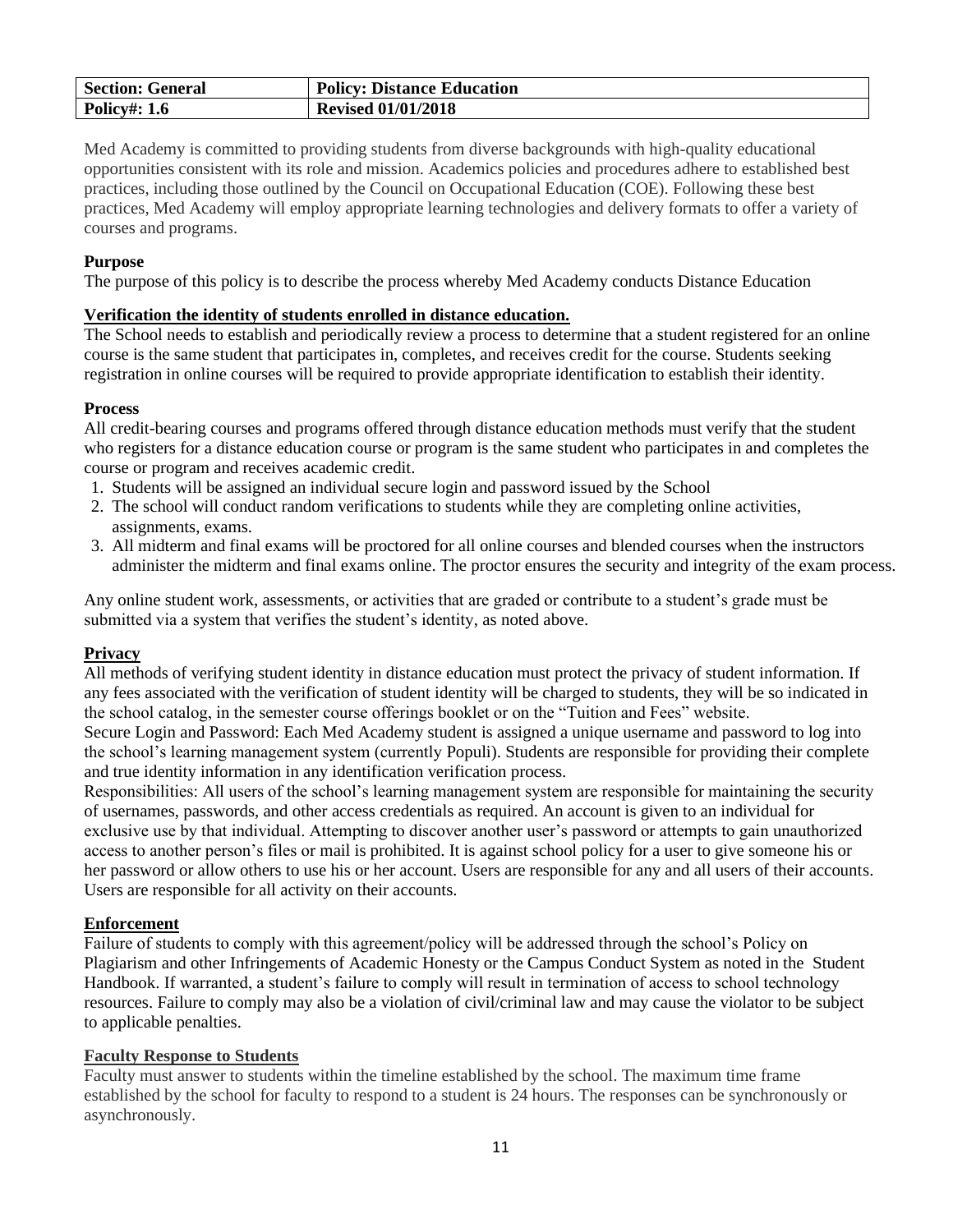#### **Definitions**

**Online Course**: a course is considered online when 100% of the course is available via the school's Learning Management System. Some online courses may require proctored testing at approved testing sites and/or other course activities such as practicum experiences.

**Traditional Course**: a course is considered traditional when instruction is delivered on-site with face-to-face interaction between the instructor and student. The traditional course may be web-enhanced.

Web-enhanced: a course is considered web-enhanced when classes meet face-to-face and utilize the school's Learning Management System to augment the course. Students may be asked to submit some assignments electronically.

**Hybrid Course**: This is a regularly scheduled course that includes a combination of online and face-to-face meetings.

**Online Exams:** All online exams must be completed individually (different IP addresses); it is only allowed if directed by the instructor as a group activity. Completing exams under the same IP address is considered fraud, and it can incur disciplinary actions, including program termination.

**Proctored Exams:** A proctored exam is where an approved individual monitors the student during the testing period. The proctor is used to verify the student's identity taking the exam and ensure that specified testing procedures are followed.

| <b>Section: General</b> | <b>Policy: Institutional Refund</b> |
|-------------------------|-------------------------------------|
| <b>Policy#: 1.7</b>     | <b>Revised 10/07/2021</b>           |

To ensure that prospective and enrolled students are adequately informed with regard to refund of tuition paid in the event of dismissal or resignation from the program of study. The tuition refund policy shall be made available by publication in the program information brochure and the Student Catalog.

#### **Procedure:**

Should a student's enrollment be terminated or canceled for any reason, all refunds will be made according to the following refund schedule:

- 1. Cancellation can be made in person, by electronic mail, by Certified Mail, or by termination.
- 2. All monies will be refunded if the school does not accept the applicant or if the class is canceled.
- 3. Cancellation before the beginning of the class or withdrawal during the Add/Drop period of the term results in a refund of all monies paid, with the exception of the application fee (\$100).
- 4. All monies will be refunded to students who have not visited the school facility before the enrollment and withdraw within three (3) days following either attendance at a regularly- scheduled orientation or following a tour of the facilities and inspection of the equipment.

5. Refunds for withdrawal after class commences each term after the add/dropped period:

- i. Withdrawal during the first 10% of the period of financial obligation, the institution refunds at least 90% of the tuition.
- ii. After the first 10% of the period of financial obligation and until the end of the first 25% of the period of obligation, the institution refunds at least 50% of the tuition.
- iii. After the first 25% of the period of financial obligation and until the end of the first 50% of the period of obligation, the institution refunds at least 25% of the tuition; and,
- iv. After the first 50% of the financial obligation period, the institution may retain all of the tuition.
- 6. All refunds will be made within thirty (30) days from the withdrawal date.

#### **Purpose:**

To provide a process and schedule by which tuition shall be refunded. In the event, a student elects to terminate their enrollment or is dismissed by the Program Director.

#### **Definition:**

Add/Drop Period: Students may drop a course within the ADD/DROP period of their quarter without incurring an academic penalty or financial obligation. The ADD/DROP period is defined as the first week of the quarter.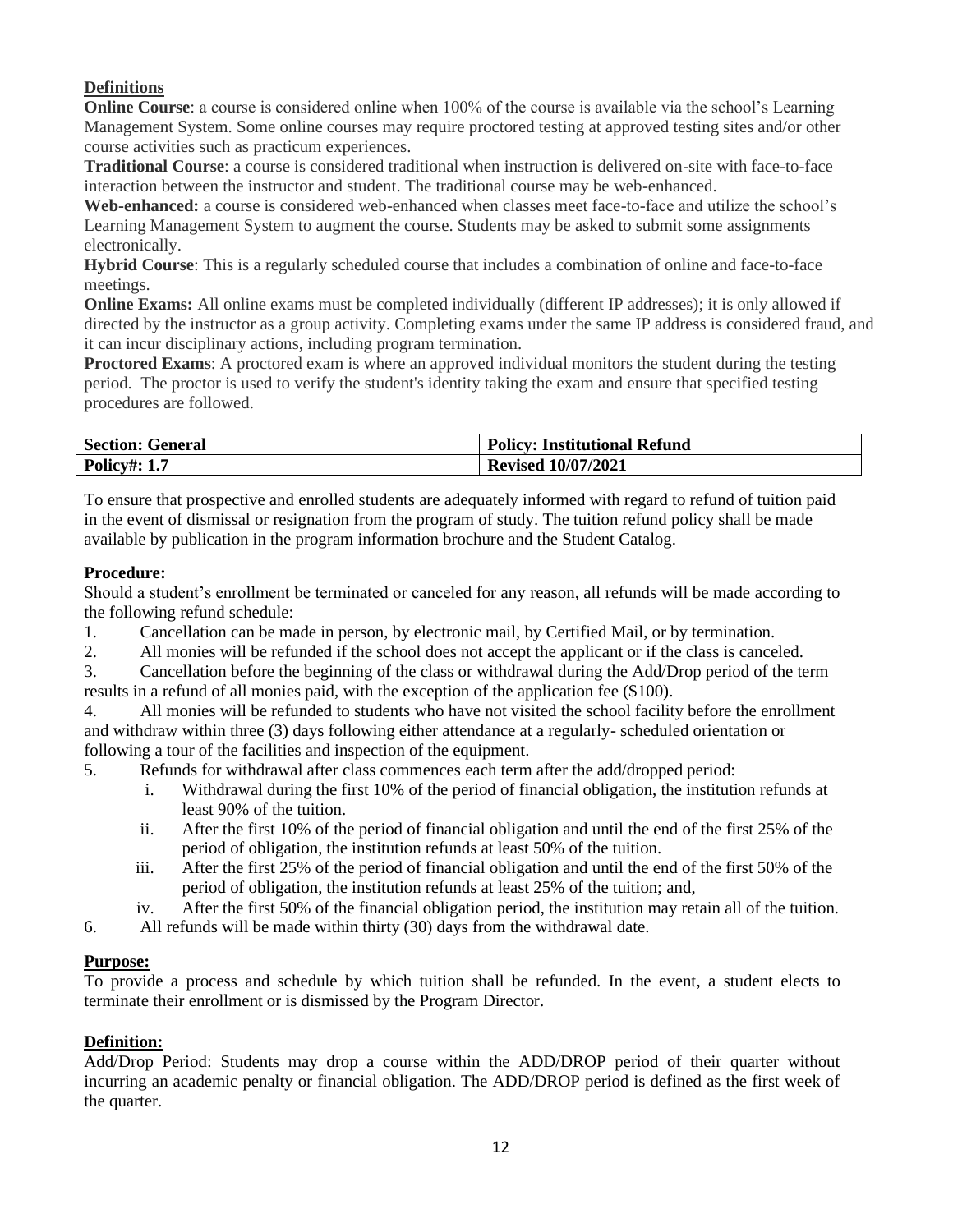| <b>Section: Academic Policies</b> | Policy: Treatment of Title IV Aid When a Student Withdraws (R2T4) |
|-----------------------------------|-------------------------------------------------------------------|
| <b>Policy#: 1.8</b>               | <b>Revised 04/21/2016</b>                                         |

Federal Regulations specify how Med Academy must determine the amount of Title IV program assistance that you earn if you withdraw from school. The Title IV programs that are covered by this law are Federal Pell Grants, Iraq and Afghanistan Service Grants, TEACH Grants, Direct Loans, Direct PLUS Loans, Federal Supplemental Educational Opportunity Grants(FSEOGs), and Federal Perkins Loans.

Though your aid is posted to your account at the start of each period, you earn the funds as you complete the period. If you withdraw during your payment period (Med Academy can define these for you and tell you which one applies), the amount of Title IV program assistance that you have earned up to that point is determined by a specific formula. If you received (or Med Academy or parent received on your behalf) less assistance than the amount that you earned, you may be able to receive those additional funds. If you received more assistance than you earned, the excess funds must be returned by Med Academy and/or you.

The amount of assistance that you have earned is determined on a pro rata basis. For example, if you completed 30% of your payment period or period of enrollment, you earn 30% of the assistance you were originally scheduled to receive. Once you have completed more than 60% of the payment period or period of enrollment, you earn all the assistance that you were scheduled to receive for that period.

If you did not receive all of the funds that you earned, you may be due a post-withdrawal disbursement. If your post-withdrawal disbursement includes loan funds, Med Academy must get your permission before it can disburse them. You may choose to decline some or all of the loan funds so that you don't incur additional debt. Med Academy may automatically use all or a portion of your post-withdrawal disbursement of grant funds for tuition, fees, and book/kit charges (as contracted with Med Academy). Med Academy needs your permission to use the post-withdrawal grant disbursement for all other school charges. If you do not give your permission (we ask for this when you enroll), you will be offered the funds. However, it may be in your best interest to allow Med Academy to keep the funds to reduce your debt at Med Academy.

There is some Title IV funds that you were scheduled to receive that cannot be disbursed to you once you withdraw because of other eligibility requirements.

If you receive (or Med Academy or parent receive on your behalf) excess Title IV program funds that must be returned, Med Academy must return a portion of the excess equal to the lesser of:

Your institutional charges multiplied by the unearned percentage of your funds, or the entire amount of excess funds.

Med Academy must return this amount even if it didn't keep this amount of your Title IV program funds. If Med Academy is not required to return all of the excess funds, you must return the remaining amount.

Return of Unearned Aid is allocated in the following order:

- Unsubsidized Federal Stafford Loan
- Subsidized Federal Stafford Loan
- Federal Parent (Plus) Loan
- Federal Pell Grant

Any loan funds that you must return, you (or your parent for a Direct PLUS Loan) repay in accordance with the terms of the promissory note. That is, you make scheduled payments to the holder of the loan over a period of time. Any amount of unearned grant funds that you must return is called an overpayment. The maximum amount of a grant overpayment that you must repay is half of the grant funds you received or were scheduled to receive. You do not have to repay a grant overpayment if the original amount of the overpayment is \$50 or less. You must make arrangements with Med Academy or the Department of Education to return the unearned grant funds.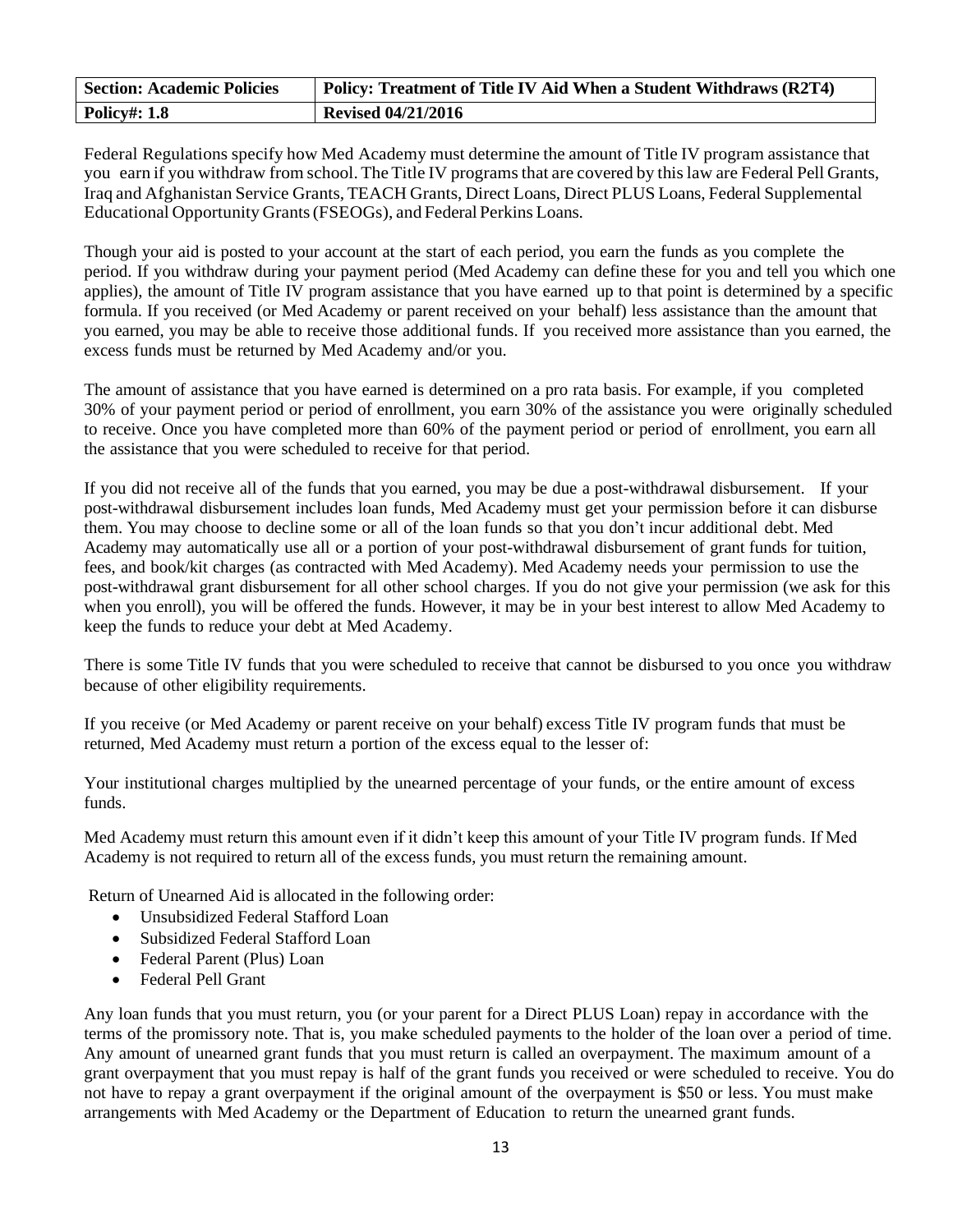The requirements for Title IV program funds when you withdraw are separate from any refund policy that Med Academy may have. Therefore, you may still owe funds to Med Academy to cover unpaid institutional charges. Med Academy may also charge you for any Title IV program funds that Med Academy was required to return. If you don't already know Med Academy's refund policy, you should ask Med Academy for a copy which can be found in the school catalog. Med Academy can also provide you with the requirements and procedures for officially withdrawing from school.

If you have questions about your Title IV program funds, you can contact:

#### **Med Academy**

Financial Aid Office

| <b>Maria Alcuria</b>            | Rosina Revuelta                 |
|---------------------------------|---------------------------------|
| <b>Financial Aid Director</b>   | <b>Business Office Director</b> |
| Phone: (305) 970-2886           | Phone: (786) 395-0907           |
| Fax: (305) 821-7362             | Fax: (305) 821-7362             |
| E-mail: malcuria@medacademy.edu | Email: rrevuelta@medacademy.edu |

If you have questions general questions about Title IV program funds, you can contact:

#### **The Federal Student Aid Information Center**

1 800.4.FEDAID (1 800.433.3243) TTY users may call 1 800.730.8913 [www.studentaid.ed.gov.](http://www.studentaid.ed.gov/)

Withdrawal steps:

- The student will submit a letter to the Program Director indicating their wish to terminate enrollment.
- The Program Director will schedule a meeting with the student to discuss the reasons for withdrawal and the process for re-application.

Program Director Contact Information Juan Revuelta School Director Ph:786.792.3350 Email: jrevuelta@medacademy.edu

For more detailed information about the withdrawal process, see Withdrawal Policy 1.10, Page 17 student catalog.

| <b>Section: General</b> | Policy: Payment Method and Additional Fee |
|-------------------------|-------------------------------------------|
| <b>Policy#: 1.9</b>     | <b>Reviewed: 01/01/2022</b>               |

Payment of tuition is required of all students enrolled at Med Academy. Furthermore, prompt payment is expected. This policy provides a schedule for program tuition payments and a course of action for students not making tuition payments.

#### **Payment Methods**

- Financial Aid is available for those who qualify.
- Med Academy is approved by the state approving agency for the enrollment of those eligible to receive Veteran Educational benefits.
- Med Academy is approved by the Division of Vocational Rehabilitation, Florida Department of Education.
- Med Academy offers payment plans.

#### **Payment Plans:**

Med Academy offers payment plans to those students that require assistance in paying for their education. Med academy does not charge an interest rate or any additional fees for the payment plan offered to the students during the time they are enrolled. Only students who fail to comply with the payment plan will be subject to penalties and fees.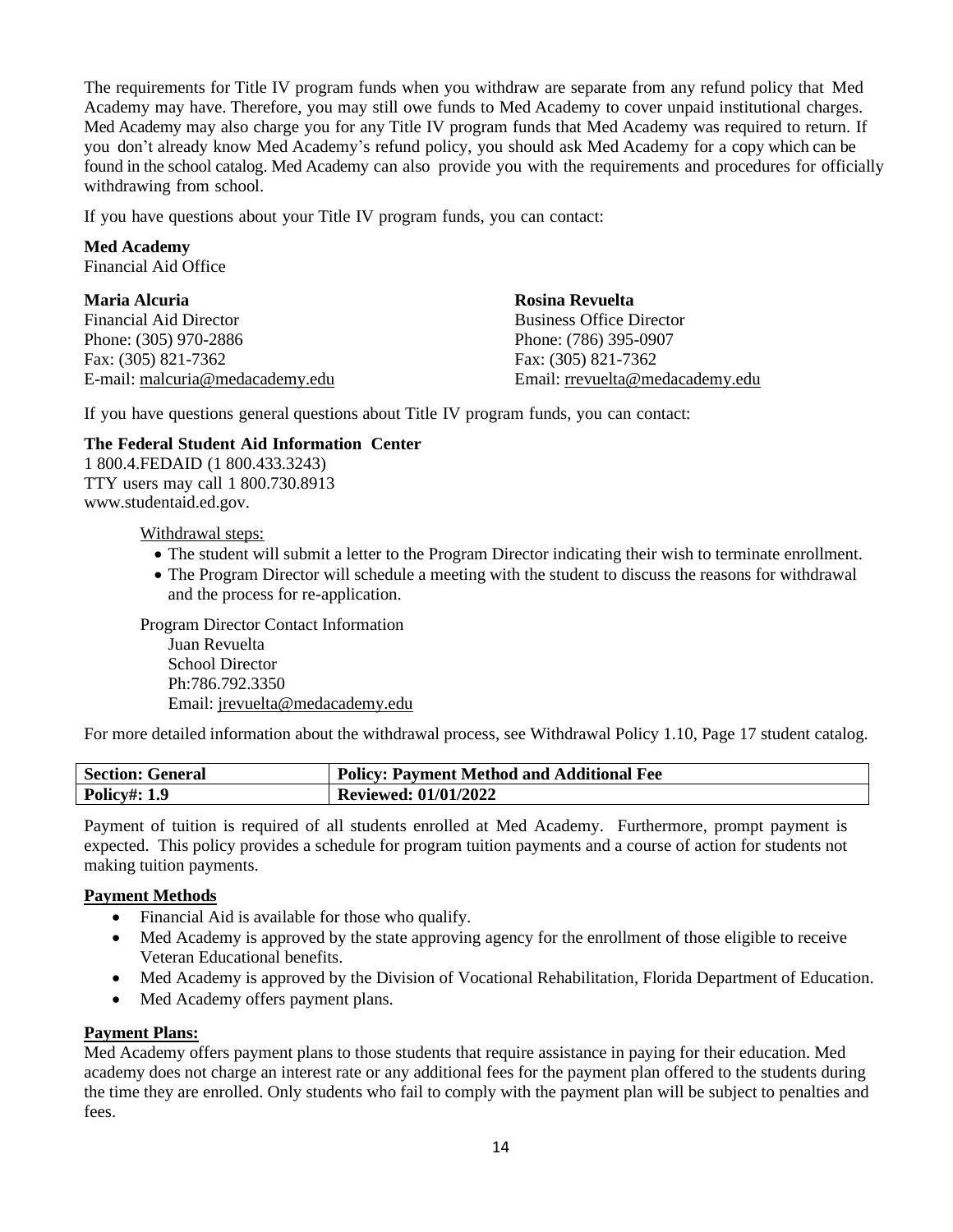#### **General Guidelines**

- Students are encouraged to select a payment plan based on their balance and program duration to make sure there is no outstanding balance at the time of graduation.
- Students with a payment plan must complete an ACH debit authorization form for the length of the program. The funds will be withdrawn from the student bank account on the first ten (10) days of the month.
- Students with a balance at graduation will not obtain their diplomas and application to take their boards for certification.

#### **Payment Plans Penalties and Fees**

- Students with insufficient funds or inactive bank accounts or payment methods will be charged a processing fee of \$50 for each invalid or voided transaction.
- Students paying after the tenth (10) of the month will be charged a late fee of \$50 per occurrence.
- Students not paying the agreed monthly amount by the last day of the month will be blocked from classes until payment is completed. These students will be charged a \$300.00 reinstatement fee for the reopening of the course.

#### **Additional Fees**

The students must be aware of possible additional fees that can be generated in specific situations:

- Additional payment plan origination fee \$150: This fee will be charged to the students when an additional payment plan or revision to the existing one is needed due to the student's inability to pay Med Academy's outstanding balance. The \$150 origination fee is due at the payment plan origination.
- Additional payment plan processing fee \$50: This fee will be charged to the students when an additional payment plan is generated due to the student's inability to pay a Med Academy outstanding balance after graduation/completion time. The \$50 monthly fee will be added to the amount of the payment plan.
- Transfer fee \$300: This fee will be charged to the students who request to transfer from one program to another. This fee must be paid when completing the application for program transfer.
- Schedule change fee \$150: This fee will be charged to the students who request a schedule change. This fee must be paid when completing the application for a schedule change.
- Additional Financial Aid funds request \$500: This fee will be charged to the students requesting additional financial aid funds. This fee must be paid when completing the application to request additional funds.

#### **Disclosure: Students who complete courses but have an outstanding balance; will not receive a diploma but a transcript showing all courses taken.**

| <b>Section: General</b> | <b>Policy: VA Pending Payment Compliance</b> |
|-------------------------|----------------------------------------------|
| <b>Policy#: 1.10</b>    | <b>Revised 01/01/2022</b>                    |

In accordance with Title 38 US Code 3679 subsection (e), this school adopts the following additional provisions for any students using U.S Department of Veterans Affairs (VA) Post 9/11 G.I Bills (Ch. 33) or Vocational Rehabilitation  $\&$  Employment (Ch. 31) benefits, while payment to the institution is pending from the VA. This school will not:

- Prevent the student's enrollment;
- Assess a late penalty fee to the student;
- Require the student to secure alternative or additional funding;
- Deny the student access to any resources (access to classes, libraries, or other institutional facilities) available to other students who have satisfied their tuition and fee bills to the institution.
- However, to qualify for this provision, such students may be required to:
	- Produce the VA Certificate of Eligibility (COE) by the first day of class;
	- Provide a written request to be certified;
	- Provide additional information needed to properly certify the enrollment as described in other institutional policies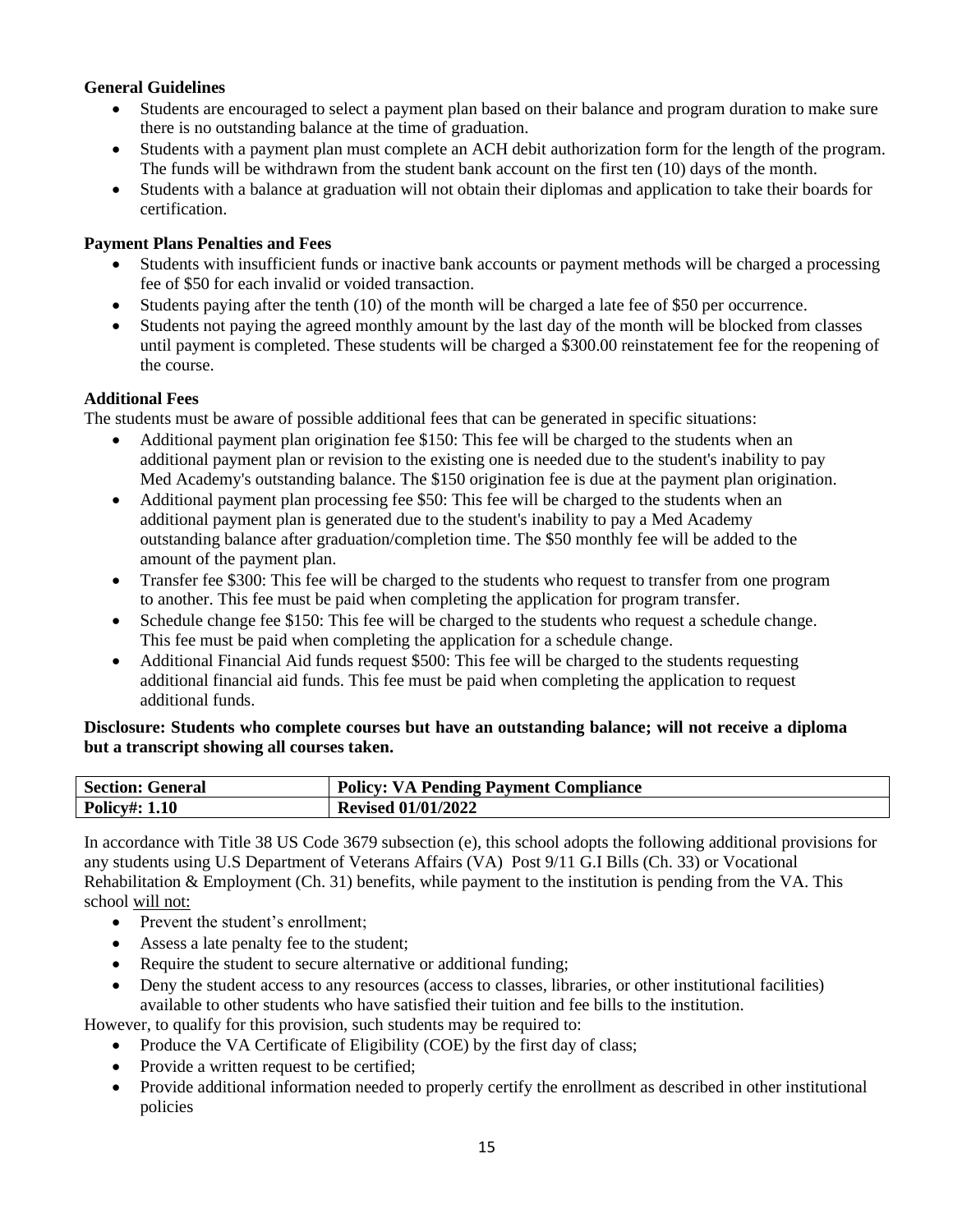| <b>Section: General</b> | <b>Policy: Scholarships</b> |
|-------------------------|-----------------------------|
| <b>Policy#: 1.11</b>    | <b>Revised 01/01/2022</b>   |

Med Academy offers various scholarship opportunities to those students actively enrolled in any of our programs of study. Students must meet both the general scholarship eligibility requirements and the requirements specific to their application.

General requirements for all scholarships

- Students can only apply for one scholarship per program of study.
- Students can NOT transfer more than 30% of the credits.

#### **Scholarships:**

#### **1. Prior Education**

The Educational Scholarship is available to all students pursuing a Med Academy career with a bachelor's degree or higher level of Education, Alumni of Med Academy, or hold a current certification in a profession of diagnostic imaging (DI).

#### Scholarship amounts **\$2,000.00**

To be considered for this scholarship, the candidate must fulfill the following requirements:

The student must supply proof/documentation of prior education/certification.

#### **2. NOT Title IV Eligibility Scholarship**

The NOT Title IV eligibility scholarship is available to all students pursuing a Med Academy career who are not eligible for Financial Aid funding.

Scholarship amounts **\$2,000.00**

To be considered for this scholarship, the candidate must fulfill the following requirements:

• Documentation of not being eligible for Financial Aid funds must be provided.

#### **3. Student Performance Scholarship**

The Performance Scholarship is available to all students pursuing a Med Academy career and graduating with excellent performance during the program of study.

#### Scholarship amount **\$2,500.00**.

To be considered for this scholarship, the candidate must fulfill the following requirements:

- Students can only apply for one scholarship per program of study.
- Students can NOT transfer more than 30% of the credits.
- Students must graduate with a GPA of 3.5 or above.
- Students must not fail any class during the program of study.
- Apply for the scholarship during the last quarter of the program at least a week before graduation.
- Scholarships will be granted after completing the program once the student fulfills all financial and academic requirements proven by the institution.
- The student must have met all graduation requirements.
- Students must graduate within the period agreed in the enrollment agreement.
- Students must complete the program of study with a \$0.00 balance with Med Academy.
- The student must keep ethical and professional conduct throughout the program to receive scholarship funding. Any plagiarism or other disciplinary action will automatically disqualify the student from getting the scholarship.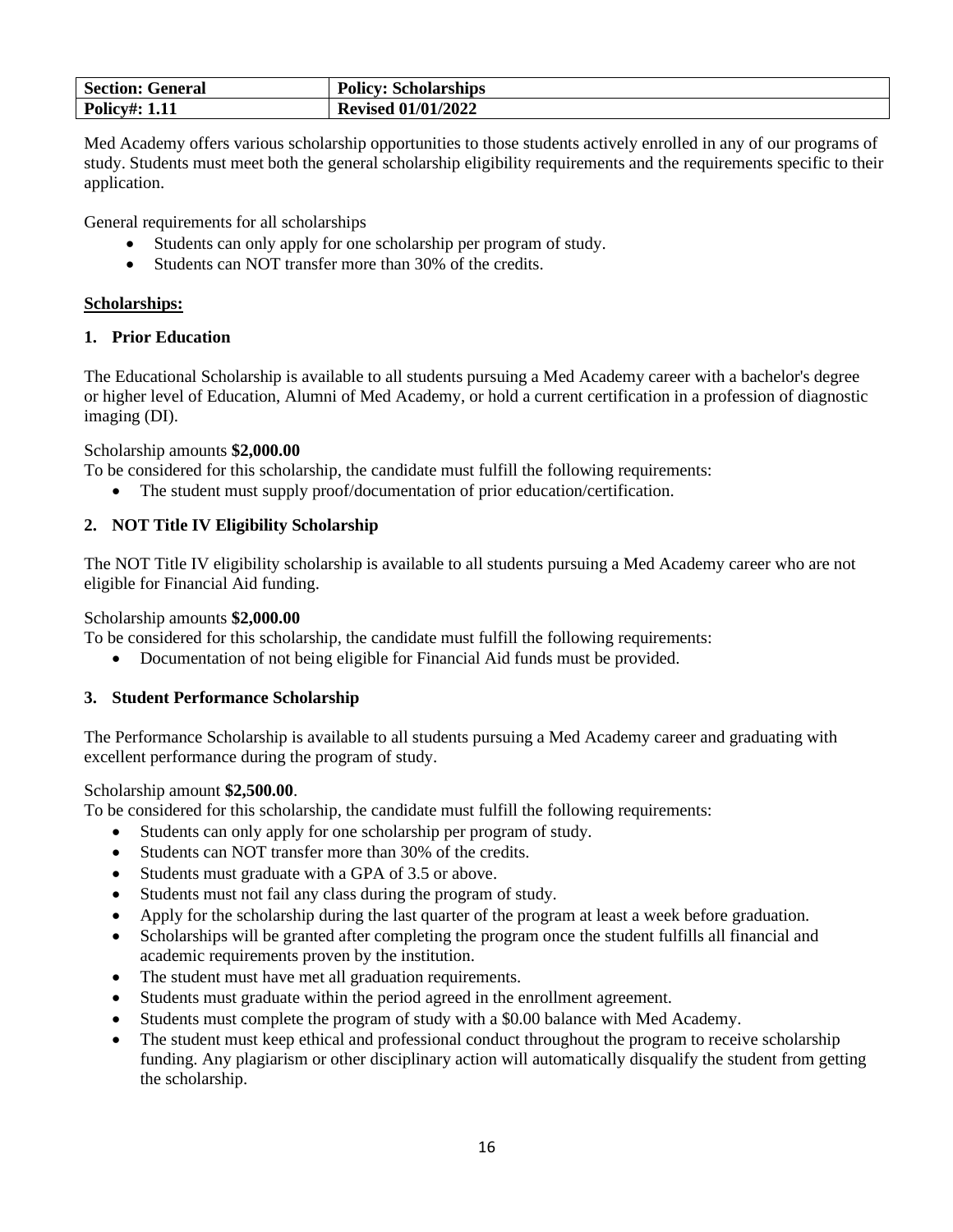| <b>Section: General</b> | <b>Policy: Drug and Alcohol Prevention</b> |
|-------------------------|--------------------------------------------|
| <b>Policy#: 1.12</b>    | <b>Revised 01/03/2014</b>                  |

In accordance with the policies of Med Academy is enforcing a zero-tolerance policy relative to the use and/or possession of illicit drugs and alcohol. This policy will apply to enrolling and existing students. Students are prohibited from reporting to class or clinical assignments under the influence of alcohol, illegal drugs, or controlled substances not prescribed to them by a physician or other licensed healthcare practitioner.

#### **Procedure**

Indicators for suspecting that a student is under the influence of alcohol, unauthorized narcotics or controlled substances or illegal drugs include, but are not limited to:

- Bizarre of unusual behavior
- Repeated mistakes or accidents to other factors
- Incoherent or irrational mental state
- Deteriorating clinical performance or attendance problems not attributable to other factors
- Apparent physical state of intoxication or drug-induced impairment or motor function

If it is determined that a drug or alcohol screen may be necessary, the Program Director will:

- 1. Take the student to a quiet and private area and express concern that the student does not appear to be able to perform his/her duties at this time. The student is suspected to be under the influence of some substance.
- 2. The students will be sent home after the Program Director has arranged transportation with the student's relative. If a relative is not available, The Program Director will arrange for a cab to take the student home.

The Program Director will document the observed behavior. Documentation will be maintained in the student's file. If the student continues having the same problem, disciplinary action may result, including suspension or program dismissal. Suppose a drug and alcohol screen is performed, and the results show the student was under the influence. In that case, the issue will be brought before an emergency Advisory Committee meeting for discussion and for an appropriate course of action to be determined.

| <b>Section: General</b> | <b>Disciplinary Action</b><br>Policy: |
|-------------------------|---------------------------------------|
| Policy#:                | <b>Revised 09/17/2019</b>             |

It is the expectation that students comply with the policies and procedures as stated in this student handbook. As per the student's acknowledgment, by signing the attestation form during orientation, it is understood that violation of these policies will lead to disciplinary actions implemented by program officials/school officials. These actions include verbal warning, written warning, and program dismissal. Students have the right to appeal an action of dismissal as stated in the policy (see Policy #1.11 Student Complaint Process).

#### **Procedure**

The Program Director, Director of Academic Affairs, clinical instructor/preceptor, or didactic instructor, can initiate a disciplinary action of verbal or written warning. Only the Program Director can determine program dismissal. Violations are inclusive of infractions occurring in academic, clinical, or general policies.

1<sup>st</sup> Occurrence: School official will verbally warn the student and document the violation in the student's permanent school record.

2<sup>nd</sup> Occurrence: School officials will complete a counseling form that includes the specifics of the policy violation. Students will be placed on probation for twelve (12) weeks. This form of counseling must be signed by the student, school official, and program director and placed in the student's permanent school file.

**3 rd Occurrence:** The program director will evaluate the history of violations and determine dismissal. This determination will be provided to the student in writing and placed in the student's permanent file.

**Appeal Process**: Students have the right to file a complaint and\or appeal of any disciplinary action within the prescribed period noted in this handbook. See Policy #1.13 Student Compliant Process Procedure.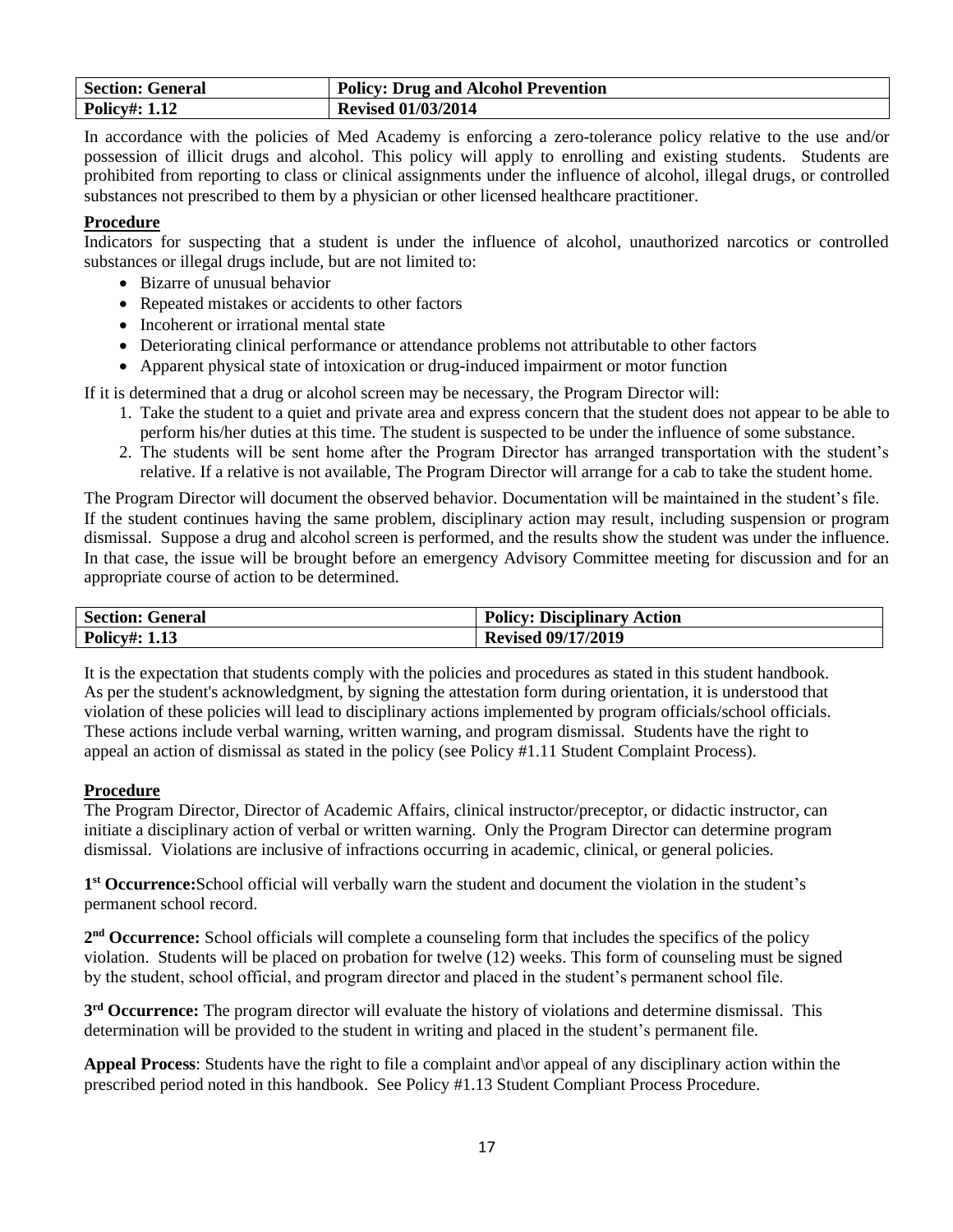| <b>Section: General</b> | <b>Policy: Program Withdrawal</b> |
|-------------------------|-----------------------------------|
| <b>Policy#: 1.14</b>    | <b>Revised 04/31/2018</b>         |

If student enrollment is terminated, whether by voluntary action or following disciplinary action, written notification must be provided. A copy of all documentation will be permanently maintained in the student's administrative file. Tuition will be refunded according to the schedule included in the Tuition Refund Policy.

Students will be informed that withdrawal from the program does not guarantee a spot in a subsequent class if they decide to return. Furthermore, the application process must be repeated.

#### Voluntary Withdrawal:

The voluntary (official) withdrawal date is when the student notified the school of their desire to withdraw. The student will submit a letter to the program director or registrar's office indicating their wish to terminate enrollment. The Program Director will schedule a meeting with the student to discuss the reasons for withdrawal and the process for re-application. Written notification of withdrawal will be included in the student's file. The written notification will include reasons for withdrawal and the date of the last day of participation in any school educational activity. Students will also be informed that a slot in a future class is not guaranteed. If applicable, the program director will notify the finance office to initiate the necessary paperwork to request a tuition refund from the accounts payable department.

#### Involuntary Withdrawal:

Involuntary (unofficial) withdrawal will occur if the student does not attend the Add/Drop period of the term. The student's withdrawal date would be the last date of participation or the end date of the previous term if the student earned a grade in that term. A notice of dismissal will be sent to the student. A copy of the notice of dismissal shall be maintained permanently in the student's administrative file. Copies of the Program policies regarding tuition refund, the application process, and the violated policy will be attached to the notification. The student will also be sent Exit Counseling information to be aware of their Direct Loan Applications.

Re-entrance: Students seeking re-entrance into the program will have to interview the program director, pay the registration fee, and resubmit an enrollment agreement.

| <b>Section: General</b> | <b>Policy: Student Complaint Process Procedure</b> |
|-------------------------|----------------------------------------------------|
| <b>Policy#: 1.15</b>    | <b>Revised 01/03/2014</b>                          |

To ensure that students have an adequate and accessible informed guide to follow at the time of filing a complaint

#### **Procedure**

Med Academy has established a student complaint procedure process for the students that have a complaint in any matter related to the faculty.

#### Student complaint process procedure:

- 1. Determination of Appropriate Procedure. If students have any questions regarding the application procedure to follow for a particular complaint, they should consult with:
	- a. Program Director if the complaint is related to the faculty or faculty member
	- b. Clinical Coordinator if the complaint is related to the clinical training site or the clinical Instructor.

In particular, the program director or clinical coordinator should advise the student if some other procedure applies to the student's type of complaint.

- 2. Informal Resolution. Students are encouraged to attempt to resolve complaints informally or to seek the assistance of the program director or clinical coordinators to facilitate an informal resolution.
- 3. Formal Complaint. Suppose the student does not pursue informal resolution or is unsuccessful. In that case, the student may file a written complaint to the program director or clinical coordinator.
- 4. The complaint shall be filed within 30 calendar days of the alleged conduct unless there is good cause shown for delay, including but not limited to delay caused by an attempt at informal resolution. The complaint shall be as specific as possible in describing the conduct complained of.
- 5. The program director should send a letter to a faculty member about whom the complaint is made, along with a letter stating that the filing of the complaint does not imply that any wrongdoing has occurred and that a faculty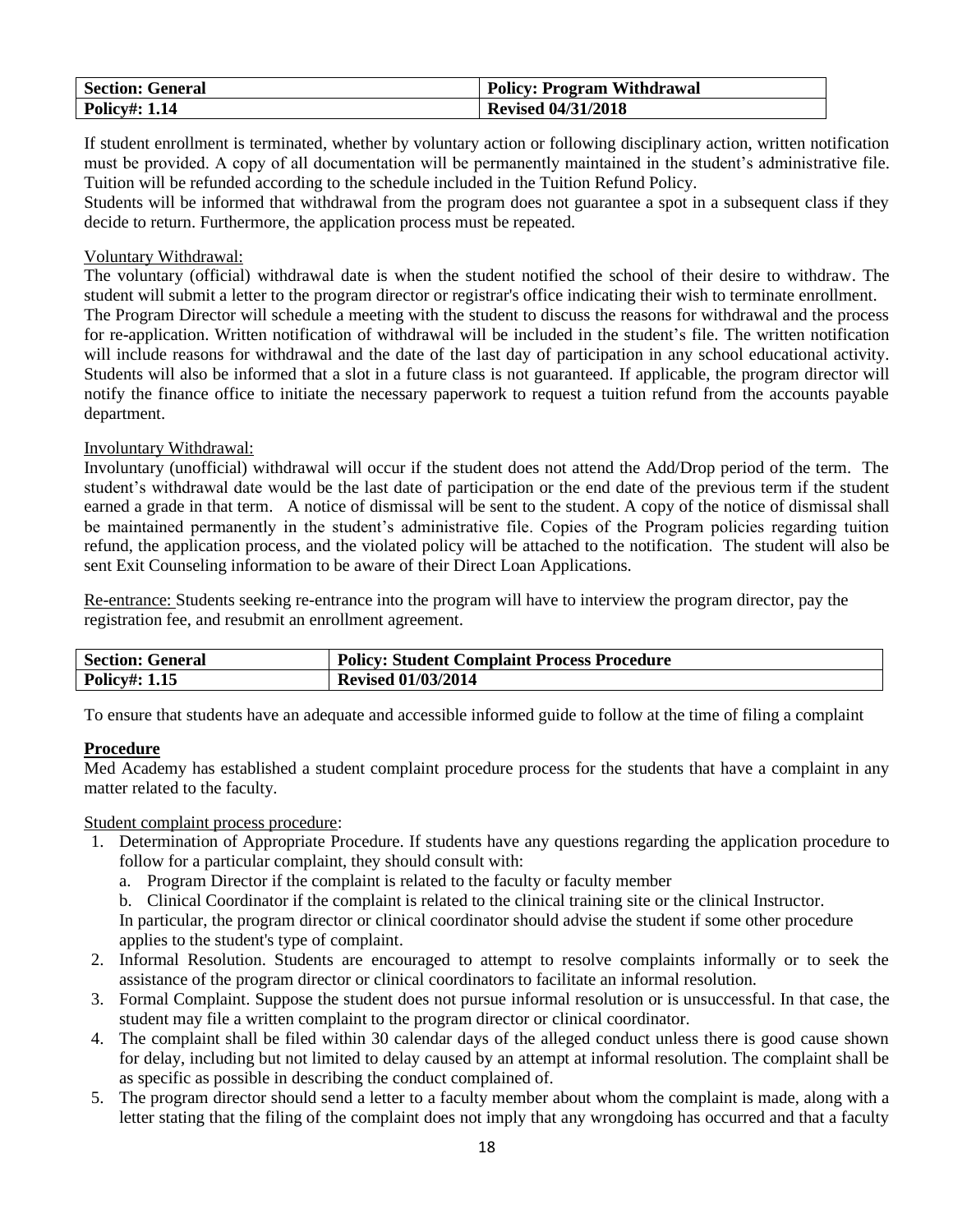member must not retaliate in any way against a student for having made a complaint. The program director will name another faculty member as Fact Finder. If either the student or the faculty member has reason to believe that the Fact Finder may be biased or otherwise unable to deal with the complaint fairly and objectively, they may submit to the Program Director a written request stating the reasons for that belief; if the request appears to have merit, the Fact Finder will be replaced by another faculty member.

- 6. The Fact Finder shall meet with the complaining student and faculty member, either separately or together, to discuss the complaint and to try to resolve it. The Fact Finder may seek the assistance of the program director or other appropriate person to facilitate an informal resolution. If the resolution is not possible, and the Fact Finder concludes that the facts alleged by the student, taken as true and viewed in the light most favorable to the student, establish that the conduct complained of is clearly protected by academic freedom, he or she shall issue a written report dismissing the complaint and setting forth the reasons for dismissal and send a copy to the complaining student, the faculty member, and the program director. Otherwise, the Fact Finder shall conduct an investigation. The Fact Finder shall separately interview the complaining student, the faculty member, and other persons with relevant knowledge and information and shall also consult with the program director. The Fact Finder shall not reveal the identity of the complaining student and the faculty member to others except to the extent necessary to conduct the investigation. If the Fact Finder believes it would be helpful, he or she may meet again with the student and faculty member after completing the investigation in an effort to resolve the matter. The complaining student and the faculty member shall have the right to have a representative. (student government representative or attorney) present during the initial meeting, the interview, and any postinvestigation meeting.
- 7. At the end of the investigation, the Fact Finder shall issue a written report setting forth his or her findings and recommendations, with particular focus on whether the conduct in question is protected by academic freedom, and send a copy to the complaining student, the faculty member, the program director. In ordinary cases, it is expected that the investigation and written report should be completed within 30 calendar days of the date the complaint was filed.
- 8. Appeals Procedure. If either the student or the faculty member is not satisfied with the report of the Fact Finder, the student or faculty member may file a written appeal to the school director within 10 calendar days of receiving the report. The school director shall convene and serve as the chairperson of an Appeals Committee, which shall also include the program director, two faculty members elected annually by the faculty council or senate, and one student elected annually by the student senate. The Appeals Committee shall review the findings and recommendations of the report, with particular focus on whether the conduct in question is protected by academic freedom. The Appeals Committee shall not conduct a new factual investigation or overturn any factual findings contained in the report unless they are clearly erroneous. If the Appeals Committee decides to reverse the Fact Finder in a case where there has not been an investigation because the Fact Finder erroneously found that the alleged conduct was protected by academic freedom, it may remand to the Fact Finder for further proceedings.
- 9. The committee shall issue a written decision within 20 calendar days of receiving the appeal. A copy of the decision shall be sent to the student, the faculty member, the program director, and the school director.
- 10. Subsequent Action. Following the completion of these procedures, the appropriate school official shall decide the appropriate action, if any, to take. For example, the program director may decide to place a report in the faculty member's personnel file, or the president may bring disciplinary charges against the faculty member. Disciplinary charges may also be brought in extremely serious cases even though the school has not completed the entire investigative process described above; in that case, the bringing of disciplinary charges shall automatically suspend that process.
- 11. If the student does not feel as though the school has adequately addressed a complaint or concern, the student may contact:
	- The Commission for Independent Education, Florida Department of Education, 325 W. Gaines Street, Suite 1414, Tallahassee, FL 32399-0400 U.S.A., Tel: 1 (888) 224-6684.
	- The Commission of the Council in Occupational Education (COE), 7840 Roswell Road, Building 300, Suite 325, Atlanta GA 30350, tool-free telephone number (800) 917-2081.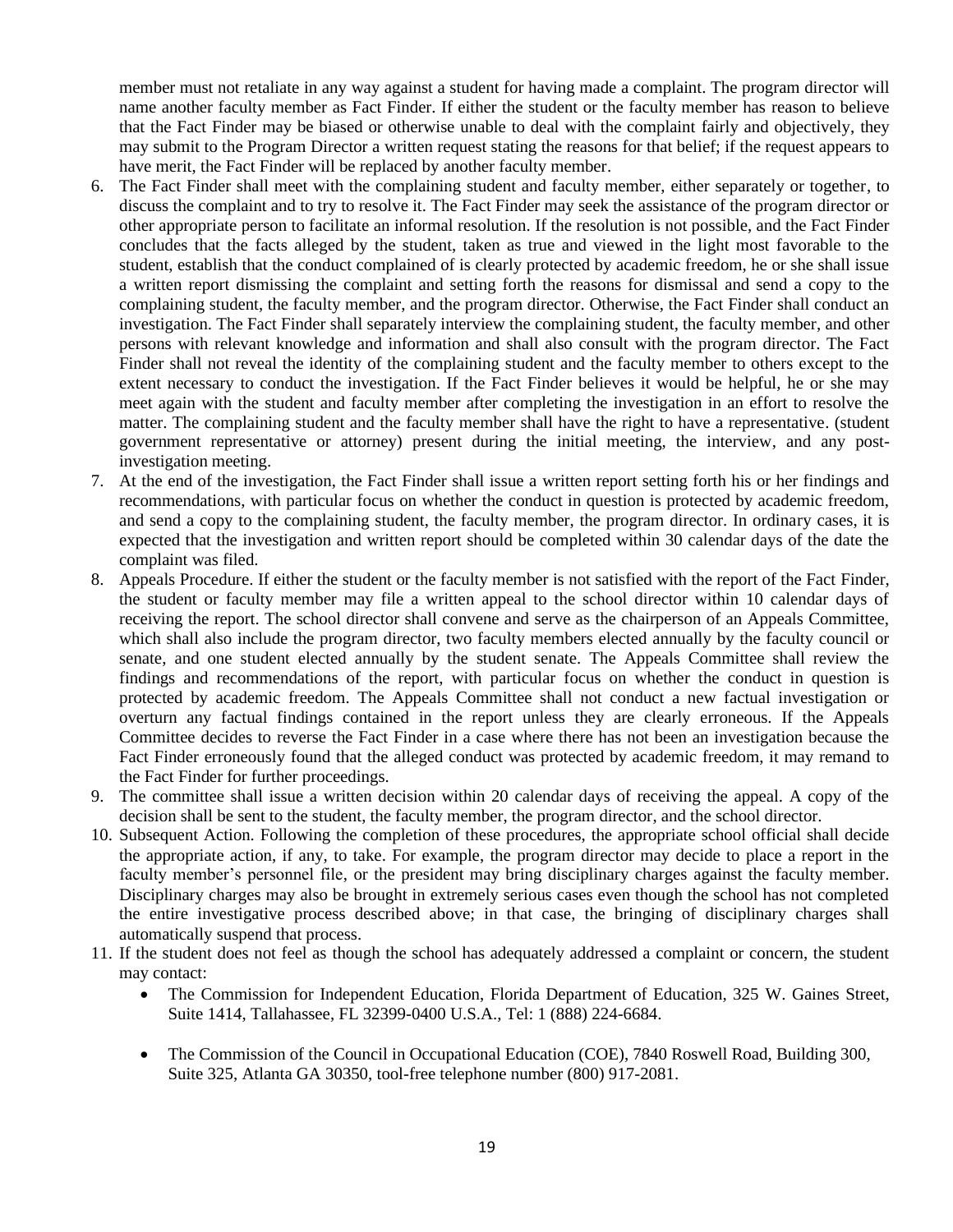| <b>Section: General</b> | <b>Policy: Sexual Harassment</b> |
|-------------------------|----------------------------------|
| <b>Policy#: 1.16</b>    | <b>Revised 01/03/2014</b>        |

It is the policy of Med Academy to promote a learning environment free of sexual harassment and address violations of this policy with swift and corrective action. This policy also governs activities sponsored or sanctioned by Med Academy, but are not conducted in the Med Academy campus, i.e., activities such as meetings, clinical training sessions, recreational activities.

Sexual harassment undermines the integrity of the school environment and prevents its victims and their peers from achieving their full potential. Members of Med Academy who hold positions of authority over others must take particular care to avoid actions that can be considered sexually abusive or harassing. It shall violate the policy on sexual harassment for any faculty member or student to sexually harass, as defined below, any faculty member or student. Any faculty member or student found to be guilty of such misconduct shall be subject to appropriate sanctions, depending on the circumstances, resulting in disciplinary action up to and including termination.

#### **Definition:**

For the purposes of this policy, sexual harassment is defined as any unsolicited, offensive behavior involving unwelcome sexual advances, request for sexual favors, or any verbal or physical conduct of a sexual nature which (1) makes submissions to or rejection of such conduct either an explicit or implicit basis (2) unreasonably interferes with the individuals or performance by creating an intimidating, hostile, or offensive environment. It does not refer to occasional comments of a socially acceptable nature.

Conduct that falls into the definition of sexual harassment includes, but is not limited to:

- Unwelcome physical contact of a sexual nature, such as patting or unnecessary touching.
- Overt or implied threats against an individual to induce him/her to perform sexual favors or engage in an unwelcome sexual relationship.
- Verbal innuendos or jokes of a sexual nature, including graphic or degrading verbal comments about an individual and/or his or her appearance.
- Use of sexually suggestive terms or gestures to describe a person's body, or sexual activities
- Displaying or posting offensive sexually suggestive pictures or material in the work place.

This list is not intended to be exhaustive. Any form of sexual harassment of one individual by another is an offense against every Med Academy member.

In order to prevent and eliminate behaviors and conduct within Med Academy, which may be considered sexual harassment, the following responsibilities are required:

- 1. Each Med Academy employee is responsible for cooperating with Med Academy efforts to prevent sexual harassment and to maintain a working and learning environment free from unlawful discrimination. This includes immediately reporting all incidents of sexual harassment and cooperating with investigations into charges of sexual harassment.
- 2. Anyone who has suffered sexual harassment or retaliation or observed such conduct is responsible for reporting such violations. A complaint need not be limited to someone who was subjected to the actual harassment.
- 3. Faculty members are responsible for immediately reporting sexual harassment, cooperating with the investigations, and taking immediate and appropriate corrective action concerning individuals who engage in sexual harassment.
- 4. The program director is responsible for the investigation of all allegations and for providing consultation, assistance, and support to victims of sexual harassment. It is also responsible for providing consultation to faculty members and students regarding issues or concerns relating to sexual harassment.

#### **Procedure**

Faculty members or students who believe they have been the subject of (or witness to) sexual harassment have the right to file a complaint with the program director. All complaints of sexual harassment will be investigated to determine whether the allegations are well-founded. If the investigation confirms the existence of sexual harassment, the program director will pursue prompt corrective action, including positive relief for the victim and appropriate disciplinary action against the offender. All complaints and investigations of sexual harassment will be kept confidential as much as possible to the extent allowed by law.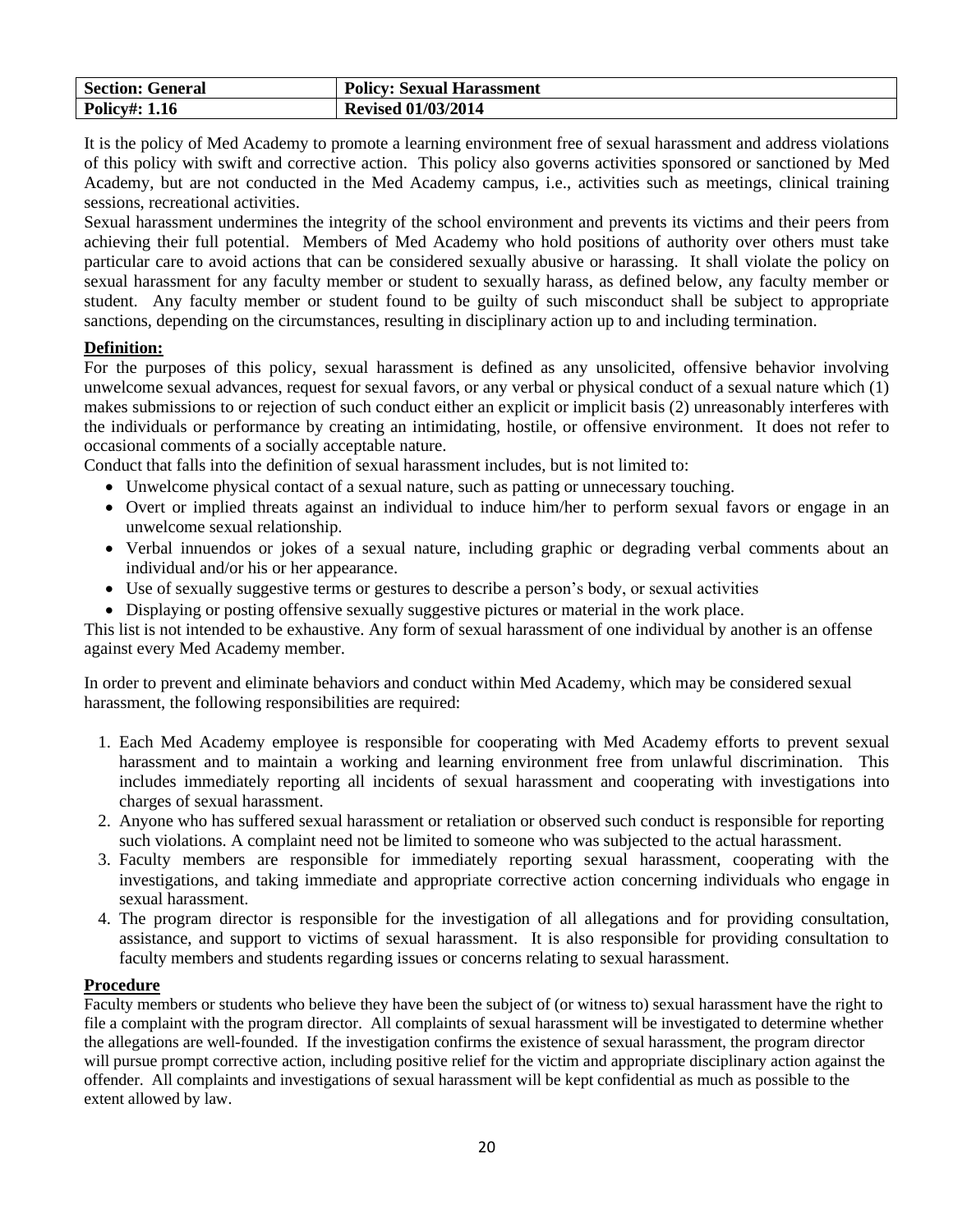| <b>Section: General</b> | <b>Policy: Student Impairment</b> |
|-------------------------|-----------------------------------|
| <b>Policy#: 1.17</b>    | <b>Revised 01/03/2014</b>         |

It is the policy of Med Academy not to discriminate (directly or indirectly) against a person on the grounds of disability or impairment. The school is required to accommodate the impairment-related needs of people with impairments, except where doing so would cause hardship or disruption to an unreasonable or undue extent or cause unreasonable risk of harm to the person or to others. Students with impairments should be neither disadvantaged nor advantaged relative to other students. The principal objective of this policy is to ensure that students' learning is supported and their knowledge, not their impairment, is tested.

#### **Purpose**

Med Academy is committed to providing equal opportunity for all students and to promoting inclusion through valuing diversity. This includes providing support and reasonable accommodations to allow students with impairments to demonstrate their abilities fully participate in school life and achieve their individual goals and potential. This policy implements this commitment.

#### **Definitions**

For purposes of this policy, unless otherwise stated, the following definitions shall apply:

Reasonable Accommodation: A student's impairment is taken into account, and appropriate adjustments are made to the learning environment to lessen the impact of their impairment whenever it is necessary, possible, and reasonable to do so. Reasonable accommodations should not compromise academic standards, the essential nature of the course, or what are deemed to be essential skills or knowledge concerning the course.

Impairment: A temporary or long-term condition, illness, or injury that affects a student's learning, communication, concentration, memory, hearing, mobility, movement, speech and/or vision. This includes the Deaf Community. (Based on the definition of "disability," section 2 of the Human Rights Act 1993)

#### **Technical Standards:**

In order to fulfill the requirements of all our programs, students must be able to:

- 1. Communicate in a clear, concise manner to patients and staff personnel in the English language.
- 2. Read and apply appropriate instruction in patient's charts, notes, and records
- 3. Be able to lift thirty (30) pounds of weight from the floor.
- 4. Move immobile patient from a stretcher to an imaging table with assistance.
- 5. Push a patient from the waiting room or holding area to the procedure room.
- 6. Distinguish equipment and background sounds and hear a variety of pitches.
- 7. Visually monitor the patient.
- 8. Utilize a keyboard to input clinical data.
- 9. Must be able to apply good body mechanics to bend, stretch, stoop, kneel and twist in performance of job duties.

#### *Responsibilities of Students with Impairments*

- a. Any student with impairment should discuss their situation with the program director at the earliest opportunity, generally before commencing the study, at the beginning of the course, or when an injury/illness occurs*.*
- b. All students with impairments seeking support through the program director are required to verify their impairment or medical condition. Where appropriate, the program director may require verification every six months for temporary or changeable conditions such as accident-related conditions or Occupational Overuse Syndrome **(**OOS) symptoms.
- c. Where possible, students should share responsibility for negotiating and developing solutions. Following formal evaluation by the program director, the student should discuss their practical needs with the program director and other staff as appropriate. The program director can provide support, or if necessary, discuss requirements on the student's behalf. Personal details regarding the nature of the impairment remain confidential to the program director and, except where necessary, are not divulged to other staff.
- d. The student should advise the program director of any change in their condition or injury that could alter the support or accommodations required.
- e. The student should advise program director of any difficulties arising with the support or accommodations provided.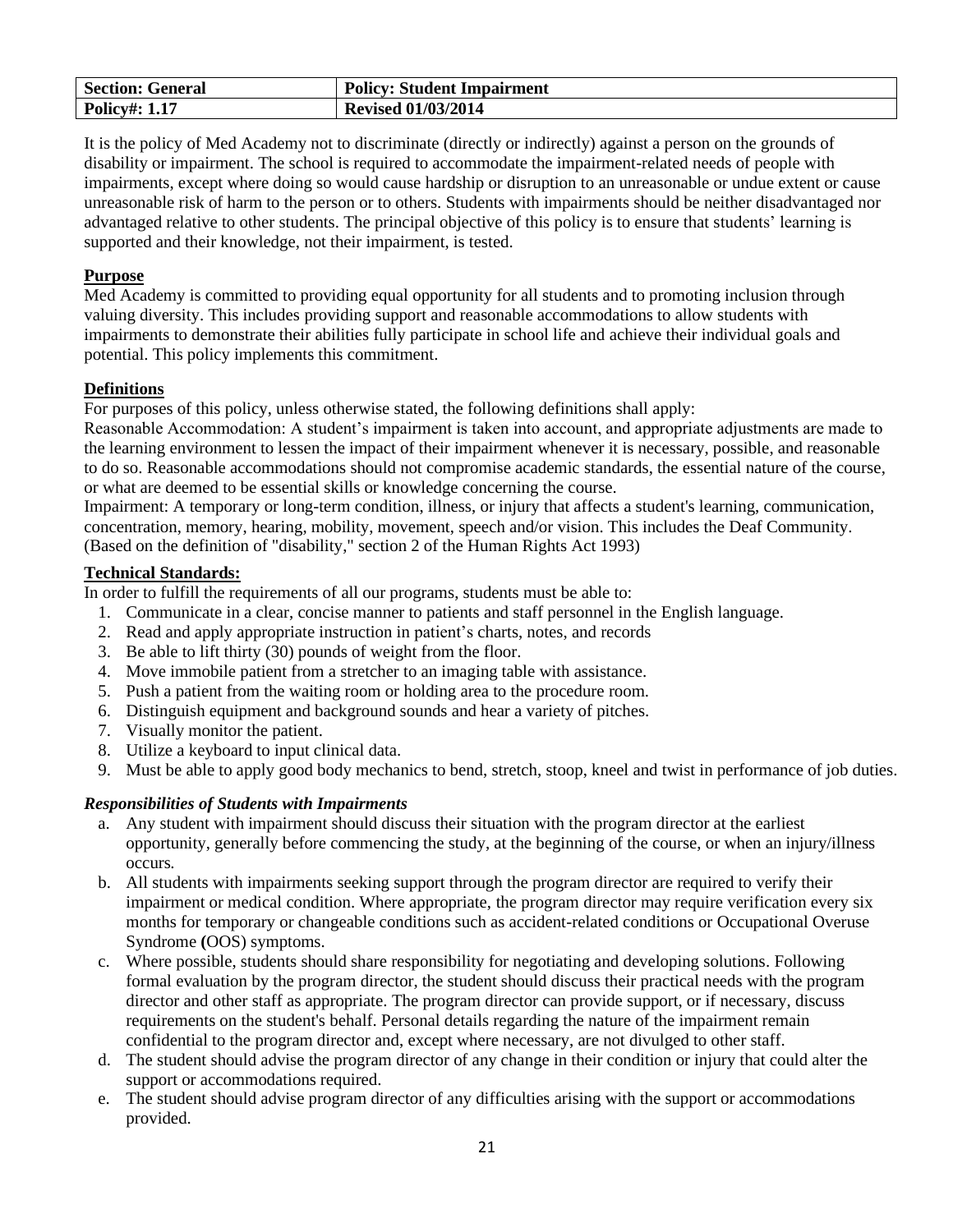#### *Responsibilities of Schools and Academic Staff*

- a. To ensure an inclusive learning and teaching environment, all courses should be designed in such a way so as to avoid any unnecessary barriers to access, participation and achievement.
- b. Where a student's impairment means that the course requirements are more challenging for them than for other students or are not achievable, the following approaches are to be taken:
	- Provide support to allow the student to satisfy the assessments and other requirements stated in the course outline. This might include, but is not limited to, time extensions, adapting the course delivery, the use of a different format (for example, large print or Braille) for handouts, or the use of a reader/writer.
	- Such support alone does not allow the student to meet the course requirements satisfactorily, further accommodations should be implemented. These may include accommodations such as setting different assessment tasks that allow the student an equal opportunity to demonstrate their knowledge and competence of the subject matter. Such adaptations to course requirements should not compromise academic standards, the essential nature of the course, or what are deemed to be essential skills or knowledge.
- c. It is unusual for a discipline to be fundamentally incompatible with a particular impairment, but where staff believes this may be the case, the matter should be discussed with the student and with the program director. Where the incompatibilities cannot be resolved, the program director may exclude the student from a course(s), giving due consideration to the following:
	- Section 57 of the Human Rights Act 1993 prohibits educational establishments from refusing entry to a course because of a person's disability;
	- Section 60(2) of the Human Rights Act 1993 allows section 57 to be overridden when the person's disability is such that there would be a risk of harm to them or to others;
	- Section 60(3) states that nothing in subsection two shall apply if the person in charge of the educational establishment could, without unreasonable disruption, take reasonable measures to reduce the risk to a normal level.
- d. Each school should encourage inclusive teaching practice and is required to appoint a School Disability Liaison Person (usually an academic staff member) to liaise with the program director and other staff within the School and to be accessible to students as a point of contact within the School for academic advice.

#### *Resources and Costs*

- a. The program director is responsible for organizing the funding and specialist accommodations. This includes access to specialized equipment and technology (such as voice-activated software) and specialist services such as Braille, sign language interpreting, and reader-writers for terms tests.
- b. The school is responsible for funding the costs and for resourcing the provision of accommodations for tests and other internal assessments.
- c. Physical modifications required to school teaching spaces should be discussed with the school head. Funding may be available through the Access Management Committee.

#### *Special Examination Facilities*

- a. The school makes special arrangements for examinations for students with an impairment so that all students are provided with an equal opportunity to demonstrate knowledge and competency for assessment purposes.
- b. The program director must authorize all special examination accommodations
- c. A determination of special arrangements for an examination will be based on the following considerations:
	- The nature and onset of the impairment;
	- The type of assessment;
	- The student's usual work method;
	- The effect of long examinations on the student;
	- Information from consultation with the student;
- c. In addition to the above provisions, a student who appears ill or distressed at the time of an examination or has other circumstances requiring a more private or less formal environment may, at the discretion of the Faculty Instructor, be permitted to sit an examination in a separate room. Depending on the circumstances, verification of the student's condition may be required.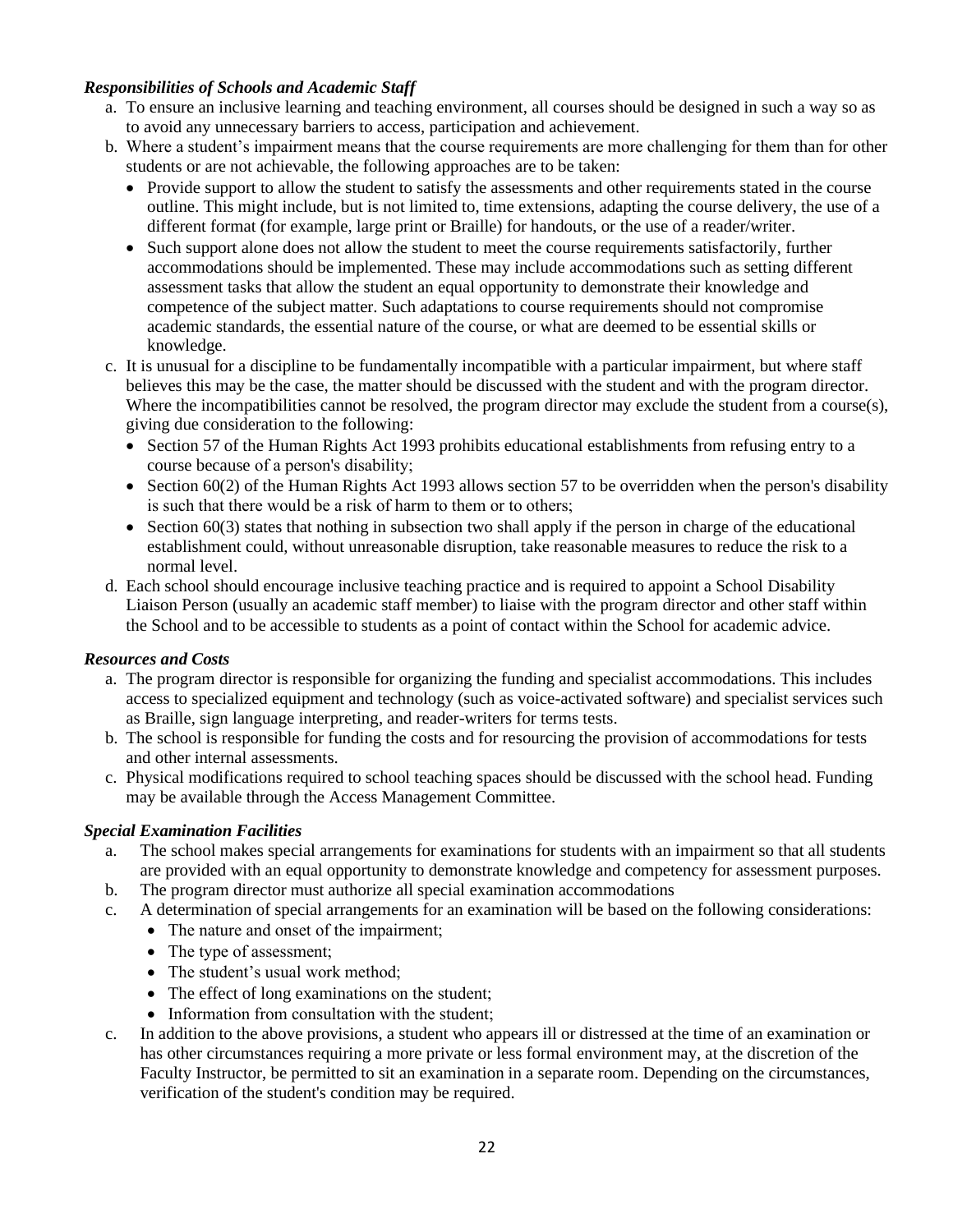#### *Appeals*

- (a) Any concerns in relation to decisions made under this policy should in the first instance be discussed with the program director, the relevant School Disability Liaison Person, or Head of School.
- (b) If the matter cannot be resolved informally, a formal appeal may be made as following the academic Student Complaint Process Procedure Policy, page 18-19 student catalog.

| <b>Section: General</b> | Policy: $C$<br><b>Crime Reporting</b> |
|-------------------------|---------------------------------------|
| <b>Policy#: 1.18</b>    | <b>Revised 01/03/2014</b>             |

#### **Crime Statistics**

Each year, by October 1, Med Academy publishes the crime statistics report via individual distribution to students and employees, posting on the bulletin board and the school's internet webpage.

In addition, the school notifies prospective students via a disclosure notice given to prospective students during the enrollment process. A copy of Med Academy's Annual Security Report is available for your review. This report includes statistics for the previous two years concerning reported crimes that occurred on-campus, in certain offcampus buildings or property owned or controlled by Med Academy, and on public property within, or immediately adjacent to and accessible from, the campus. The report also includes institutional policies concerning campus security, such as policies concerning sexual assault and other matters. You can obtain a copy of this report by contacting Med Academy Business Office or by accessing the following website www.medacademy.edu

#### **Reporting Criminal Actions**

In an emergency, students should dial 911 and then report the crime to the campus director. In non-emergencies, students should report all crimes to the campus director.

The campus director will call the appropriate emergency response personnel and report the crime to the students and employees of the institution as appropriate. The campus director keeps a log of all crimes reported.

We encourage students and employees to report crimes promptly. Crimes can be reported confidentially. While on campus or in their daily lives, we encourage our students to be vigilant of their surroundings and be responsible for their security and the security of others.

#### **Preparing the Annual Crime Report**

Annually the campus director will accumulate all crimes reported to their office and, along with crime reported to the police for the school area and the immediate area surrounding the school where students visit, will accumulate crime statistics and report annually, no later than October 1, to the U.S. DOE. Access to the Campus

The campus is open from 10 a.m. to 10 p.m. Monday through Friday. Med Academy is private property and is maintained for the use of the students. Only authorized individuals are allowed on campus. The school reserves the right to ask anyone to vacate the premises at any time.

#### **Law Enforcement Authority**

Local law enforcement has full authority to take any actions on our campus it deems reasonable.

#### **Programs to Prevent Crimes**

To help prevent crimes, Med Academy advises all incoming students and/or parents of its crime policy by providing them with a crime report, including policies. The report includes information regarding reporting and preventing crime. For your security, we suggest you take specific actions to help prevent crime, including:

- Lock your doors
- Do not drink or do illegal drugs
- Never walk in the parking lot alone
- Be aware of your surroundings

#### **Evacuation in Cases of Emergency**

Med Academy will, without delay, and taking into account the safety of the community, determine the content of the notification and initiate the notification system, unless the notification, in the professional judgment of responsible authorities, compromise efforts to assist victims or to contain, respond to, or otherwise mitigate the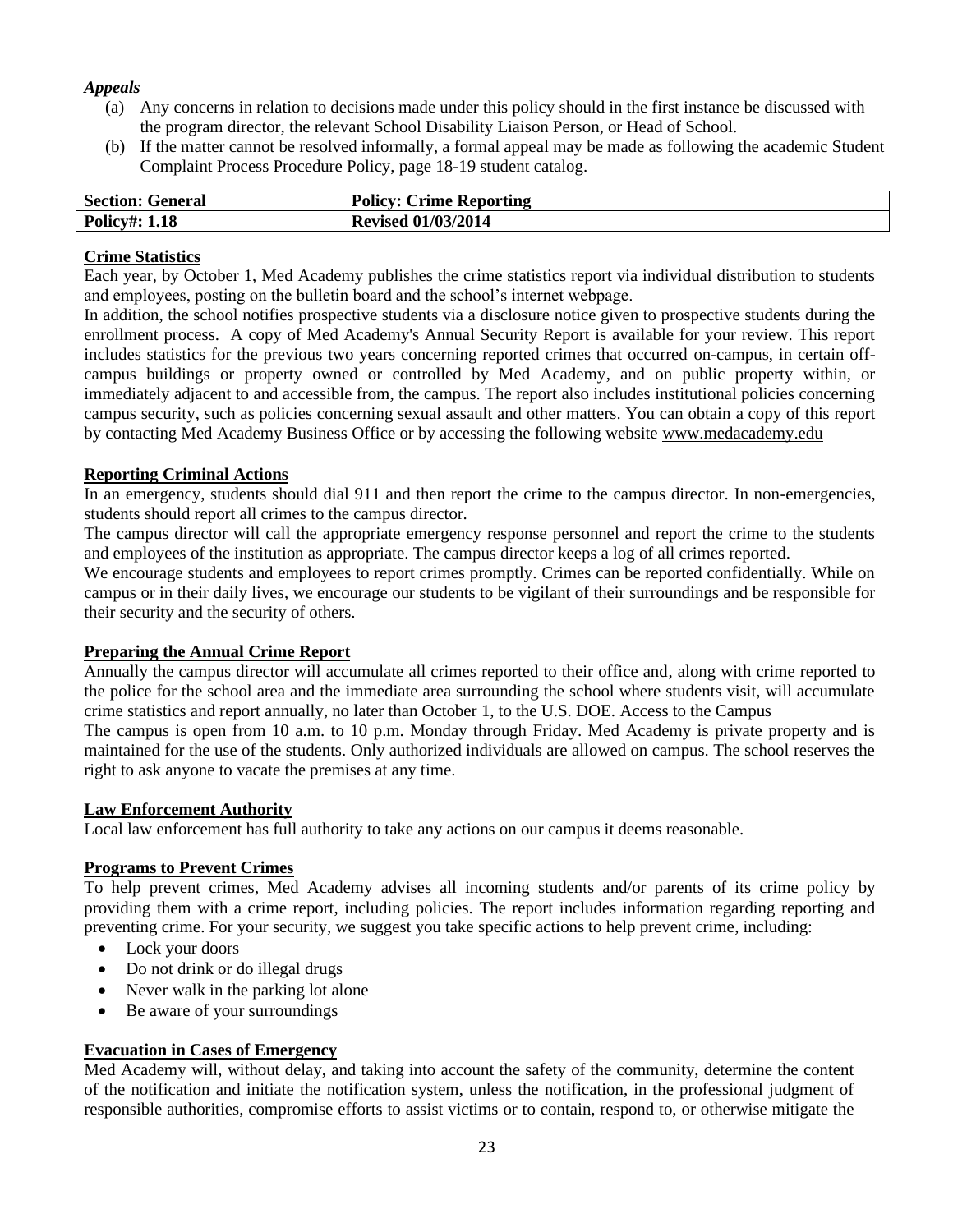emergency. Med Academy maintains evacuation routes at each office and classroom on campus. In case of an emergency, a school official will make an announcement requiring the evacuation of all personnel from campus. In the event of an evacuation, students and employees should pick up their personal belongings (keys and purses) and make their way off of campus into the parking lot immediately. More guidance will be provided in the parking lot of the campus.

#### **Emergency on Campus**

In the event of an emergency on or near campus where an evacuation is not possible, a school official will announce and provide instructions. Students and personnel should close the classroom door and wait for further instructions from school personnel or law enforcement.

All incidents require an incident report to be completed by a staff member. The incident report should include the date, time, location, and brief description of the incident. This report should be provided immediately (at least within 24 hours) of the incident. Students should report any physical injury, equipment failure, safety issues, the threat of harm, or environmental concerns to their instructor or available staff member. The staff member is required to complete an incident report. If the incident warrants immediate attention, the staff member should contact a senior school official (school director, academic dean, or business officer) to determine how to address the issue immediately. An incident report is written by the person reporting the initial incident.

If the incident is an obvious emergency, the appropriate emergency agency should be contacted by dialing 911 (i.e., fire, paramedics, police). Ideally, this call should be placed by the senior school official on campus, but if not readily available, this call should be placed by any staff member so that the agencies can arrive as expeditiously as possible. An incident report should be generated in this case as well.

#### **Procedures**

In the case of any incident involving physical injury, equipment failure, safety issues, the feeling of threat, or harm, students should:

- 1. Report the incident immediately to a school official or faculty member. Students may be asked to provide a written summary of the events to clarify and document.
- 2. Report the incident no more than 24 hours after its occurrence. When necessary, such as in the event of harassment or other personal safety issues, the student will be provided with a follow-up response within 72 hours (business days) after appropriate investigation and/or actions have been taken.

| <b>Section: General</b> | <b>Policy: Signing and Filing of Official School Documents</b> |
|-------------------------|----------------------------------------------------------------|
| <b>Policy#: 1.19</b>    | <b>Revised Date: 10/16/2020</b>                                |

The official documents that serve as correspondence to students, prospective students, employees, or agencies supporting Med Academy (i.e., accreditation bodies, contact service vendors, other professional services) must be signed and filed in their appropriate location. This policy includes digital and hard copy files. These files include (but are not limited to):

- Letters of Involuntary Student Withdrawal/Dismissal
- Letter of Voluntary Withdrawal
- Approval of Leave of Absence
- Correspondence Requesting Information
- Tuition Refund Correspondence
- Professional Contract Correspondence
- Correspondence with Accrediting Bodies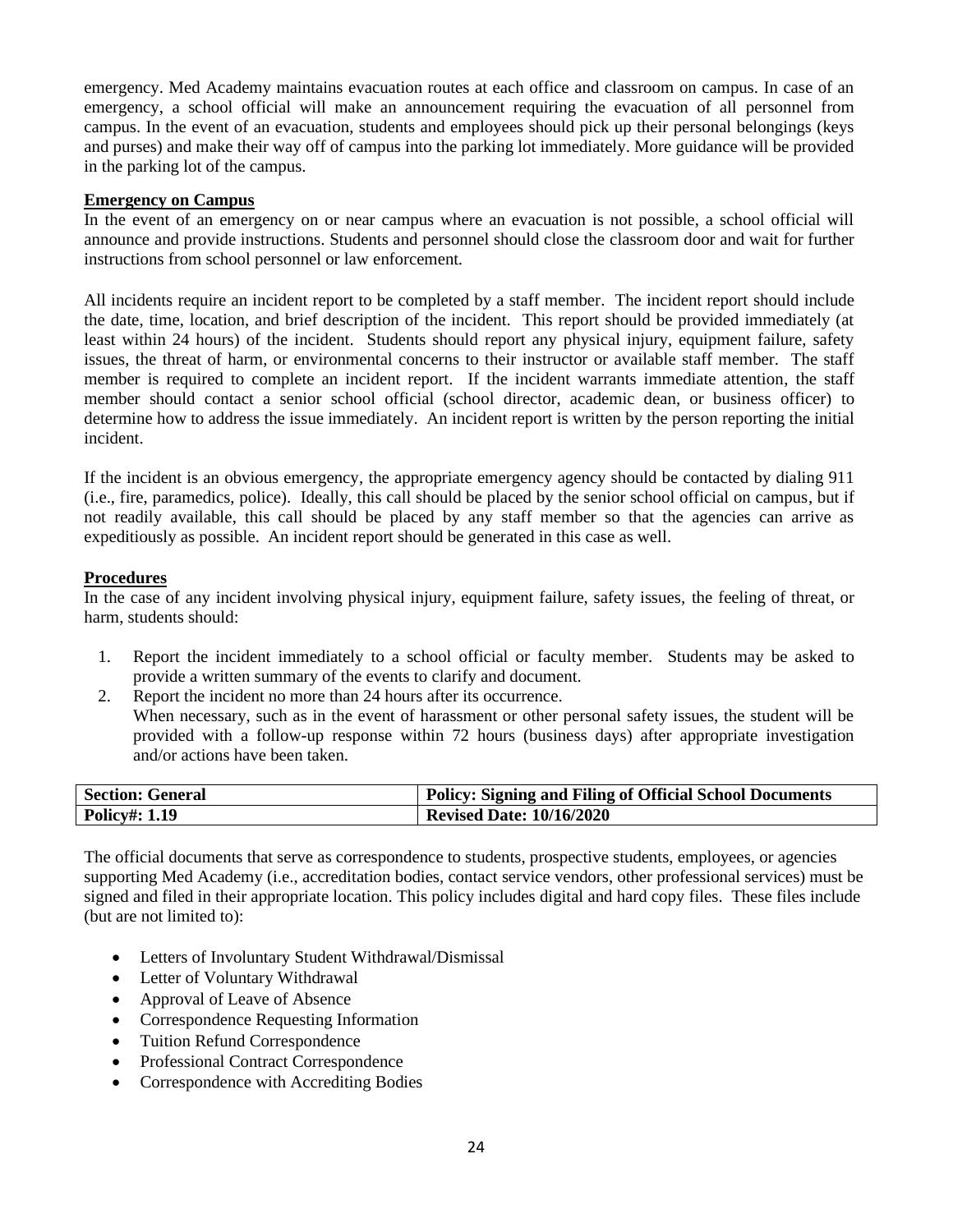#### **ATTENDANCE POLICIES**

| <b>Section: Attendance</b> | <b>Policy: School Attendance</b> |
|----------------------------|----------------------------------|
| <b>Policy#: 2.1</b>        | <b>Revised 02/03/2022</b>        |

#### **Policy**

Med Academy places a high value on the classroom participation of all students. Students are encouraged to attend all scheduled classes; class participation will be monitored instead of attendance for all classes except for clinical. They must follow all clinical hours to complete their program of study successfully.

Students will be given a schedule of didactic courses and clinical rotations. If a student is absent from class, it is his/her responsibility to obtain all class notes and assignments upon return to class from their instructor. Students absent from clinical sessions are responsible for making up the time (See Clinical Policies).

Students who are absent and/or do not engage in educational activities online or on-campus for 14 consecutive days will be withdrawn from the program.

**Purpose:** To define the standard for class attendance/participation and make students accountable for missed materials when absent.

| <b>Section: Attendance</b> | <b>Policy: Attendance Recording</b> |
|----------------------------|-------------------------------------|
| <b>Policy#: 2.2</b>        | <b>Revised 04/13/2016</b>           |

Students are to be at their clinical areas when scheduled. Students will sign in and out at the designated clinical site using the timesheet provided by the clinical coordinator. The clinical instructor will initialize the timesheet daily. The clinical coordinator will collect the attendance log weekly and become a permanent part of the student's record.

#### **Procedure**

The procedure for recording attendance will be as follows:

Timesheet signed by clinical instructors is utilized by the program to track attendance.

Students are to sign in and out when attending clinical training. The clinical instructor will initialize a timesheet every time students participate in clinical sites.

Students are to be on time at the clinical sites. Disciplinary actions will be taken for students who are tardy or leave before the end of the clinical shift unless permission from the Program Director/Clinical Coordinator has been obtained. For students anticipating a late arrival, the procedure for calling must be followed (see Tardiness Policy page 27, student catalog). Each student will only sign in and/or out for themselves. **Any student caught signing in or out for another student will be subject to immediate dismissal.** 

| <b>Section: Attendance</b> | <b>Policy: Holidays</b>   |
|----------------------------|---------------------------|
| <b>Policy#: 2.3</b>        | <b>Revised 01/03/2014</b> |

Is the policy of Med Academy to grant enrolled students time off for the following holidays:

New Year's Day Martin Luther King Jr. Day Memorial Day Fourth of July Labor Day Veterans Day Thanksgiving and Day after Christmas Day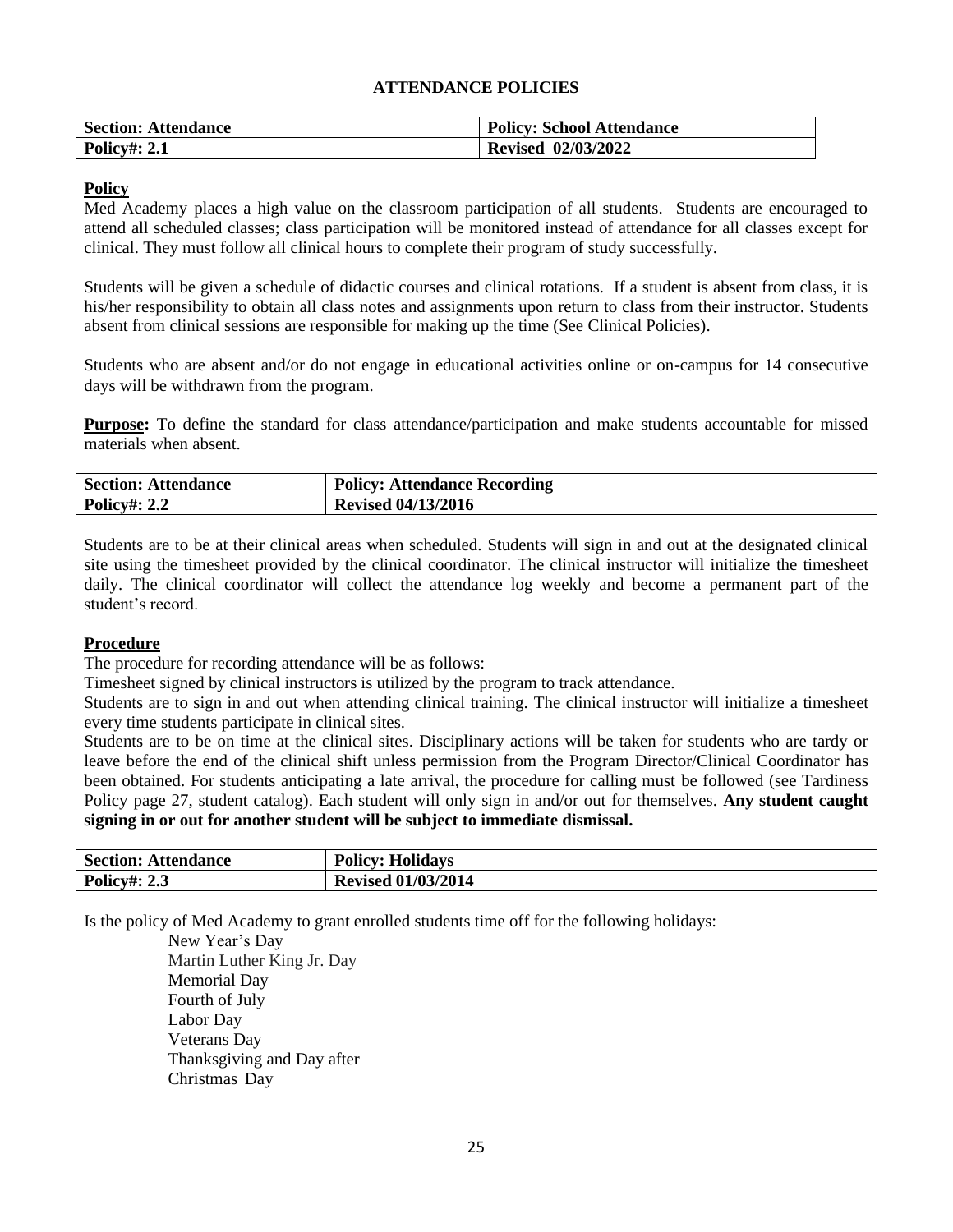| <b>Section: Attendance</b> | <b>Policy: Excessive Absenteeism</b> |
|----------------------------|--------------------------------------|
| <b>Policy#: 2.4</b>        | <b>Revised 04/29/2016</b>            |

Regular attendance in class and clinical is required and is expected of all students. Students are expected to maintain an acceptable standard of attendance. Excessive absenteeism will not be tolerated.

Absenteeism, for whatever reason, is not acceptable continuingly. Unplanned (unexcused) absences may be used to determine a pattern of absenteeism.

A student's ability to learn and obtain the necessary experience to gain competency is acquired only by regular class and clinical attendance. Students with excessive absenteeism shall be subject to disciplinary action up to, and including, program dismissal.

#### **Procedure**

If excessive absenteeism occurs without cause (unexcused absences), the student will be dismissed for excessive absences. Students must make up anytime that they are absent as instructed by school officials. Failure to make up this time will result in program dismissal.

**Definitions:** Excessive absenteeism is defined as absences that exceed 25% of each course hour. Review each course syllabus for specifics.

| <b>Section: Attendance</b> | <b>Policy: Excused Absentee</b> |
|----------------------------|---------------------------------|
| <b>Policy#: 2.5</b>        | <b>Revised 04/29/2016</b>       |

Planned (excused), pre-approved leave time will be considered Excused absences. These include Military Leaves, Court Orders, Jury Duty, and Leaves of Absence. Unplanned (excused), such as medical emergencies, accidents, or any other related unpredictable situation, will also be considered Excused absences.

#### **Procedure**

In case of any excused absence, the student must submit proper documentation as proof of these occurrences. (i.e., court documents, medical documentation, military orders, police reports)

It is suggested the students make up the time for the excused absences, but it is not mandatory. If excused absences go over the limit, the student must make up anytime they are absent as instructed by school officials.

#### **General Guidelines**

Students absent for three consecutive school days are required to submit a physician's statement indicating the dates the student was advised not to attend classes or clinical and the date the student can resume educational activities. This statement must be submitted to the Program Director on the return date, and a copy will be placed in the student's administrative file. The statement doesn't need to include specifics of the nature of the student's illness or condition.

Students who are excessively absent from classes and or clinical activities for medical reasons should be evaluated as to whether they can perform essential educational-related functions.

| <b>Section: Attendance</b> | <b>Policy: Tardiness / Excessive Tardiness</b> |
|----------------------------|------------------------------------------------|
| <b>Policy#: 2.6</b>        | <b>Revised 01/03/2014</b>                      |

Regular attendance with prompt arrival in class and clinical is required and expected of all students. Students are expected to maintain an acceptable standard of attendance. Excessive tardiness will not be tolerated.

#### **Procedure**

If excessive tardiness occurs during the first 12-weeks of the program enrollment, the student will be subject to disciplinary actions.

#### **Definitions**

Tardiness is defined as arriving at the assigned clinical area or class after the scheduled start time. Excessive tardiness is defined as three occurrences within two weeks.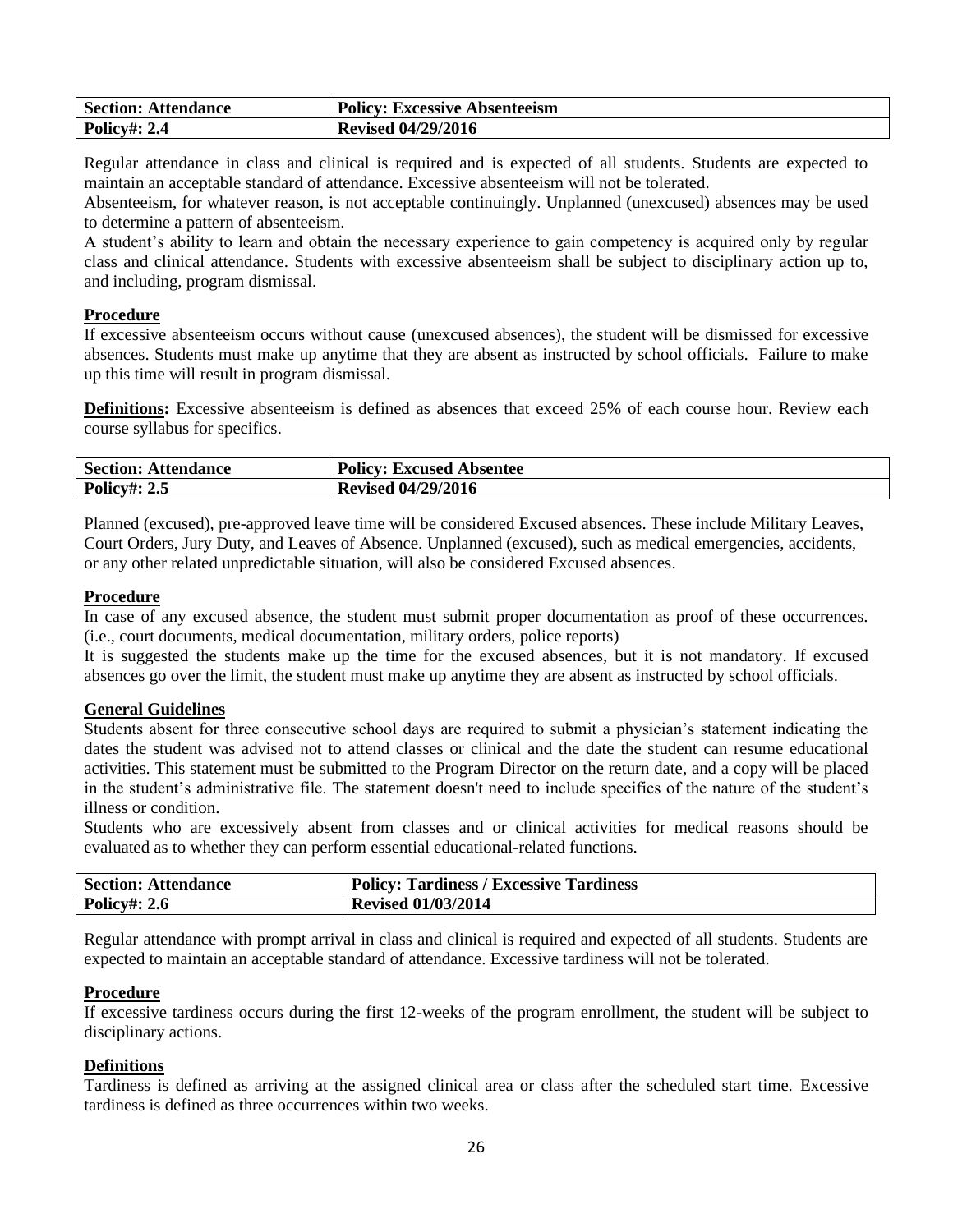| <b>Section: Attendance</b> | <b>Policy: Leave of Absence</b> |
|----------------------------|---------------------------------|
| <b>Policy#: 2.7</b>        | <b>Revised 01/03/2014</b>       |

Med Academy may grant a leave of absence to enrolled students for medical, educational, military, and personal reasons. Leave requests are limited to 180 days within 12 months.

Students may return to clinical activities and will resume classes as each course begins. Students returning from a Leave of Absence will not be permitted to enroll in classes already in progress. Before program completion, the student must complete each academic course and all clinical hours.

**Procedure:** Students seeking a Leave of Absence must submit in writing a request to the Program Director stating the reason for the request and the beginning and end dates of the requested leave of absence.

#### **ACADEMIC POLICIES**

| <b>Section: Academic Policies</b> | <b>Policy: Grading Scale/GPA</b> |
|-----------------------------------|----------------------------------|
| <b>Policy#: 3.1</b>               | <b>Revised 01/01/2020</b>        |

Med Academy utilizes the following scale for all didactic courses and clinical competencies throughout all programs offered:

| Score / Final Average: | Letter Grade: |
|------------------------|---------------|
| $94\% - 100\%$         |               |
| $85\% - 93\%$          | В             |
| 75% - 84%              |               |
| Below 75%              | F             |
| Incomplete             |               |
| Withdraw               |               |

The grade point average (**GPA)** is a standard way of measuring academic achievement. The GPA is calculated by dividing the total amount of grade points earned by the total amount of credit hours attempted. The grade point average may range from 0.0 to 4.0.

Students not achieving a minimum passing score of 75% will receive a failing grade of "F on their transcript. Students will be given one opportunity to retake a course that they fail. If they fail the same course on the second attempt, they will be dismissed from the program.

Note that repeat of courses could affect financial aid funding and or eligibility. In some cases, students may be required to pay for courses that they are required to repeat.

Repeating courses could extend the anticipated graduation date. Students cannot exceed the length of program enrollment of 150%.

| <b>Section: Academic Policies</b> | <b>Policy: Satisfactory Academic Progress (SAP)</b> |
|-----------------------------------|-----------------------------------------------------|
| <b>Policy#: 3.2</b>               | <b>Revised 06/12/19</b>                             |

#### **Standards of Academic Progress**

Students are expected to meet specific standards of satisfactory academic progress while working toward a diploma or degree at Med Academy. Students will be evaluated for academic progress at the end of each term. The satisfactory academic progress policy measures two factors:

#### *1. Qualitative Measure (Cumulative GPA)*

Students must maintain a cumulative grade point average of 2.0 or higher for all credit hours attempted to remain compliant with SAP Policy. This amounts to a "C" average. The grade of "W" has no effect on the student's cumulative grade point average.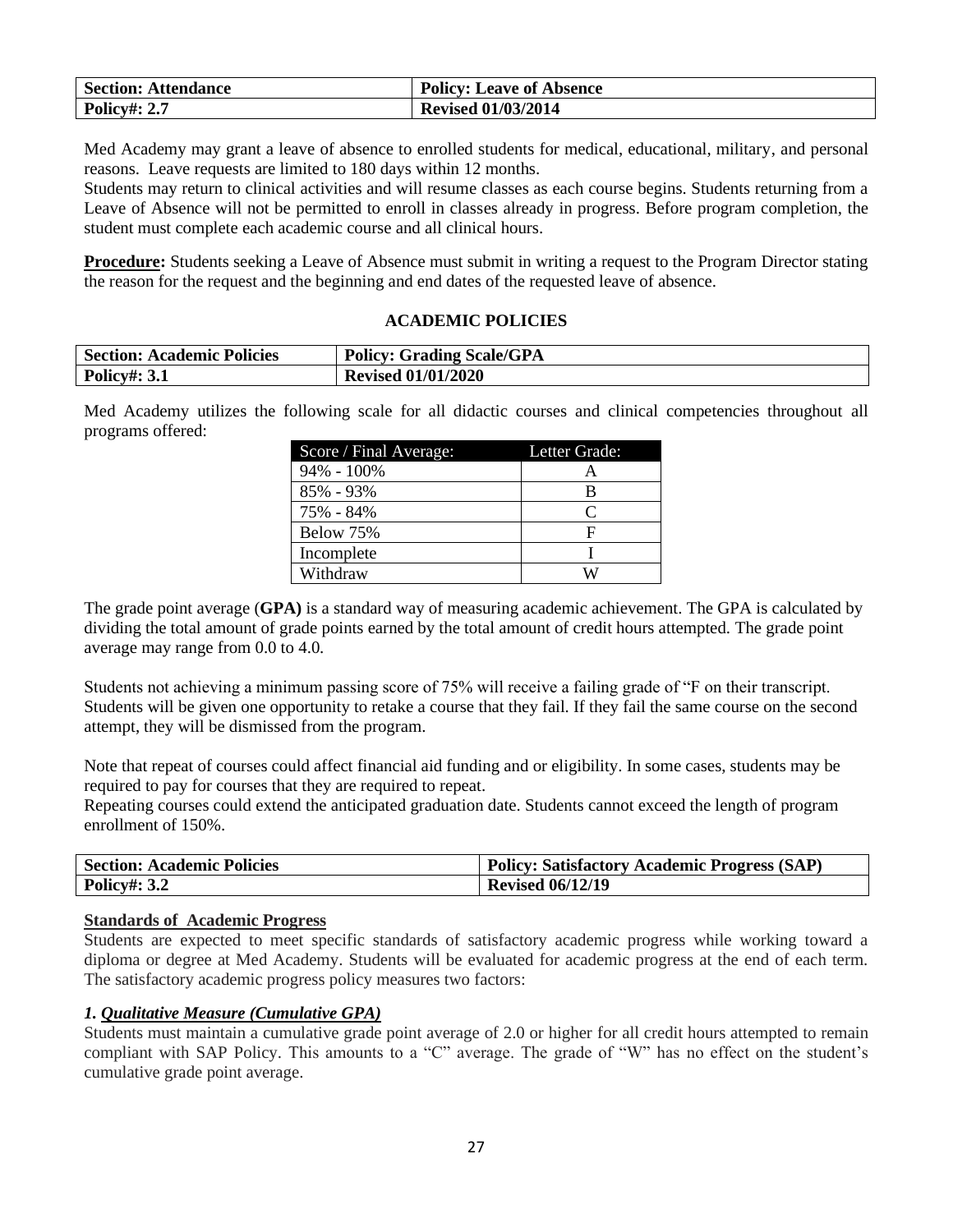#### *2. Quantitative Measure (Credit Hour Progression)*

You must complete at least 67% of credit hours attempted each semester to remain compliant with SAP Policy. Credit hour progression will be based on a cumulative total of attempted hours to earned hours. For example, a student enrolls for 12 term credit hours, the student is required to successfully complete a minimum of 8 term credit hours (12 x  $67\% = 8$ ) for the term.

#### **Maximum Timeframe to Complete (150%)**

The maximum allowable timeframe for receiving aid is equal to 150% of the length of the program. For example, if you are pursuing a program that requires 105 credits for graduation, you would reach the maximum timeframe at  $105 \text{ X } 150\% = 157.50$  credits attempted. The student will be withdrawn once it is determined that they have exceeded the allowable maximum time frame.

If you are a transfer student, your accepted transfer coursework will be counted in the maximum timeframe. You can repeat a course, but the credits will also be applied toward the maximum timeframe.

#### **SAP Terminology**

"Attempted" means all credit hours for which a student is enrolled and has attended after the drop/add date for class enrollment.

Successful completion of a course is defined as a passing grade. Grades of "W" (withdrawn), "F" (failing), are not considered successful completion. A grade of "I" (incomplete) is not considered to be successful completion until the course has been completed and the new grade has been officially received and recorded.

A grade of "W" is given when a student drops from a course after it begins and has attended.

An Incomplete "I" is a temporary grade that may be given at the instructor's discretion to a student when illness, necessary absence, or other reasons beyond the student's control prevent completion of course requirements by the end of the academic term. Students will have two weeks from the term's end date to complete course work. Otherwise, the grade will convert to an F.

Pass/fail grades count as both attempted and completed hours.

Transfer credits are counted toward the student's current program count as both attempted and completed hours. The Institution does not provide for proficiency credits or non-credit courses and, therefore, are not considered part of the student's satisfactory academic progress.

#### **Repeat coursework**

The Institute allows students to repeat a failed course once and allows only the last grade to count in the grade point average. A failed course is a course in which a student received an "F." The policy does not remove the previous grade but eliminates the effect of that grade on the cumulative GPA by removing it from the computation. The repeated course will be included in the attempted credit hours in calculating the maximum timeframe to complete the course.

#### **Categories of Academic Progress:**

**SAP Warning** - A student will be placed on SAP Warning at the end of a term for which the satisfactory academic progress standards outlined above have not been met. This status is only available for students making satisfactory academic progress in the prior term.

Title IV students will be placed on a Financial Aid warning, which is valid for one term and allows the student to remain eligible for Title IV (financial aid) funds for one term. If after one term the student is again meeting satisfactory academic progress, the student will be removed from SAP warning. If the student is still not making SAP after the FA warning term, then they will be placed on probation.

**SAP Probation** - A student will be placed on academic probation for not meeting the standards outlined above for a second payment period. A student placed on academic probation is ineligible for Title IV Funds unless a successful appeal is filed with the school director. The student appeal must include the reasons for which the student failed to meet SAP and what has changed that will allow the student to make SAP at the next evaluation. If the appeal is approved, the student will be allowed to remain on Financial Aid probation until the next payment period and regain eligibility for Title IV (financial aid) funds. As a result of a successful appeal, the student will be placed on an academic plan designed by an instructor that must be followed. If the student is meeting the requirements of the academic plan, the student is eligible to receive Title IV aid as long as the student continues to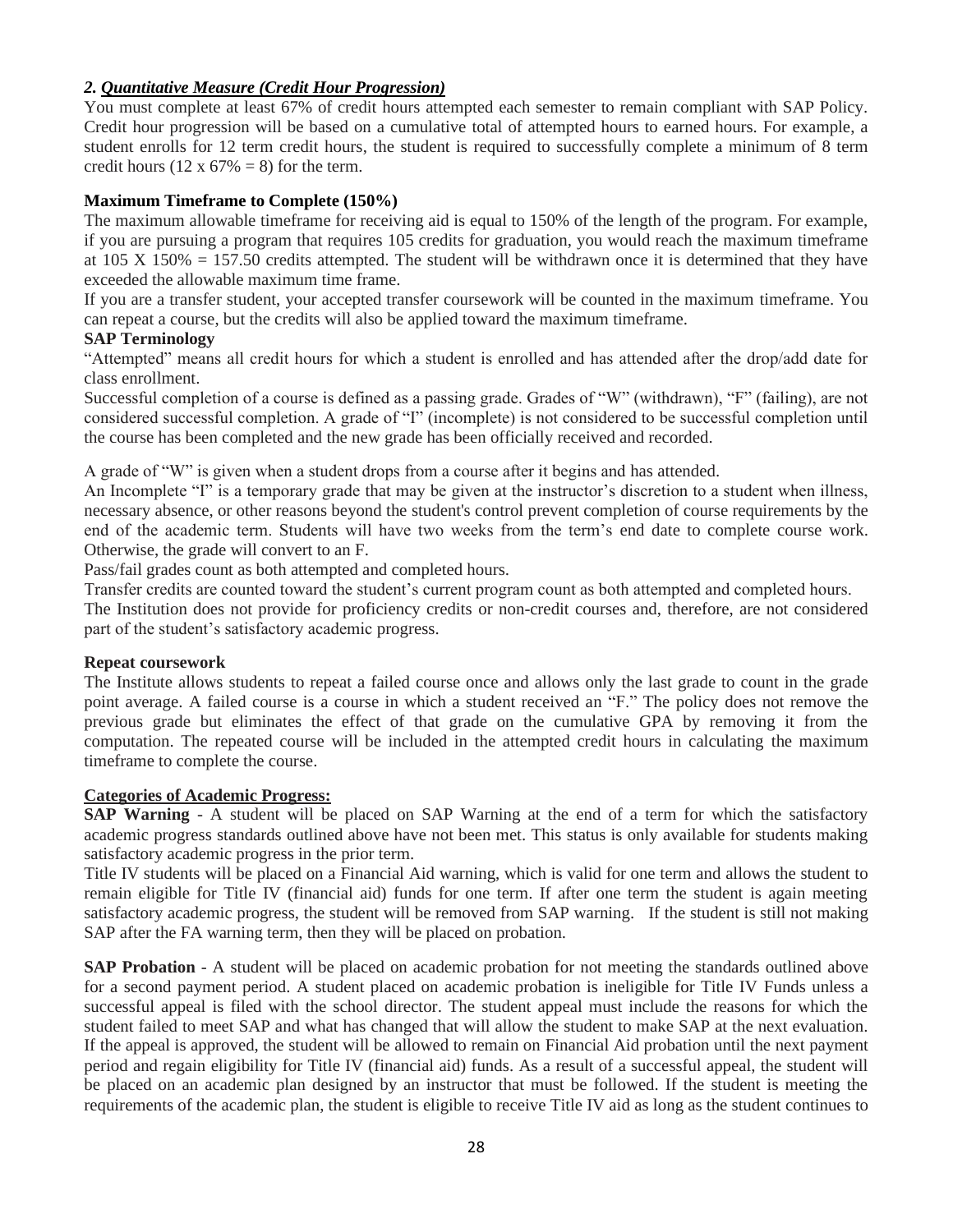meet those requirements and is reviewed according to the requirements specified in the plan. If after one term, the student is again meeting satisfactory academic progress, the student will be removed from SAP probation.

**Academic Suspension -** A student will be placed on suspension for not meeting the academic standards outlined above after a term of probation and lose eligibility for Title IV (financial aid) funds as a result.

#### **Conditions for Reinstatement**

To be reinstated as a regular student after financial aid eligibility has been terminated, a student must retake previously failed courses so that the recalculated cumulated grade point average and maximum time frame levels meet or exceed the minimum requirements. Financial aid eligibility resumes only after the student returns to satisfactory recalculated qualitative and quantitative standards.

| <b>Section: Academic Policies</b> | <b>Policy: Examination</b> |
|-----------------------------------|----------------------------|
| <b>Policy#: 3.3</b>               | <b>Revised 01/03/2014</b>  |

Med Academy expects that all enrolled students maintain acceptable attendance standards *(see Absenteeism and Tardiness Policy page 26)*. Suppose a student is absent on the day of a scheduled test, quiz, or examination. In that case, the missed assignment must be completed on the day of return. Failure to make up the missed exam on the day of return will result in a grade of "0" being assigned.

#### **Procedure**

All tests, quizzes, and examinations are announced in advance. It is the responsibility of the student to be present to take the exam. The following procedures will be followed for all students absent on the day of a scheduled exam. The student must take the missed exam on the day of return, or a score of zero (0) will be awarded. All missed exams will be made up at the end of the school day of return.

| <b>Section: Academic Policies</b> | <b>Policy: Academic Dishonesty</b> |
|-----------------------------------|------------------------------------|
| <b>Policy#: 3.4</b>               | <b>Revised 01/03/2014</b>          |

Adherence to academic integrity is an expectation of all enrolled students. Suppose a student is caught cheating or displaying any form of academic dishonesty. In that case, they will be immediately dismissed from the program.

#### **Procedure**

Students displaying behaviors consistent with academic dishonesty will be immediately dismissed from the program.

Following the Student Complaint Process Procedure, the student has the right to appeal the disciplinary action *(see Student Complaint Process Procedure- Policy s 18-19).*

If the disciplinary action is appealed to the Advisory Committee and upheld, the student will not be considered eligible to re-apply for re-enrollment.

#### **Definition**

For clarification, academic dishonesty shall be defined as:

- Cheating on a test, quiz, examination, or another assignment, plagiarism of any kind.
- Falsifying attendance records or signing in or out for someone else.
- Passing information about a test, quiz, or examination to a student absent the day of the exam.
- Plagiarism
- Removing any test material from the school without permission of the instructor.

| <b>Section: Academic Policies</b> | <b>Policy: Confidentiality of Student Records</b> |
|-----------------------------------|---------------------------------------------------|
| <b>Policy#: 3.5</b>               | <b>Revised 01/03/2014</b>                         |

Med Academy adheres to the requirements of the **Buckley Amendment** (Family Education Right & Privacy Act of 1974; Public Law 93.38.1). Any student wishing to do so may inspect and review all official records, files, and data directly related to them. The Buckley Amendment denies access to this information to individuals other than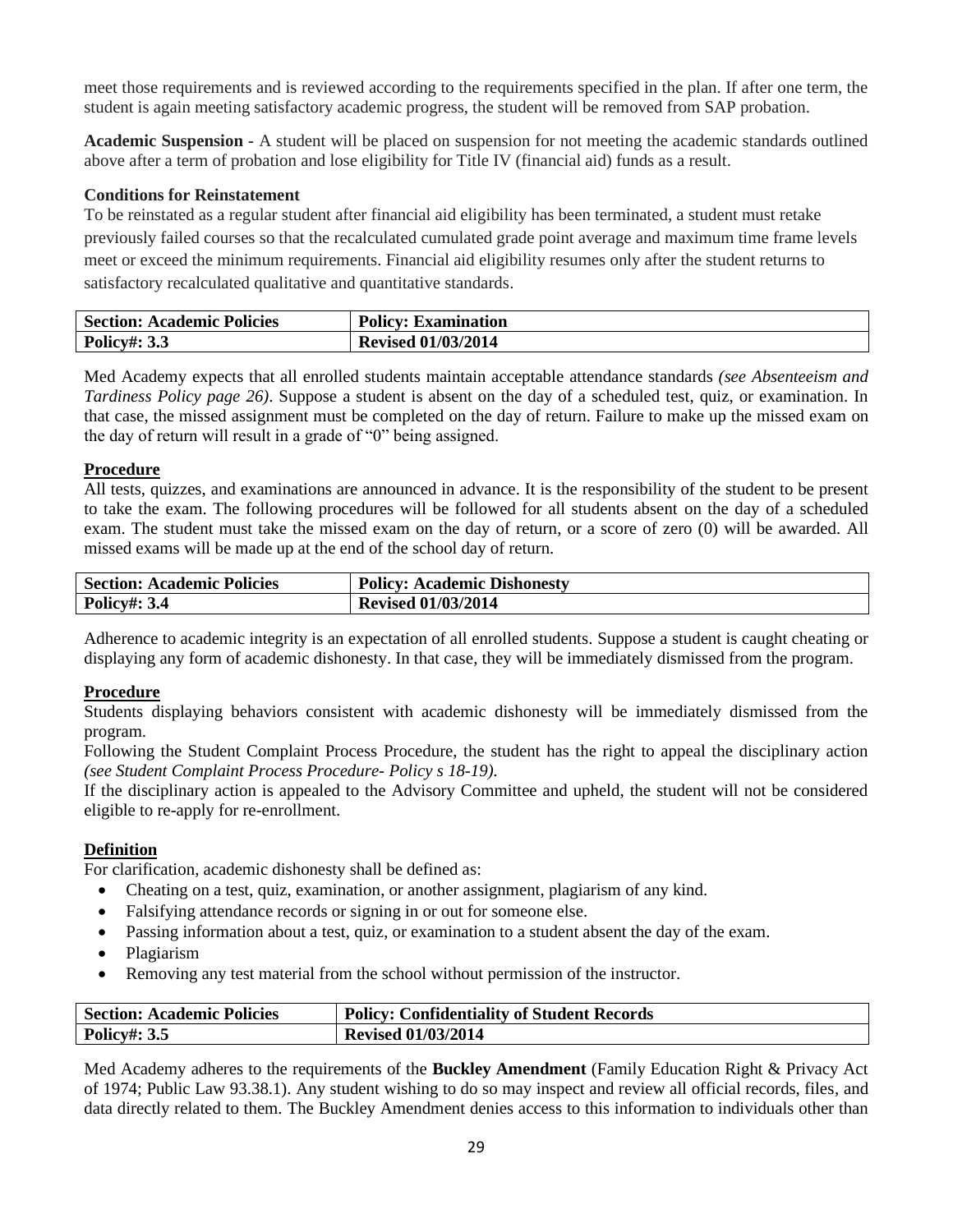the Program Director without the student's written consent. For good administration, all requests to review records must be submitted in writing to the Program Director.

Every effort to maintain the security and confidentiality of student records shall be undertaken. All student records shall be maintained under lock and key in the school. Only the Program Director or other appointed individual shall have access to these records. School records, examinations, application materials including transcripts, test scores, and reference letters shall be secured, preventing unauthorized access. The school's office shall be locked and secured.

Access to education records of a student who is a dependent of a parent or legal guardian will be granted to the parent or guardian unless the student has provided documentation certifying that he or she is not the dependent. Suppose students challenge the information contained within their files. In that case, they have a right to a hearing before the Program Advisory Committee, which will be arranged by the Program Director.

Under the Buckley Amendment, the following records are not available for student review:

- Parent's financial records
- Confidential letters of recommendations
- Personal notes
- Law enforcement maintained by Med Academy
- Employment records of students employed at Med Academy
- The school maintains medical and psychiatric records.

Students are not allowed to remove any written information from the school without the permission of the Program Director. All examinations, tests, quizzes, etc., taken by the student shall be maintained in the student's academic file in the school office. Unauthorized removal of such material shall constitute academic dishonesty (see Academic Dishonesty Policy page 31-32 student catalog).

No records will be released without the written consent of the student. This includes discussing academic or clinical performance with anyone outside of the program faculty or clinical instructors. **Request for the release of the transcript must be submitted in writing to the Program Director.**

#### **Procedure**

A student wishing to receive their academic or clinical records must submit a request, in writing, to the Program Director. Upon receiving the written request, the Program Director shall schedule a meeting at the earliest convenience for the student to review the records.

Students wishing to challenge the integrity of their records are entitled to do so as previously described. Request for a transcript must be submitted in writing to the Program Director. The request should include the student's name at the time of graduation, the year of program completion (if applicable), the student's address where the transcript is to be sent, and the signature of the requesting individual.

#### **No records or student information shall be released without written permission from the student except as described previously.**

| <b>Section: Academic Policies</b> | <b>Policy: Academic Counseling</b> |
|-----------------------------------|------------------------------------|
| <b>Policy#: 3.6</b>               | <b>Revised 06/12/19</b>            |

#### **Policy**

Med Academy provides formal academic counseling after each quarter. During academic counseling sessions, the student shall receive a copy of their current transcript, analysis and review of clinical evaluation, and a summary of their attendance. For students of all counseling sessions will be maintained in the student's permanent administrative file.

#### **Procedure**

After each quarter, a formal counseling session will be scheduled between the Program Director or instructor and each student.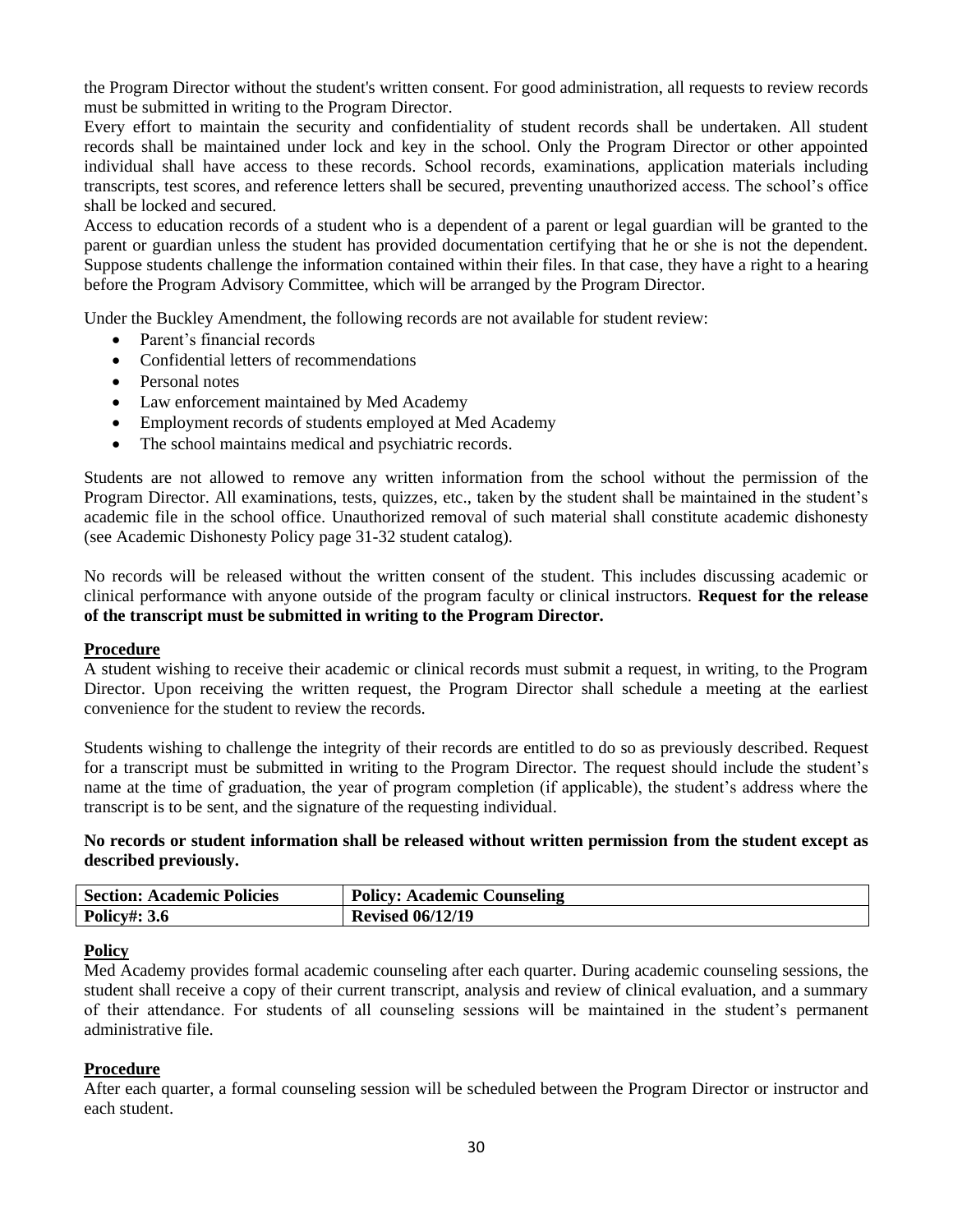During academic counseling sessions, the student shall receive a copy of their current transcript. Students will also have the opportunity to discuss all didactic and clinical evaluations. Students will also be advised of the number of clinical competencies completed and received on file and their attendance.

A copy of the transcript will be maintained on file and will record the formal counseling session.

Grade point averages will be calculated and will be included on the transcript.

Students experiencing academic or clinical difficulties will be counseled on a more frequent basis, as necessary, to assist in meeting standards.

A student may request an academic counseling session at any time by submitting a written request to the Program Director. A meeting will be scheduled following receipt of the written request.

| <b>Section: Academic Policies</b> | <b>Policy: Transcript Request</b> |
|-----------------------------------|-----------------------------------|
| <b>Policy#: 3.7</b>               | <b>Revised 01/03/2014</b>         |

Med Academy provides the first official transcripts at no cost. Additional official transcripts after the first will have a cost of \$15.00 per request. The faculty shall observe the Buckley Amendment about the release of information (see Confidentiality of Student Records Policy page 32 student catalog). All requests for a transcript must be submitted in writing (Form 107). Requests for transcripts will be processed expediently. The Program Director shall serve as the custodian of student records.

#### **Procedure**

Request for a transcript must be submitted in writing to the Program Director (Form 107). The request should include the student's name at the time of graduation, the year of program completion (if applicable), the student's address where the transcript is to be sent, and the signature of the requesting individual. No request for transcripts will be processed without a written request.

The school seal will be affixed to all mailed transcripts.

| <b>Section: Academic Policies</b> | <b>Policy: Classroom Environment</b> |
|-----------------------------------|--------------------------------------|
| <b>Policy#: 3.8</b>               | <b>Revised 01/03/2014</b>            |

It is the policy of Med Academy to maintain a classroom environment conducive to learning. The following guidelines apply to the classroom environment during didactic classes and are designed to maintain an appropriate setting. Students violating these policies will be asked to leave the classroom and will be subject to disciplinary action.

**Smoking:** Smoking is prohibited in the classroom; the entire medical center is smoke-free. Smoking will only be permitted in clearly marked, designated areas.

**Class Breaks:** Class periods will be scheduled with a ten-minute break given every 50 minutes of lecture.

**Class Cancellation:** Students will be informed before the beginning of class if a scheduled class is canceled or rescheduled. Any material missed will be covered by the instructor.

**Disruptive & Inappropriate Behavior:** Students should be seated when the instructor arrives for class.

Disruptive behavior of any nature will not be tolerated as it interferes with the rights of other students. Disruptive behavior will be met with appropriate disciplinary action, including a note in the student record, suspension, and possible dismissal from the program depending on the severity of the behavior.

Sleeping in class shall be considered inappropriate behavior. Students sleeping in class will be asked to leave with subsequent disciplinary actions.

**Missed Class**: Students are required to attend all scheduled classes and laboratory sessions. A weekly class schedule is distributed by the end of the previous week. Suppose a student is absent from a scheduled class. In that case, it is their responsibility to obtain all class notes and assignments upon their return to class. **Students absent from lectures are still responsible for material missed.**

**School Property:** Students are forbidden to write on and or deface any school or clinical site property.

**Textbooks & Computer Access Requirement:** All students must purchase the required textbooks and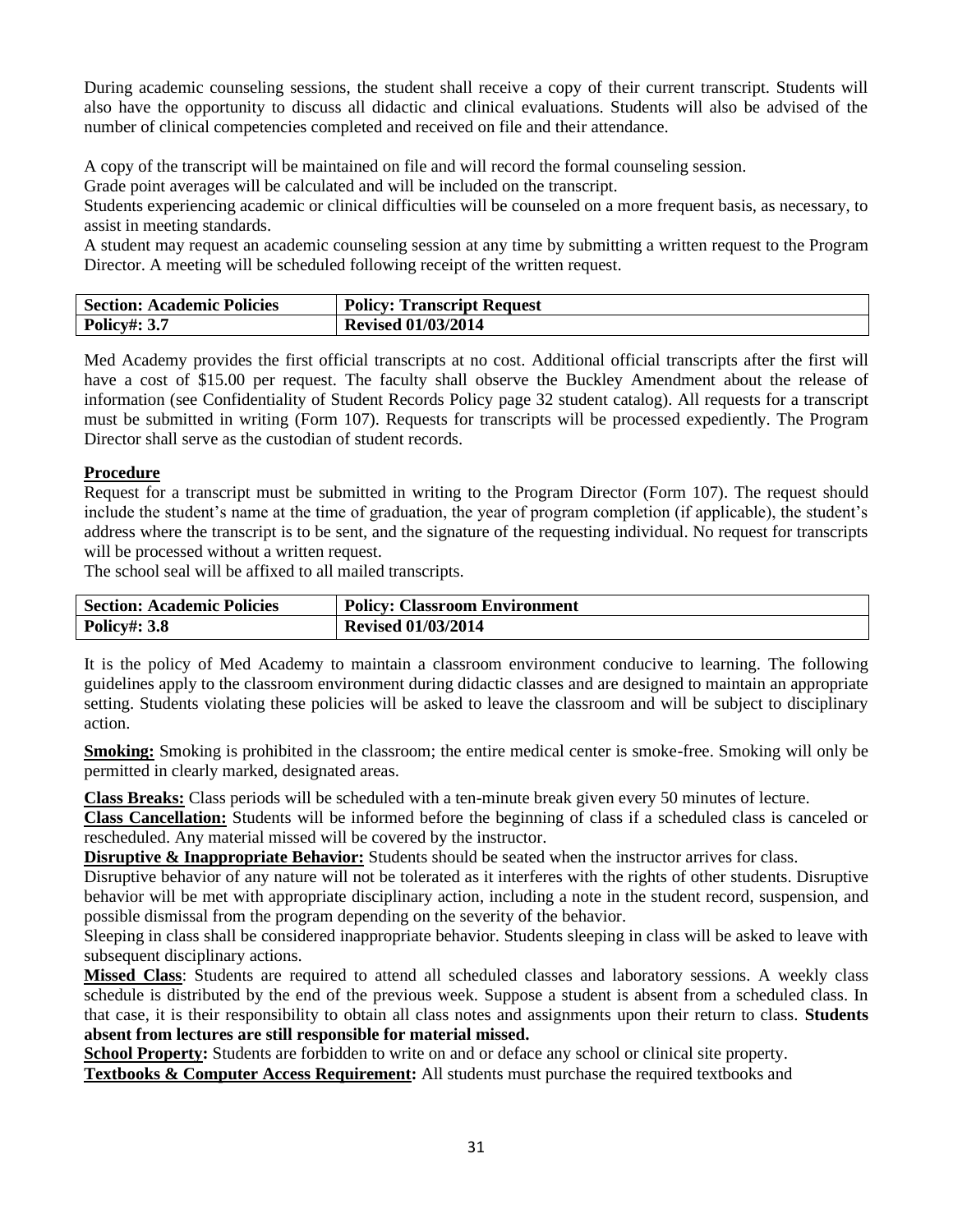bring them to class during each scheduled session. Students should have access to a computer/laptop device with internet access. The student can use the school computer lab during hours of operation if they do not have such access.

**Photo I.D. Badge**: For security reasons, students must wear their hospital photo identification badge at all times while on hospital property, including the classroom building and all clinical sites. The front of the badge denoting the individual as a student must be **prominently displayed at all times.** Failure to do so will result in disciplinary actions, including suspension for excessive warnings, as the identification badge is considered a part of the student uniform.

**Cellular Telephones and Pagers:** Because of the distraction caused, all telephones and pagers must either be turned off during class or switched to silent mode. Uses of cellular telephones are not allowed in the clinical site or in class. There are **no exceptions**. Disciplinary actions will result if this policy is not followed.

| <b>Section: Academic Policies</b> | Policy: Counseling / Guidance Services |
|-----------------------------------|----------------------------------------|
| <b>Policy#: 3.9</b>               | <b>Revised 01/03/2014</b>              |

Med Academy's policy is to provide students with occasional motivational counseling, advisement, recommendations, or disciplinary counseling. Services are maintained to address a variety of situations as they arise. Formal counseling sessions will be scheduled after each quarter. *(see Academic Counseling Policy page 33).* The Program Director will make every effort possible to initiate discussion and recommend an appropriate course of action to remedy the situation to benefit the student. Suppose the issue is beyond the expertise of the Program Director. In that case, recommendations will be made to refer the student to the appropriate resource.

*During Initial Orientation:* The program's Student Handbook will be distributed and reviewed with students, including policies related to counseling.

*Disciplinary Actions:* The Program Director is responsible for counseling students for relative disciplinary problems, poor attendance patterns, and violations of school policies, unsatisfactory didactic or clinical performance, and any other occurrences, which may arise and that may need corrective action. Disciplinary actions utilize progressive counseling. All counseling, regardless of the nature of the offense, will result in written documentation permanently maintained in the student's administrative file.

Students receiving any disciplinary action have a right to Due Process whereby they can request an appeal of the action in progressive steps, including a hearing before an impartial committee extraneous to the program *(see Student Complaint Process Procedure Policy, page 18-19).*

| <b>Section: Academic</b> | <b>Policy: Learning Resources</b> |
|--------------------------|-----------------------------------|
| <b>Policy#: 3.10</b>     | <b>Revised: 11/25/2020</b>        |

Med Academy is committed to providing students from diverse backgrounds, high-quality education opportunities consistent with its role and mission. Academics' policies and procedures adhere to established best practices. Med Academy will employ appropriate learning resources to ensure desired student learning and program objectives following these best practices.

**Purpose:** This policy describes how Med Academy provides adequate learning resources to students to achieve program goals.

**Procedure:** Med Academy has developed plans to ensure the proper use, administration, distribution, and support for the learning resources. Each plan includes inventory, responsible person, roles and responsibilities, user orientation, annual budgetary support, emergency purchasing, and evaluation.

**Learning Materials:** The school offers hard copy books, e-books, videos, software applications, journals, CDs, publications, and references. All these materials are accessible to the students at their request. All learning resources will be listed in the class syllabus and distributed at the beginning of each course.

**Resource Center:** The resource center is equipped with four personal computers with internet access and Microsoft Office 365 account to do independent study and research. The computers are connected to a printer in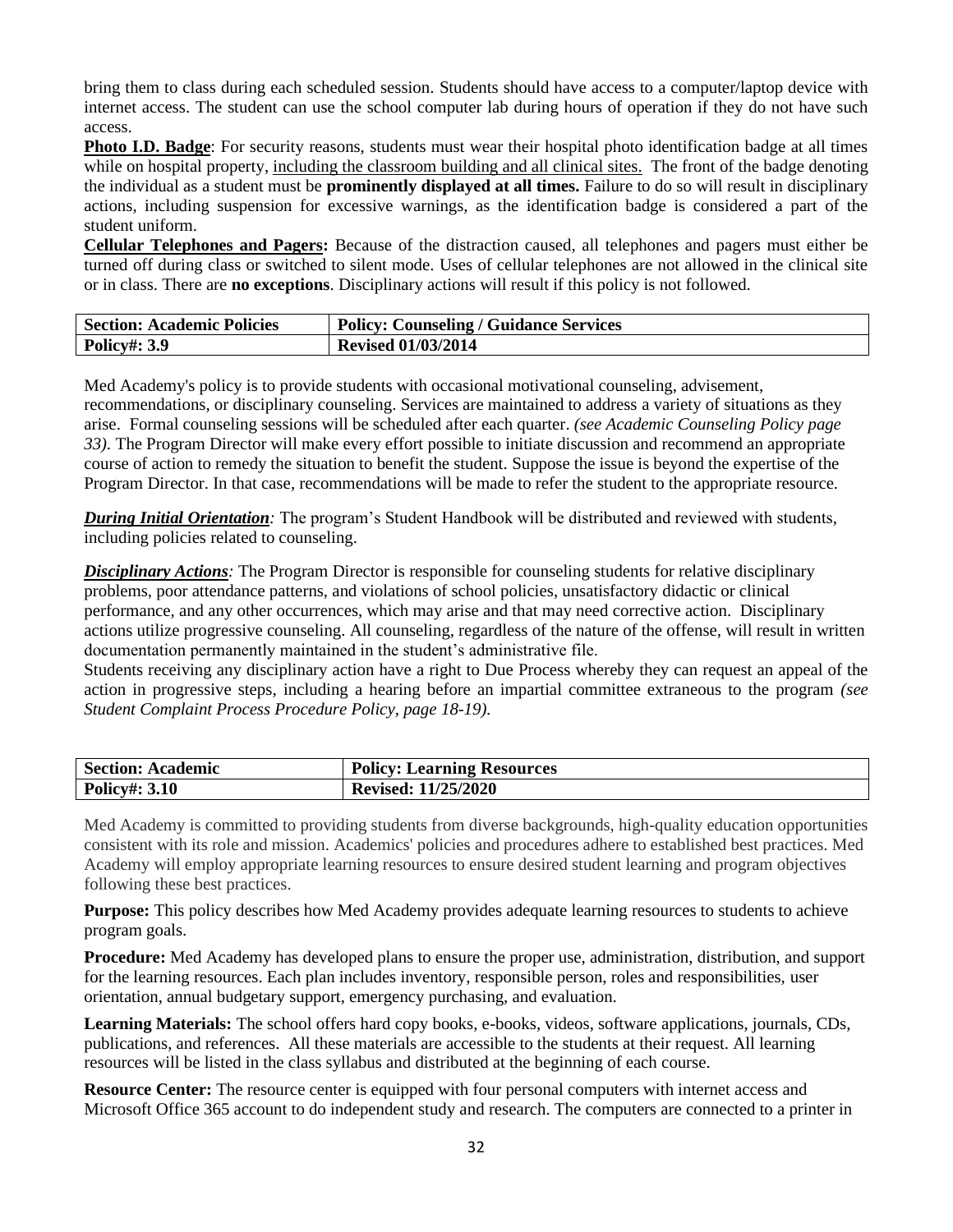case the students need to print any school-related material. The students have access to two additional laptops and seven tablets that can be requested to do school work. Students need to use the resource center during school office hours, Monday – Friday 10:00 am-6:00 pm.

**School email Account:** The school will provide the students with a Microsoft Office 365 account. Students will have their own Med Academy email account. The account will provide free access to PowerPoint, word, excel, teams, and many other features for school activities.

**School Management System:** Assigned Readings, recorded lectures, class discussions, video demonstrations, collaborative activities, computer assignments, student projects, and presentations are all assigned through the Populi Campus Management System. Students will receive an orientation on the school management system during the school orientation section. Students are required to have an electronic device with the internet to access the school management system.

#### **CLINICAL POLICIES**

| <b>Section: Clinical Policies</b> | <b>Policy: Clinical Assigned Sites</b> |
|-----------------------------------|----------------------------------------|
| <b>Policy#: 4.1</b>               | <b>Revised 01/03/2014</b>              |

In order to ensure that all clinical activities are educationally valid and sound, it is the policy of the Med Academy to assign students to clinical sites. A clinical site schedule will be distributed to each student, clinical coordinator, and clinical instructor before clinical activities. Clinical training schedules will define the start and end dates and the students' site. The Program Director must approve any changes to clinical assignments before implementation.

Students must rotate through assigned sites only and are not permitted to be "pulled" by clinical instructors to cover other, non-assigned sites. Students are never to be utilized to supplement paid technical staff. Furthermore, students are not permitted to "visit" in areas other than their assigned area.

| <b>Section: Clinical Policies</b> | <b>Policy: CPR Certification</b> |
|-----------------------------------|----------------------------------|
| <b>Policy#: 4.2</b>               | <b>Revised 01/01/2022</b>        |

Med Academy's policy is that all students hold an active CPR/BLS for Healthcare Providers certification before starting the clinical externship.

1. Students must have an active Basic Live Support (BLS) certificate to start the clinical externship.

2. The Patient Care course will include the Cardio Pulmonary Resuscitation (CPR)/BLS classes and training.

| <b>Section: Clinical Policies</b> | <b>Policy: Student Supervision</b> |
|-----------------------------------|------------------------------------|
| <b>Policy#: 4.3</b>               | <b>Revised 01/03/2014</b>          |

The clinical education portion of the curriculum is a structured competency-based program interrelated with the didactic portion of the program. Through the interaction between students, the clinical instructors and staff, and the patients to be imaged, students have an opportunity to complete mandatory and elective competencies and to achieve the program's mission and goals.

The presence of students in the clinical areas is not intended to supplement or replace staff. Clinical education opportunities are provided under the supervision of qualified, licensed health care professionals, clinical instructors, and clinical supervisors.

#### **Direct Supervision** defined:

Until a student demonstrates clinical competency for a specific procedure, all medical procedures must be performed under a licensed health care professional (Clinical Preceptor).

The clinical preceptor will review the examination request about the student's achievement relative to obtaining a passing score on the clinical competency evaluation. The student possesses the necessary knowledge and skill level required to perform the examination. The clinical preceptor must remain in the room observing the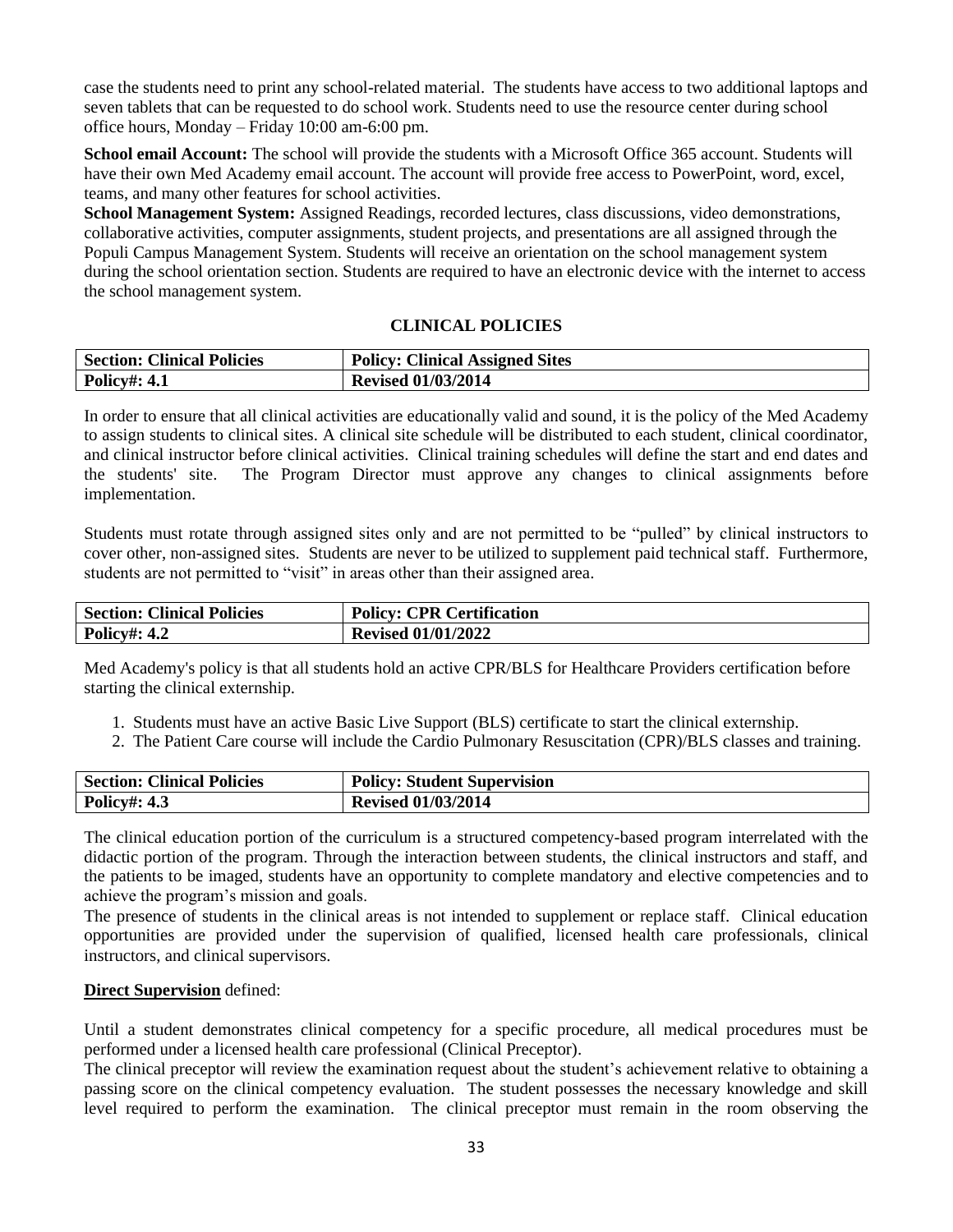student's performance. The clinical preceptor will complete a competency evaluation form to document the student's ability level relative to the examination performed. All students must work under direct supervision until they have completed a competency evaluation as described above.

#### **Indirect Supervision** defined:

When a student completes a competency evaluation for a particular examination, they are permitted to perform only those examinations under the indirect supervision of a qualified clinical preceptor. Indirect supervision is defined as a clinical preceptor being immediately available to the student in an adjacent room or a nearby area to assist the student should the need arise. The clinical preceptor can also answer any student's questions relative to the procedure and patient condition.

The student's ability to work under indirect supervision following successful completion of a competency evaluation shall be at the discretion of the supervising clinical preceptor or clinical instructor. It may vary according to the clinical site.

Suppose a student feels that the supervision policies described above are not being adhered to. In that case, written notification must be immediately submitted to the Program Director to take the necessary corrective actions. No student retaliation will be permitted following notification of policy violations.

| <b>Section: Clinical Policies</b> | <b>Policy: Leaving Clinical Sites</b> |
|-----------------------------------|---------------------------------------|
| <b>Policy#: 4.4</b>               | <b>Revised 01/03/2014</b>             |

Students cannot leave their assigned clinical areas during the scheduled clinical time without the clinical coordinator, clinical instructor, or program director's permission. Students will be assigned a lunch break of 30 minutes by the clinical instructor *(see Lunch Break policy page 25 student catalog)* according to each site workload. Disciplinary action will be taken if a student leaves an assigned clinical site without the clinical coordinator, clinical instructor, or program director's permission.

This disciplinary action will include:

- First Offense: Verbal warning (It will be documented in Student File)
- Second Offense: Counseling Form
- Third Offense: Dismissal from the Program

Students are not to leave their clinical areas at the end of the day until all work in progress is completed, including necessary clerical functions.

| <b>Section: Clinical Policies</b> | <b>Policy: Examination Room and Clinical Area Environment</b> |
|-----------------------------------|---------------------------------------------------------------|
| <b>Policy#: 4.5</b>               | <b>Revised 01/03/2014</b>                                     |

Students are required to maintain a clean environment in their assigned clinical area/examination room. This may also include stocking of rooms and replenishment of the room linen supply. Students must exercise care and fully comply with all established safety standards when working in a patient care area.

Students are responsible for all technical, clerical, and other duties relative to the performance of their clinical duties. This includes, but is not limited to, all necessary exam paperwork and computer functions. All students will perform patient examinations and studies according to their skill level and will assist staff technologists in , cpatient identification, caring for the needs of patients, lifting and moving patients as necessaryCleaning examination rooms and equipment.

Under no circumstances may a student eat or drink in inpatient areas, including examination rooms. Food and beverage consumption must be done only in designated areas. Each site supervisor will inform students of the designated area.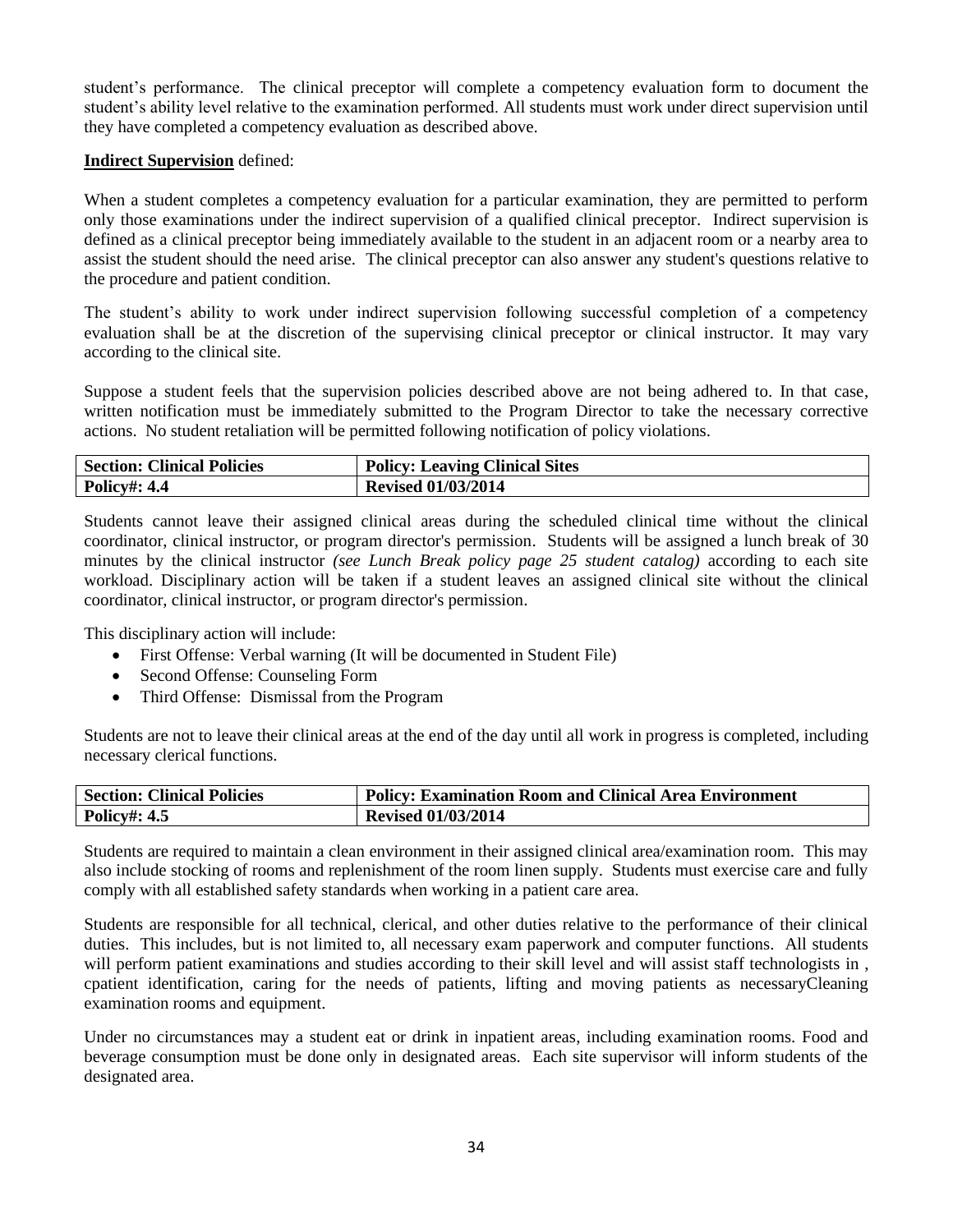| <b>Section: Clinical Policies</b> | <b>Policy: School-Issued Identification Badge</b> |
|-----------------------------------|---------------------------------------------------|
| <b>Policy#: 4.6</b>               | <b>Revised 01/03/2014</b>                         |

#### **Policy**

During the orientation for new students, appointments will be scheduled for obtaining school-issued identification badges. Students must wear their school identification badge for security reasons, including the classroom building and clinical areas. The front of the badge denoting the individual as a student must be prominently displayed at all times. Failure to do so will result in the student being sent home. The identification badge is considered part of the student uniform, and they will have to make up the time. If a student loses their identification badge, they must immediately notify the program director.

In the event a school-issued identification badge is lost:

- 1. The student must contact the program director immediately.
- 2. The program director will supply the student with a memorandum on school letterhead to take with them to obtain a replacement badge.
- 3. The school charges a \$25 fee for the issuance of a replacement badge. In addition, the student must present valid photo identification such as a driver's license before the replacement badge will be issued.

| <b>Section: Clinical Policies</b> | <b>Policy: Clinical Uniform Accessories</b> |
|-----------------------------------|---------------------------------------------|
| <b>Policy#: 4.7</b>               | <b>Revised 01/03/2014</b>                   |

While assigned to clinical areas, students must, at all times, wear the required school uniform. Students are required to wear clean, neatly pressed uniforms and display appropriate grooming and hygiene at all times. Failure to do so will result in the student being sent home and counted as absent for missed days. In addition to blue scrubs, a school-issued identification badge is also considered part of the student uniform.

| <b>Section: Clinical Policies</b> | <b>Policy:: Professional Demeanor</b> |
|-----------------------------------|---------------------------------------|
| <b>Policy#: 4.8</b>               | <b>Revised 01/03/2014</b>             |

It is Med Academy's policy to expect each student to conduct themselves professionally at all times. Failure to do so will result in the appropriate disciplinary action, including program suspension and/or program dismissal. The corrective action taken will be at the discretion of the Program Director. It will reflect the inappropriate action displayed by the student.

School policies, procedures, and rules are to be followed at all times. Any questions regarding these rules should be directed to the Program Director for clarification

| <b>Section: Clinical Policies</b> | <b>Policy:: Clinical Site Equipment &amp; Supplies</b> |
|-----------------------------------|--------------------------------------------------------|
| <b>Policy#: 4.9</b>               | <b>Revised 01/03/2014</b>                              |

Clinical site equipment and supplies are to be used only for the purpose intended. Students are not permitted to remove any clinical site equipment or supplies from the site premises. Students in violation of this policy are subject to disciplinary action, including program dismissal and possible criminal prosecution. Furthermore, clinical site equipment and supplies should be cleaned and returned to their proper location following the procedure they are being used for.

| <b>Section: Clinical Policies</b> | <b>Policy:: Clinical Performance Evaluation</b> |
|-----------------------------------|-------------------------------------------------|
| <b>Policy#: 4.10</b>              | <b>Revised 01/03/2014</b>                       |

It is the policy of Med Academy that all students are evaluated concerning clinical performance every three months. The clinical evaluation form will be given to the clinical instructor for each student. The clinical instructors will either complete the evaluation or elect to have the staff technologist(s) complete it. The clinical coordinator will countersign all completed evaluations.

Every three months:

1. The clinical coordinator will forward a Clinical Evaluation form for each student to the clinical instructors.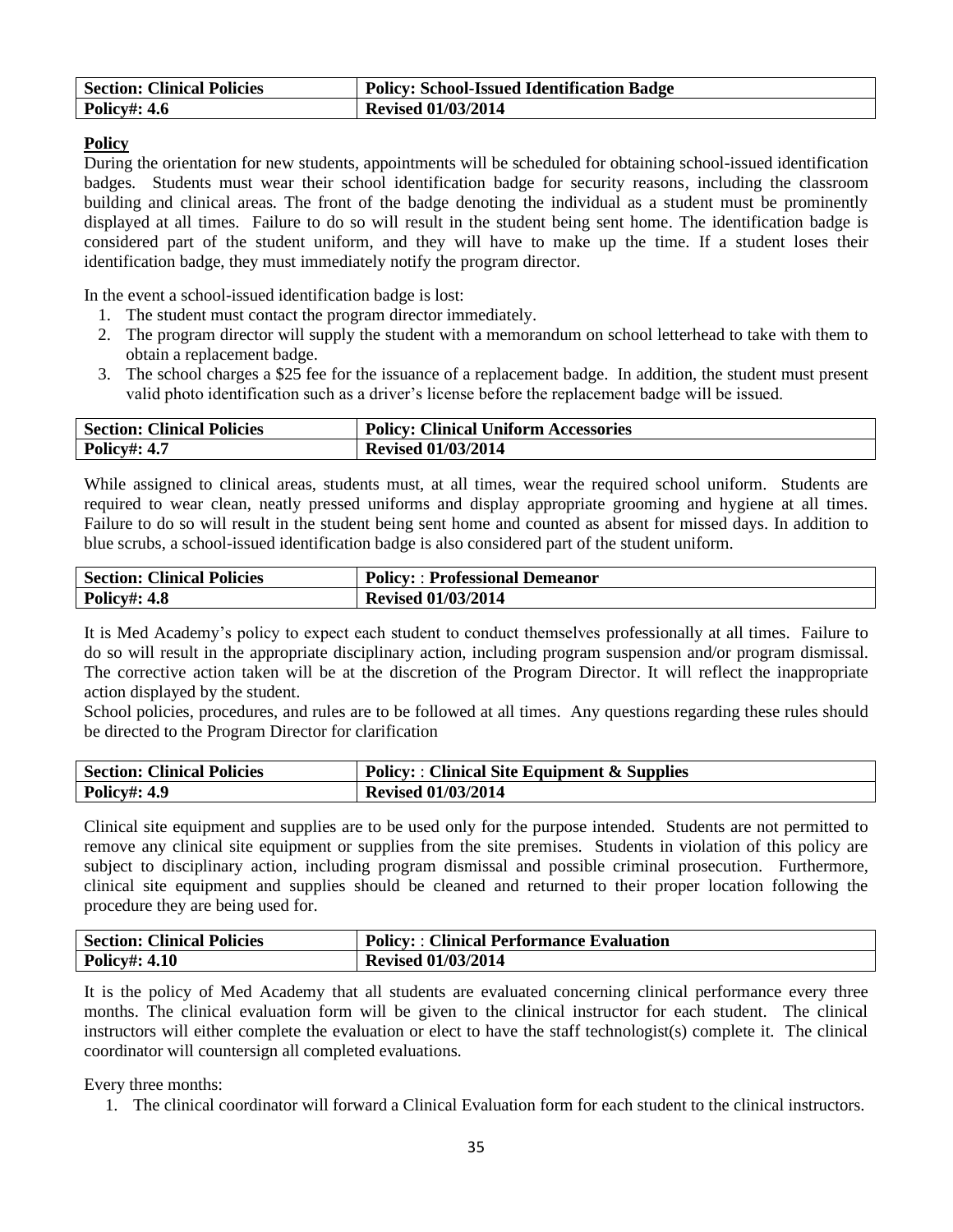- 2. The clinical coordinator and Clinical Instructor may either complete the evaluation or forward it to the staff technologist(s) working with the individual student during most of the rotation.
- 3. Upon completion, the clinical instructor will sign the evaluation and forward it to the clinical coordinator for scoring.
- 4. The clinical coordinator will meet with each student individually. At that time, the student will be allowed to review the evaluation and sign acknowledging they have had an opportunity to discuss its contents.
- 5. Clinical evaluations will be filed, and a student may request an additional conference (in writing) to review clinical evaluations.

| <b>Section: Clinical Policies</b> | <b>Policy: Clinical Competencies Requirements</b> |
|-----------------------------------|---------------------------------------------------|
| <b>Policy#: 4.11</b>              | <b>Revised 01/03/2014</b>                         |

It is the policy of Med Academy that a student completes all required competency evaluations before they are considered to have completed the program of study. Students will be given a list of all required clinical competencies during the week of orientation. A signed, completed competency evaluation form must be on file with the student's clinical records for all required examination competencies and general patient care competencies to complete their program of study. Furthermore, the completed competency evaluation form must be in the student's clinical file to perform an examination under indirect supervision. Students are not permitted to complete a competency evaluation on an examination until after the examination has been covered in class and the student has successfully passed a written examination on the procedure. No exceptions to this rule will be permitted.

In the event all competencies are not complete, additional clinical training will be scheduled until such time that all competencies are passed. The Program Director cannot confirm program completion until all requirements are met.

| <b>Section: Clinical Policies</b> | <b>Policy: Clinical Attendance</b> |
|-----------------------------------|------------------------------------|
| <b>Policy#: 4.12</b>              | <b>Revised 01/03/2014</b>          |

All students are expected to maintain acceptable attendance patterns during classes and clinical activities *(see Excessive Absenteeism and Tardiness policies page 26-27 student catalog)*. Excessive absenteeism and tardiness will not be tolerated. All students are expected to sign in and out each day. Failure for a student to sign in and out for the day will result in an absence being recorded for the day, as attendance cannot be verified.

| <b>Section: Clinical Policies</b> | <b>Policy: Clinical Make-Up Time</b> |
|-----------------------------------|--------------------------------------|
| <b>Policy#: 4.13</b>              | <b>Revised 01/03/2014</b>            |

Med Academy's policy is that all students must complete the number of clinical hours listed in the enrollment agreement to graduate. Students that miss clinical hours during the clinical year must make them up.

The following criteria must be observed with regards to making up hours missed:

- 1. Time may be made up any day that there is no other student scheduled on the clinical site.
- 2. Time may be made upon scheduled school holidays or other scheduled days off.
- 3. Time may also be made up during the school breaks, during which no classes or clinical are scheduled.
- 4. The remaining time owed may be made up following the scheduled graduation date before program completion can be certified by the Program Director.

Students are not permitted to make up time if prior approval from clinical coordinator or clinical instructor is not granted.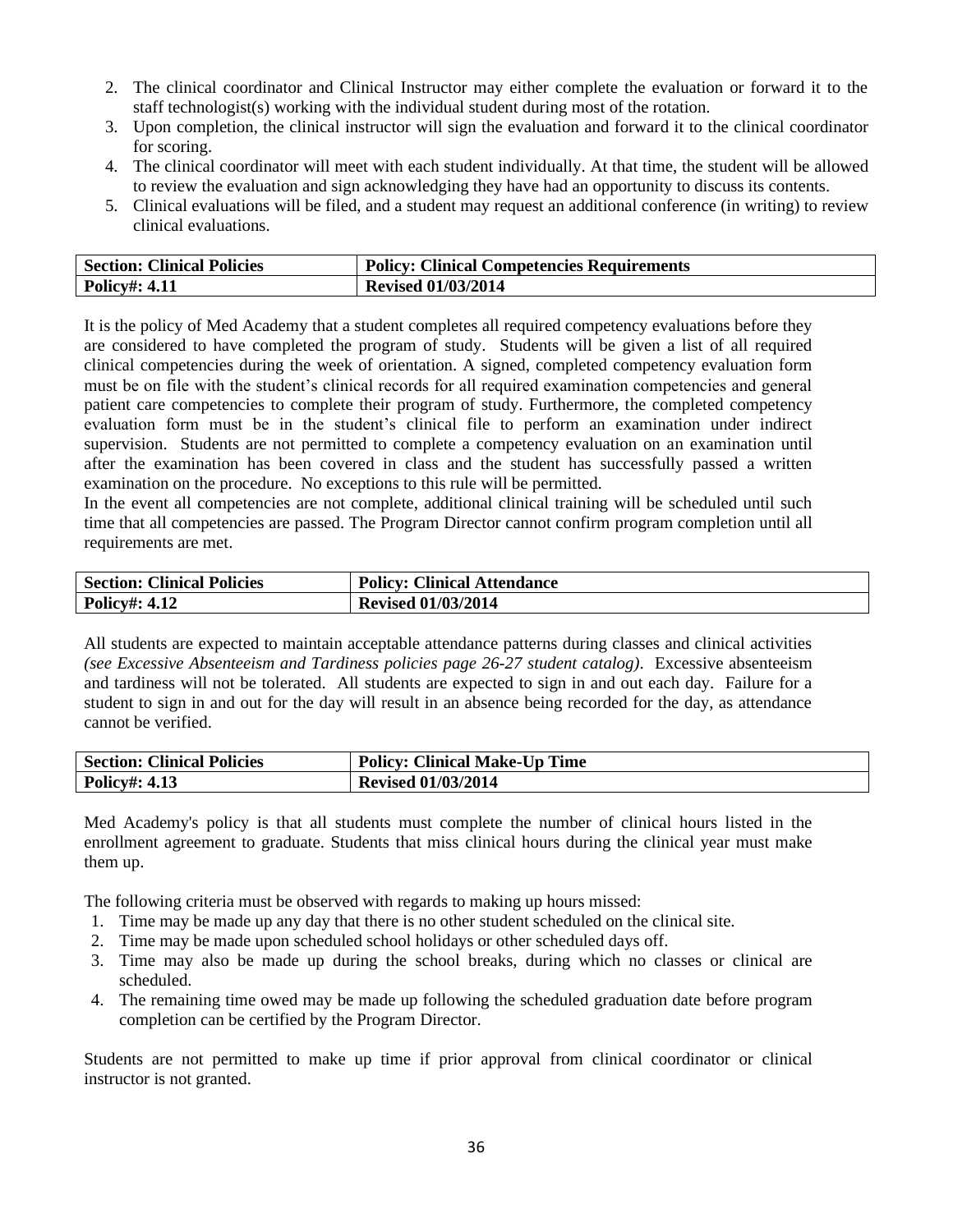#### **Educational Programs**

#### **Magnetic Resonance Imaging Programs**

#### **Radiology Technology Programs**

1. MRI Technology

- 1. Radiology Technology
- 2. Associate of Science in MRI Technology

## 2. Associate of Science in Radiology Technology

#### **Magnetic Resonance Imaging Programs**

**MRI Certifications Disclosure:** Upon graduation from your perspective MRI program, all students are expected to sit for an MRI certification examination. Although in some states, MRI certification may not be required, it is highly recommended that all persons considering a career as an MRI Technologist take an MRI certification examination to be more marketable and have more employment opportunities. Graduates who earned the Associates Degree in MRI Technology from Med Academy will be eligible to apply for the American Registry of Radiologic Technologists (ARRT) MRI certification examination. The ARRT requires that applicants who sit for their certification exams hold an associate degree (or higher) in any discipline. Med Academy has had successful placement rates with graduates that hold certifications. The graduate's responsibility is to research the market and employment requirements in the region they wish to practice before choosing the certification exam they want to take.

| <b>Program Director</b>             | Juan Revuelta, RT, (R), (MR), ARRT, ARMRIT, PARCA<br>Radiographer, (Jackson School of Radiologic Science)<br>Magnetic Resonance Imaging Technologist (ARRT)                      |
|-------------------------------------|----------------------------------------------------------------------------------------------------------------------------------------------------------------------------------|
| <b>Clinical Coordinator/Faculty</b> | Andro Perez MD, RT, (MR) ARRT, ARMRIT<br>Doctor in Medicine (Bachelor), (ISCM Villa Clara, Cuba)<br>MRI Technologist (Med Academy)                                               |
| <b>Faculty</b>                      | Juan Revuelta, RT, (R), (MR), ARRT, ARMRIT, PARCA<br>Radiographer, (Jackson School of Radiologic Science)<br>MRI Technologist (Med Academy)                                      |
|                                     | Tometra Meadows, MS, BA, RT, (R), ARRT<br>Master's of Science in Education (Nova Southeastern University),<br>Radiographer, (Jackson School of Radiologic Sciences)              |
|                                     | Michel Fuentes, RT, (R), (MR), (CT)<br>Bachelor in Health Services Administration (Barry University)<br>Radiographer (Florida National University)                               |
|                                     | Jobeth Eson MS, BA. Certified in English education<br>Master's of Science in Reading Education (Nova Southeastern University)                                                    |
|                                     | Marlen Jovert MS, BA, Educator Preparation Institute, Math Certification<br>Master's of Science Math Education (Nova Southeastern University)                                    |
|                                     | Meyling Wong BS, AA<br>Bachelor of Science in Psychology (Florida National University)                                                                                           |
|                                     | Livan Amaro, MD, RT, R, CT, ARMRIT<br>Doctor in Medicine, (Bachelors), (ISCM Villa Clara, Cuba)<br>Radiographer, (Florida National University)<br>MRI Technologist (Med Academy) |
|                                     | Jesus J Venereo MD.<br>Doctor in Medicine (Bachelor), (ISCM Havana, Cuba)                                                                                                        |
|                                     |                                                                                                                                                                                  |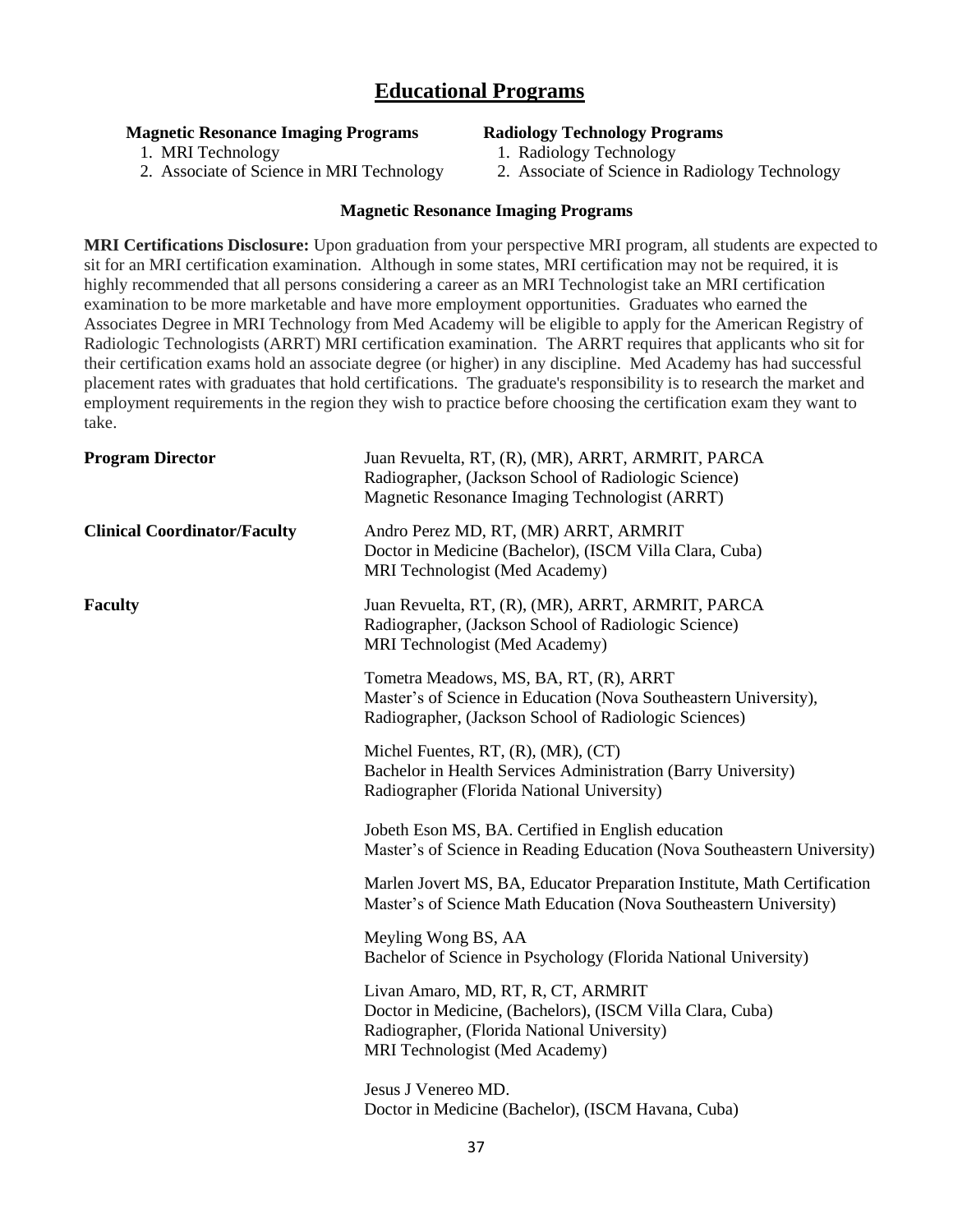## **MRI Technology**

The MRI Technology program offered by Med Academy is a 96 credits diploma. It includes didactic classes and clinical training in the discipline of MRI.

#### **Program Mission & Goals**

The mission of the MRI Technology program is to provide a premier, career-focused educational experience that combines academic training, technical expertise, and professional ethics to those seeking to launch or advance into careers as MRI Technologists. The goal of this program is to provide quality education to a diverse student population that reaches beyond the classrooms. The foundation of our curriculum is based on the strong network of partnerships that we have with community hospitals, clinics, diagnostic centers, and various industry leaders in medical imaging technology.

Our goal is to provide our students with the entry-level skills required for employment as technologists. The program will provide an enhanced curriculum that combines didactic studies and clinical externships at facilities that follow best practices in patient care, professional ethics, and the most current fundamental methodology of quality imaging. In addition, we will strive to meet or exceed institutional benchmarks by continuously reviewing strategic plans and student outcomes and modifying the program as necessary. The faculty and staff of our institution are committed to providing superior service and an exceptional learning environment that is necessary to achieve these goals.

#### **Program Objectives**

After completing the MRI Technology program, our graduates will have gained the entry-level skills required for employment as MRI Technologists, including the cognitive and psychomotor knowledge to take and pass the MRI board examination.

Upon program completion, graduates will also be able to:

- Demonstrate critical thinking and communication skills as responsible members of the health care team.
- Demonstrate ethical behaviors necessary for professional success
- Apply knowledge of anatomy and physiology, pathology, positioning, and MRI sequence parameters to demonstrate anatomical structures accurately.
- Determine imaging parameters to achieve optimum imaging.
- Evaluate images for appropriate positioning, coil selection, and image quality.
- Apply the principles of ferromagnetic safety and contrast application to protect the patient, technologist, and others.
- Recognize emergency patient conditions and initiate life-saving first aid and basic life-support procedures.
- Evaluate the performance of MRI systems, know the safe limits of equipment operation, and report malfunctions to the proper authority.
- Participate in MRI quality assurance programs.
- Provide patient education related to MRI procedures.

#### **Didactic Classes (78 Quarter Credit Hours/930 Clock Hours)**

Candidates must complete coursework addressing the topics listed in the America Registry of Radiologic Technologist (ARRT) Content Specifications for the Examination in Magnetic Resonance Imaging. These topics may also be covered in curricula published by organizations such as the American Society of Radiologic Technologists (ASRT) or Section for Magnetic Resonance Technologist (SMRT).

#### **Clinical Externship (18 Quarter Credit Hours/540 Clock Hours)**

As part of their educational program, candidates must demonstrate competence in the clinical activities identified in this document. Demonstration of clinical competence means that the program director or designee has observed the candidate performing the procedure and that the candidate performed the procedure independently, consistently, and effectively. The school uses the ASRT curricula, and the clinical competency requirements are those stated by the ARRT specifications.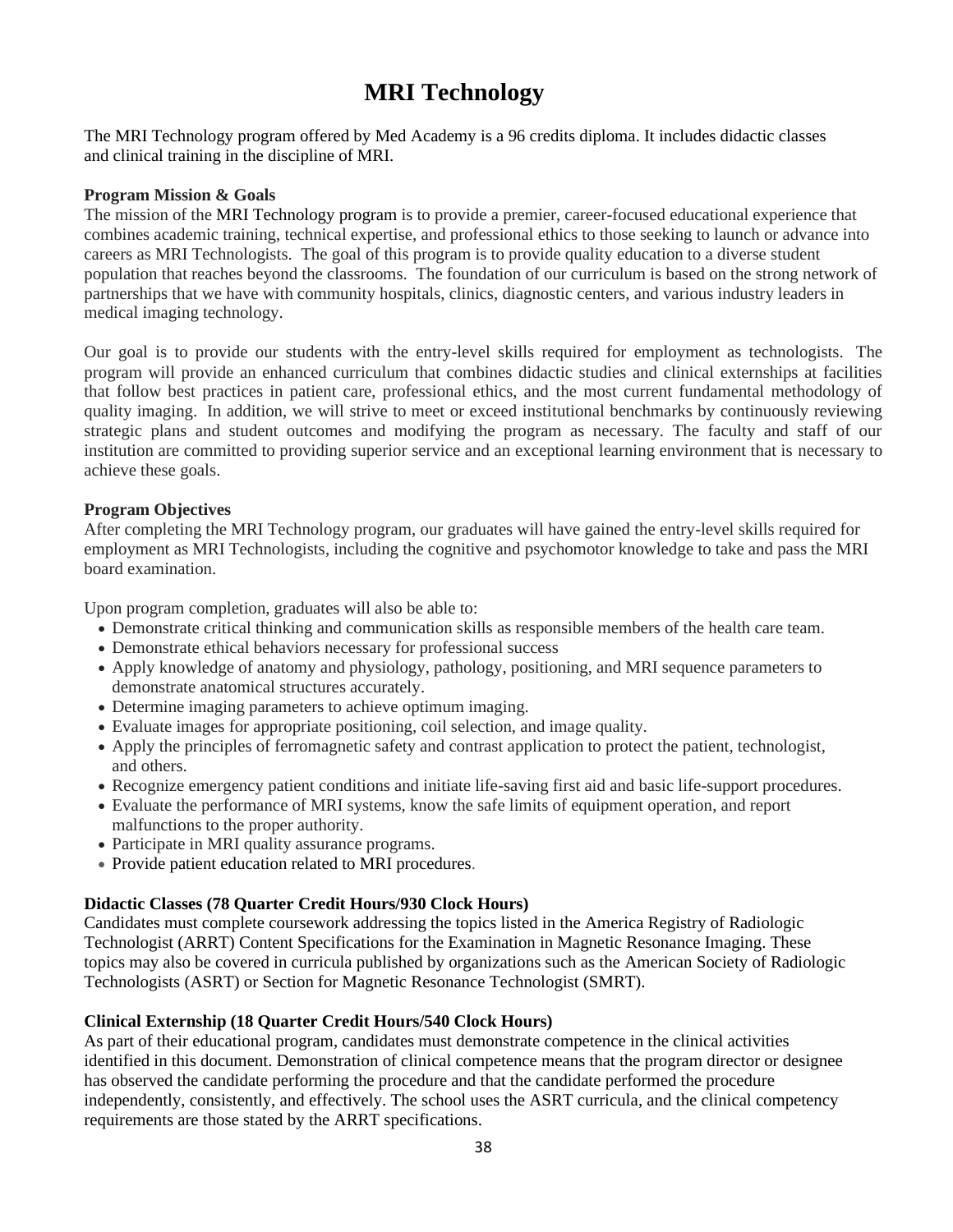#### **Program Outline**

| <b>Class Number</b> | <b>Class Title</b>                                | <b>Credit Hours</b> |
|---------------------|---------------------------------------------------|---------------------|
| GC104               | General Survey of Human Anatomy & Physiology I    | 6                   |
| GC105               | General Survey of Human Anatomy & Physiology II   | 6                   |
| <b>HC101</b>        | <b>Medical Terminology</b>                        | $\overline{3}$      |
| <b>HC102</b>        | Introduction to Patient Care & Health Professions | 6                   |
| HC103               | Medical Ethics, Law, & Cultural Diversities       | $\overline{3}$      |
| <b>RAD101</b>       | Introduction to Imaging Science                   | $\overline{4}$      |
| <b>MRI101</b>       | Fundamentals                                      | $\overline{4}$      |
| <b>MRI102</b>       | <b>Image Formation</b>                            | $\overline{4}$      |
| <b>MRI103</b>       | Parameters and Options                            | $\overline{4}$      |
| <b>MRI104</b>       | <b>Instrumentation and Equipment</b>              | $\overline{4}$      |
| <b>MRI105</b>       | <b>MRI</b> Screening and Safety                   | $\overline{4}$      |
| <b>MRI106</b>       | <b>Advanced Techniques</b>                        | $\overline{4}$      |
| <b>MRI107</b>       | Sectional Anatomy I                               | $\overline{4}$      |
| <b>MRI108</b>       | Sectional Anatomy II                              | $\overline{4}$      |
| <b>MRI201</b>       | <b>MR</b> Procedures I                            | $\overline{4}$      |
| <b>MRI202</b>       | <b>MR</b> Procedures II                           | $\overline{4}$      |
| <b>MRI203</b>       | <b>MR</b> Procedures III                          | $\overline{4}$      |
| <b>MRI204</b>       | MR Clinical Externship I                          | 3                   |
| <b>MRI205</b>       | MR Clinical Externship II                         | 3                   |
| <b>MRI206</b>       | MR Clinical Externship III                        | 6                   |
| <b>MRI207</b>       | MR Clinical Externship IV                         | 6                   |
| <b>MRI208</b>       | <b>MR Registry Review</b>                         | 3                   |
| <b>Total</b>        |                                                   | 96                  |

#### **Definitions:**

- The class numbers are made up of numbers and letters that represent the course title and sequence
- One quarter credit hour equals 10 clock hours of instructions, or 20 clock hours of Laboratory activities, or 30 clock hours of clinical externship.

#### **Program Delivery Method**

The MRI Technology Associate degree program offered by Med Academy uses a hybrid method of education. The hybrid delivery method consists of traditional (onsite) and distance education (online) classes. 60% of the program is delivered via traditional education, and 40% of the program is delivered via distance education

**Tuition and Fees:** This list represents a summary of the cost associated with program enrollment: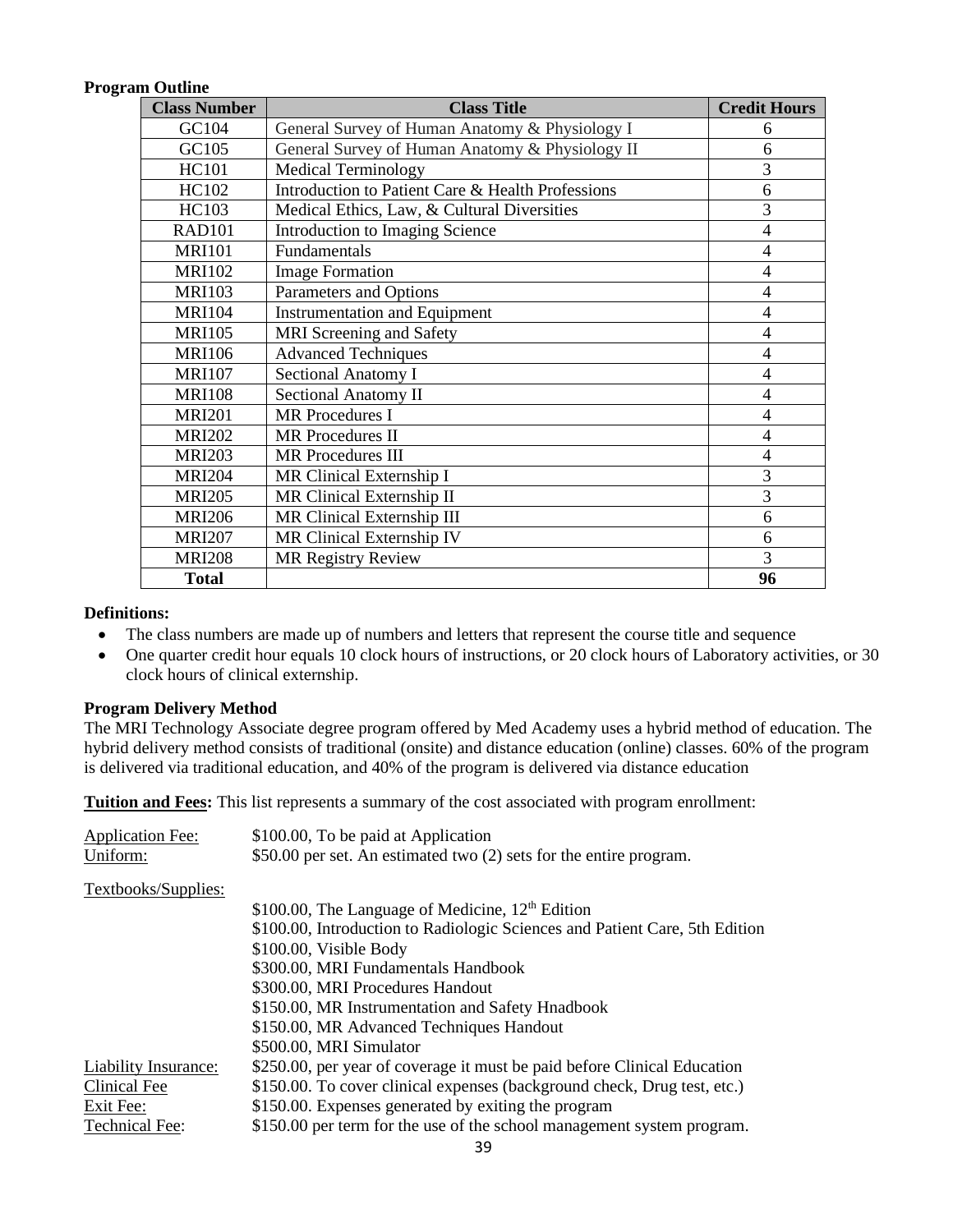#### Program Tuition:

| <b>Cost per Credit</b> | <b>105 Credit Hours</b> |
|------------------------|-------------------------|
| \$395.00               | \$41,475.00             |

#### **Program Curriculum**

#### **Course Name**: Psychology **Course Abbreviation**: GC 101 **Credit Hours:** 4

**Description**: This course focuses on individual behavior and why individuals think, feel, and react to certain stimuli. Major emphases will be placed on research methods, stages in childhood and adolescence, how the brain works, altered states of consciousness, psychological testing, and psychological disorders. This is a college-prep course and requires advanced reading and critical thinking skills.

**Course Name**: College Algebra **Course Abbreviation**: GC 102 **Credit Hours:** 4

**Description**: Rational expressions, integer, rational exponents, quadratic formula, complex numbers, exponential and logarithmic functions, conic sections, trigonometry. In-depth study and applications of polynomial, rational, exponential, logarithmic functions, and systems of equations using matrices. Additional topics such as sequences, series, probability, and conics may be included. This course consists of a textbook chapter study, practices, three quizzes, and a final exam. All graded work for this course will be done online using Populi.

**Course Name**: English Composition **Course Abbreviation**: GC 103 **Credit Hours:** 4

**Description**: This course helps students develop their writing skills by explaining and identifying the writing process steps. Seven writing types are examined: argumentative, compare/contrast, descriptive, narrative, persuasive, summary, and research. Students will write a minimum of 20 pages as a requirement for the course. The importance of both global and sentence-level revision is highlighted throughout the course. Students are encouraged to consider revising for content and organization and editing for grammar, punctuation, and spelling. Students also learn effective and ethical research techniques, utilizing Modern Language Association (MLA) style.

**Course Name**: Medical Terminology **Course Abbreviation**: HC 101 **Credit Hours:** 3

**Clock Hours:** 30

**Description**: An introduction to the essential medical roots, prefixes and suffixes, commonly encountered medical abbreviations, and a survey of medical vocabulary is presented, including terms relative to anatomy, physiology, radiology, and pathology.

**Course Name**: Introduction to Patient Care & Health Professions **Course Abbreviation**: HC 102

**Credit Hours:** 6

**Clock Hours:** 80

**Description**: This course introduces patient care, including an overview of body mechanics and patient transfer, medical and surgical asepsis, standard precautions, and oxygen administration. Also included is an instruction in Venipuncture and recording of patient vital signs with student competencies administered. Additional topics covered include patient care during emergencies, an overview of pharmacology, allergic reactions, and emergency equipment.

**Course Name**: Medical Ethics, Law & Cultural Diversities **Course Abbreviation**: HC 103 **Credit Hours:** 3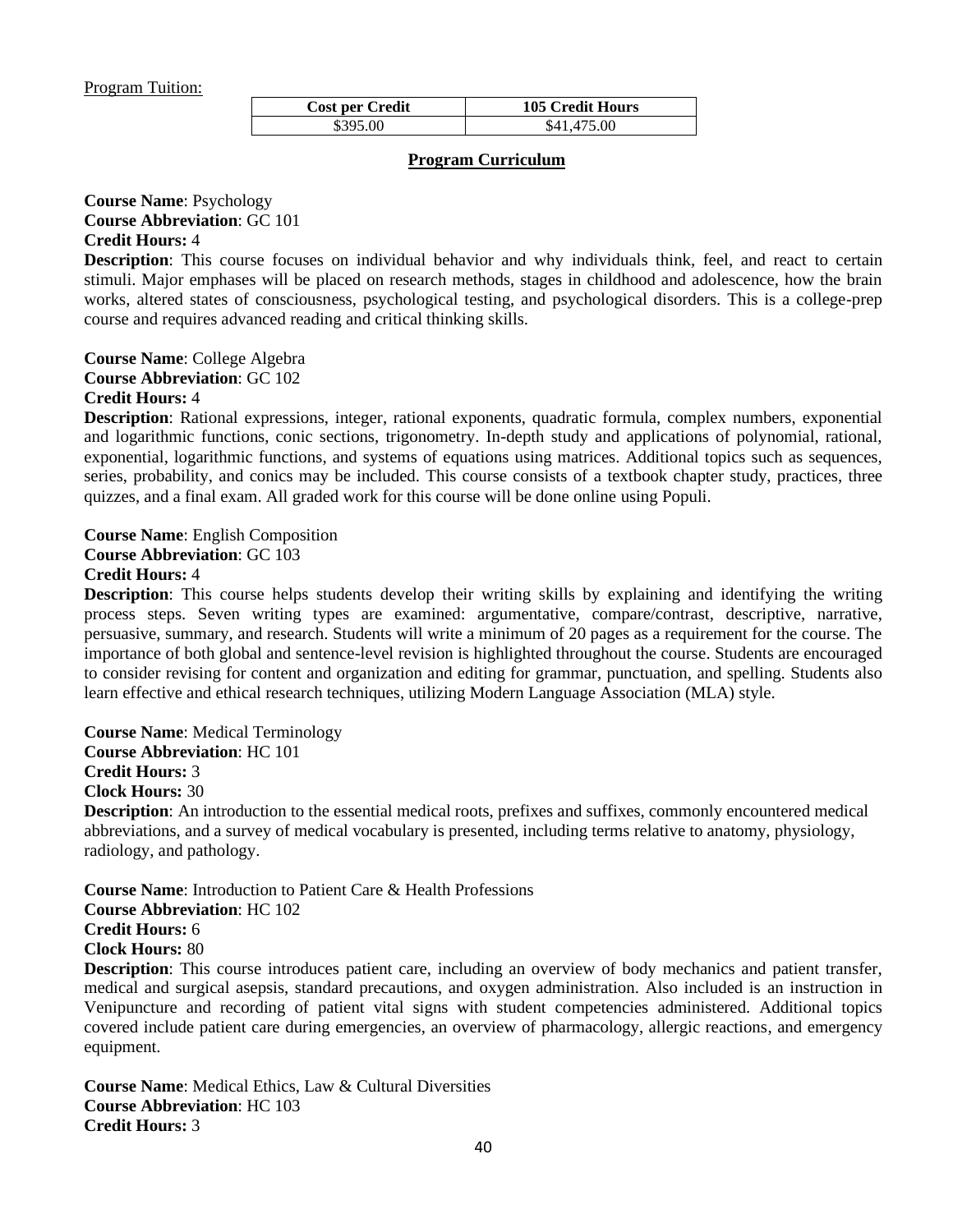#### **Clock Hours:** 30

**Description**: An overview of medical ethics in the healthcare environment is provided, including patient needs and rights, patient interactions, and protection. Medico-legal concepts are addressed relative to patient care and patient information. Also, the discussion of working with diverse populations will be discussed.

**Course Name**: General Survey of Human Anatomy & Physiology I **Course Abbreviation**: GC 104 **Credit Hours:** 6 **Clock Hours:** 75

**Description**: This course covers the basics of human anatomy and physiology, including anatomical terminology, an introduction to the structure and function of the body, mechanism of disease, basic biochemistry, cells and tissues, and an introduction to the integumentary, lymphatic/immune systems. Prepares non-science majors and allied-health profession students to take advanced anatomy and physiology courses.

**Course Name**: General Survey of Human Anatomy & Physiology II **Course Abbreviation**: GC 105 **Credit Hours:** 6 **Clock Hours:** 75

**Description**: This section of anatomy and physiology will focus on the fundamentals of the heart and circulatory system with a correlation of blood components and their necessity to human organisms. Following will be a general discussion of the lymphatic and the respiratory system and their integral role in homeostasis. Students will also be introduced to the process of input and output through the function of the digestive and urinary systems. We will also explore the role of the nervous system and the senses. Finally, this section will end with an evaluation of the reproductive system and growth and development.

**Course Name**: Introduction to Imaging Sciences

**Course Abbreviation**: RAD101 **Credit Hours:** 4

**Clock Hours:** 40

**Description**: This course introduces the art and science of medical radiography. Includes an introduction to diagnostic imaging and radiologic sciences; participants will be introduced to professional organizations that regulate diagnostic imaging. Education survival and critical thinking will be discussed. In addition, the students will be introduced to the importance of clinical education and diagnostic imaging administration and their role in managing an imaging department.

**Course Name**: Fundamentals **Course Abbreviation**: MRI101 **Credit Hours:** 4 **Clock Hours:** 40

**Description**: This course provides a comprehensive overview of MR physical principles. The content of this course covers topics such as hydrogen atom, alignment, magnetization, precession, processional frequency, resonance, T1 and T2 relaxation, free induction decay, the MR signal, dephasing mechanisms, and introduction to pulse sequences.

**Course Name**: Image Formation **Course Abbreviation**: MRI102 **Credit Hours:** 4 **Clock Hours:** 40

**Description**: Participants will be introduced to image weighted and imaging parameters that control it. This course provides a comprehensive overview of spatial encoding and data collection. Students will learn about signal sampling, K space-filling and its characteristics, Fast Fourier transformation, and K space filing options will be presented. In addition, participants will be introduced to the pulse sequences, Spin Echo and Gradient Echo pulse sequences will be discussed. The advantages and disadvantages of pulse sequences will be discussed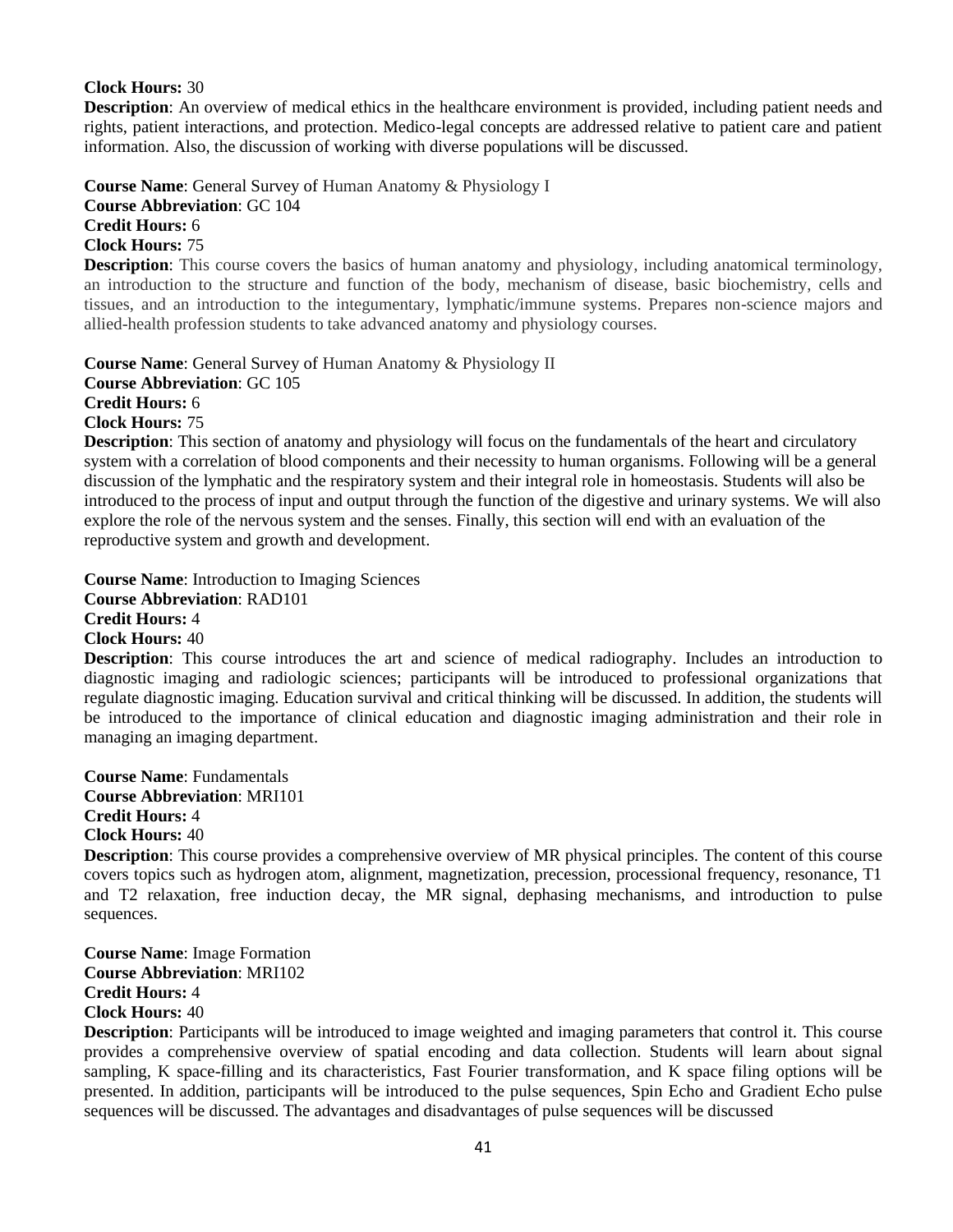**Course Name**: MR Parameters and Options **Course Abbreviation**: MRI103 **Credit Hours:** 4 **Clock Hours:** 50

**Description**: This course gives the student a comprehensive overview of image parameters and how their manipulation affects image quality. Signal to Noise Ration (SNR), Spatial Resolution, Image Weighted, and Scan time will be explained. This section emphasizes parameter manipulation and its trade-offs.

**Course Name**: Instrumentation and Equipment **Course Abbreviation**: MRI104 **Credit Hours:** 4

**Clock Hours:** 40

**Description**: This course's content will emphasize the different MRI components. The MRI examination room will be described. The different types of magnets and their characteristics will be explained. The MRI scanner components will be introduced, including the primary magnet, shielding, shim, and the gradients system. Computer systems assisting the MRI unit will be discussed. The Radiofrequency coils will be presented. Students will understand the importance of RF shielding and how it is achieved. The patients' table will be described. In addition, this class includes an overall review of digital imaging and Picture Archiving and Communication Systems (PACS).

**Course Name**: MRI Screening and Safety **Course Abbreviation**: MRI105 **Credit Hours:** 4 **Clock Hours:** 50

**Description**: The content of this course covers the safety aspects of MRI. Students will learn about government guidelines and MRI safety terminology. The main magnetic field, projectile effects, radiofrequency field, and timevarying magnetic field (TVMF) will be discussed. Siting considerations for a magnet, MR Zones, MR Personnel, and fringe field will be introduced. The students will learn how to proceed with a patient with implants, prostheses, and metal foreign bodies. Patient monitoring, medical emergencies, and patient conditions will be emphasized. Furthermore, participants will be introduced to the safety aspects of contrast media.

**Course Name**: MR Advanced Techniques **Course Abbreviation**: MRI106 **Credit Hours:** 4 **Clock Hours:** 40 **Description**: The content of this course is designed to provide a comprehensive explanation of the flow phenomena.

Magnetic Resonance Angiography (MRA) techniques will be explained. This class will be instructed on the advanced MRI techniques, including perfusion, diffusion, fMRI, spectroscopy, and interventional MRI. Gaiting techniques will be introduced.

**Course Name**: Sectional Anatomy I **Course Abbreviation**: MRI107 **Credit Hours:** 4 **Clock Hours:** 50

**Description**: The course content includes all commonly imaged body systems and areas. Participants will learn about sectional anatomy and imaging planes. Students will learn to identify anatomical structures and imaging planes that best demonstrate anatomy. The signal characteristics of normal and abnormal structures will be discussed. Sectional Anatomy I emphasizes the areas of the head, neck, neurovascular and spinal column anatomy.

**Course Name**: Sectional Anatomy II **Course Abbreviation**: MRI108 **Credit Hours:** 4 **Clock Hours:** 50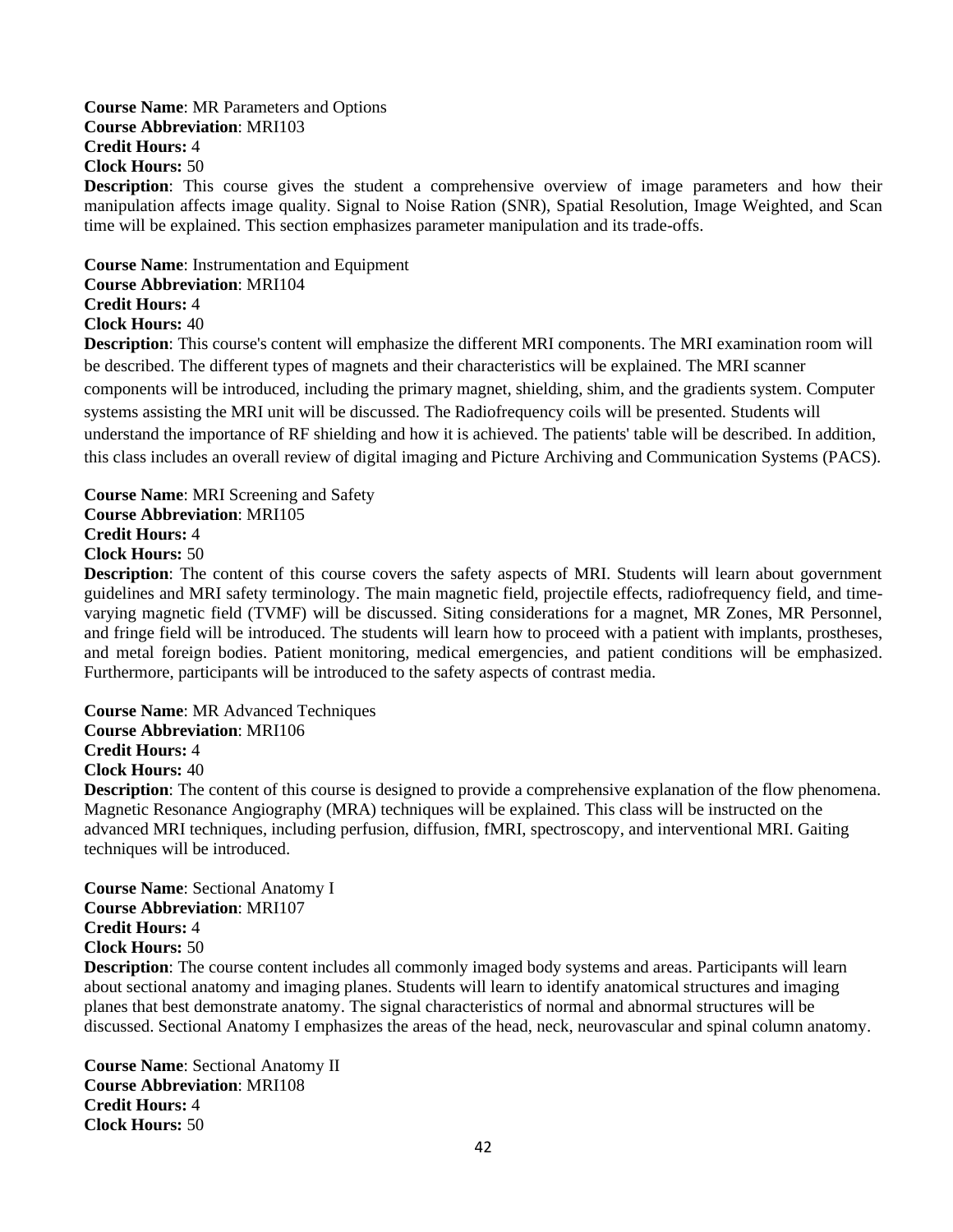**Description**: The course content includes all commonly imaged body systems and areas. Participants will learn about sectional anatomy and imaging planes. Students will learn to identify anatomical structures and imaging planes that best demonstrate anatomy. The signal characteristics of normal and abnormal structures will be discussed. Sectional Anatomy II emphasizes the areas of the chest, abdomen, pelvis, and the upper and lower extremities.

**Course Name**: MR Procedures I **Course Abbreviation**: MRI201 **Credit Hours:** 4 **Clock Hours:** 60

**Description**: The course content includes all commonly imaged body systems and areas. This course content provides the student with an understanding of procedure indications, protocol selection, patient position, coil selection, immobilization techniques, slice position, imaging planes, and coverage area for every MRI examination. Participants will be introduced to imaging procedures of the head and neck.

**Course Name**: MR Procedures II **Course Abbreviation**: MRI202 **Credit Hours:** 4 **Clock Hours:** 60

**Description**: The course content includes all commonly imaged body systems and areas. This course content provides the student with an understanding of procedure indications, protocol selection, patient position, coil selection, immobilization techniques, slice position, imaging planes, and coverage area for every MRI examination. Participants will be introduced to imaging procedures of the musculoskeletal structures, including the spinal column and upper and lower extremities.

**Course Name**: MR Procedures III **Course Abbreviation**: MRI203 **Credit Hours:** 4 **Clock Hours:** 60

**Description**: The course content includes all commonly imaged body systems and areas. This course content provides the student with an understanding of procedure indications, protocol selection, patient position, coil selection, immobilization techniques, slice position, imaging planes, and coverage area for every MRI examination. Participants will be introduced to the chest, abdomen, and pelvis imaging procedures.

**Course Name**: MR Clinical Externship I **Course Abbreviation**: MRI204 **Credit Hours:** 3 **Clock Hours:** 90

**Description**: During this course, the students will be assigned to a Hospital or Diagnostic Imaging Facility. This course aims to develop student technologists' technical and practical knowledge in the clinical environment. Emphasis is placed on patient care and assessment, environmental and department safety, effective oral and written communication, and professional and ethical behavior, including patient privacy and the legalities of medical records management. During this term, students can expect to be introduced to the workflow of the radiology department or diagnostic center. Students will be assigned to participate and observe all facility functions and imaging modalities to gain this knowledge. The students will be introduced to the practice of MRI safety. Students will be under the direct supervision of an MR technologist at all times. Students must demonstrate competencies in three mandatory safety requirements and seven mandatory quality control Procedures.

**Course Name**: MR Clinical Externship II **Course Abbreviation**: MRI205 **Credit Hours:** 3 **Clock Hours:** 90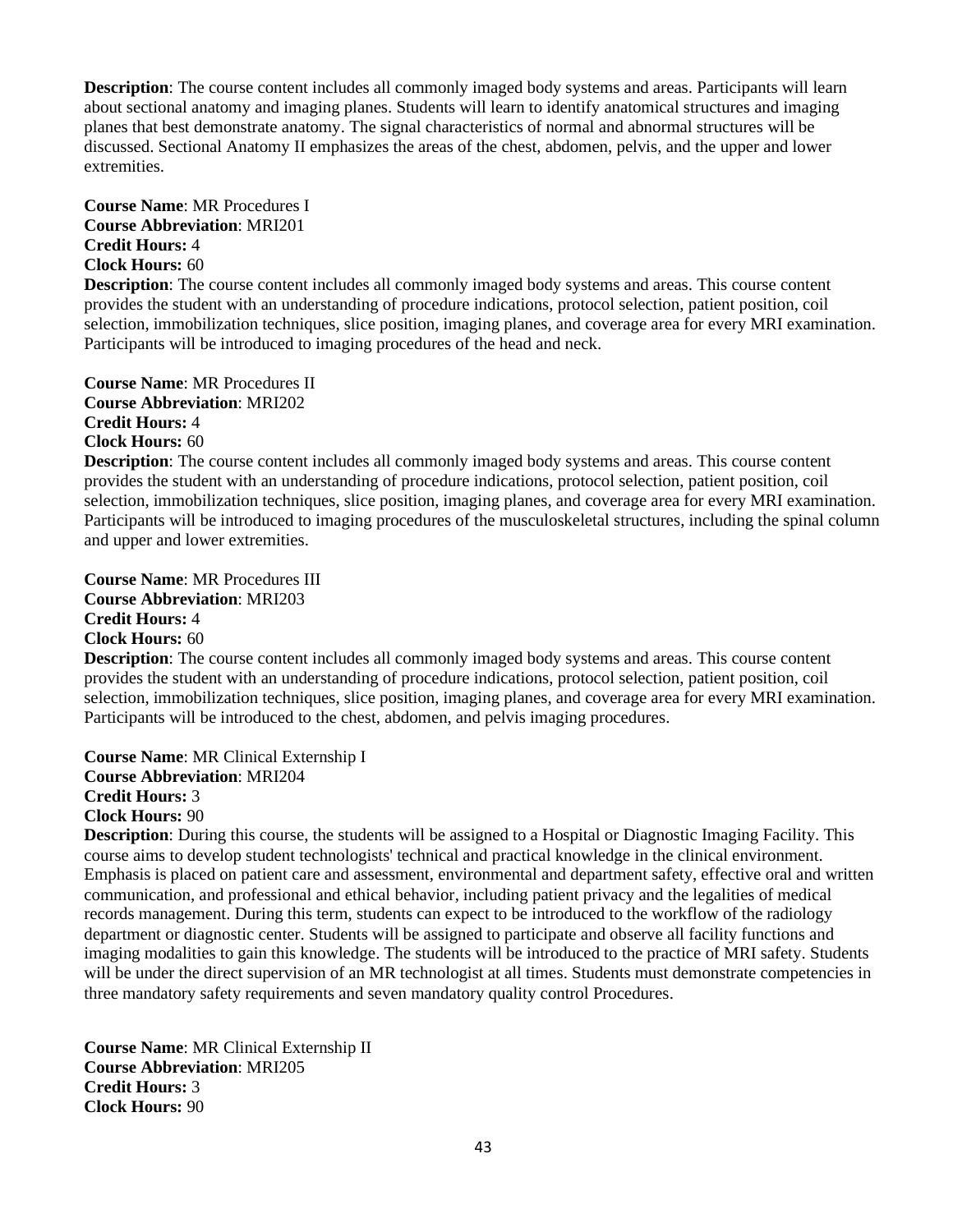**Description**: The goal of this course is to enhance the problem-solving and technical skills of students, making them capable of handling and resolving situations of appropriate patient care, environmental and department safety, effective communication, and professional and ethical behavior. Students will be trained in patient positioning, coil selection, image plane selections, slice position, motion suppression techniques, and contrast administration. Content is presented progressively in competency levels through clinical performance objectives and competency exams. Students will be evaluated in inpatient position, coil selection, image plane selection, slice position, motion suppression techniques, and contrast administration. In this section, students are expected to perform MRI Procedures under the indirect supervision of an MRI Technologist. Students must demonstrate competence in four mandatory safety requirements and seven mandatory general patient care activities.

**Course Name**: MR Clinical Externship III **Course Abbreviation**: MRI206 **Credit Hours:** 6 **Course hours:** 180

**Description**: This course is a continuation of the Clinical Externship II. Students will continue developing Patient Care and MRI skill. In this section, students are expected to perform MRI Procedures under the indirect supervision of an MRI Technologist. Students must demonstrate competence in 17 mandatory MRI Procedures.

**Course Name**: MR Clinical Externship IV **Course Abbreviation**: MRI207 **Credit Hours:** 6 **Clock Hours:** 180

**Description**: This course is a continuation of the Clinical Externship III. Students will continue developing Patient Care and MRI skill. In this section, students are expected to perform MRI Procedures under the indirect supervision of an MRI Technologist. Students must demonstrate competence in 10 elective procedures to be selected from a list of 24 MRI procedures.

**Course Name**: MR Registry Review **Course Abbreviation**: MRI208 **Credit Hours:** 3 **Clock Hours:** 30

**Description**: The objective of this course is to provide a general overview of the most important topics of the MRI Board Examination. As a part of this course, students will complete mock exams to evaluate their base of overall knowledge before applying for the certification examination. This course will cover patient care, MR safety, Image Production, and MR Procedures. Participants must complete all listed activities each week. These activities include reading assigned chapters in their course textbooks, reviewing lectures, and conducting mock examinations. Students must complete a minimum of two mock tests every week.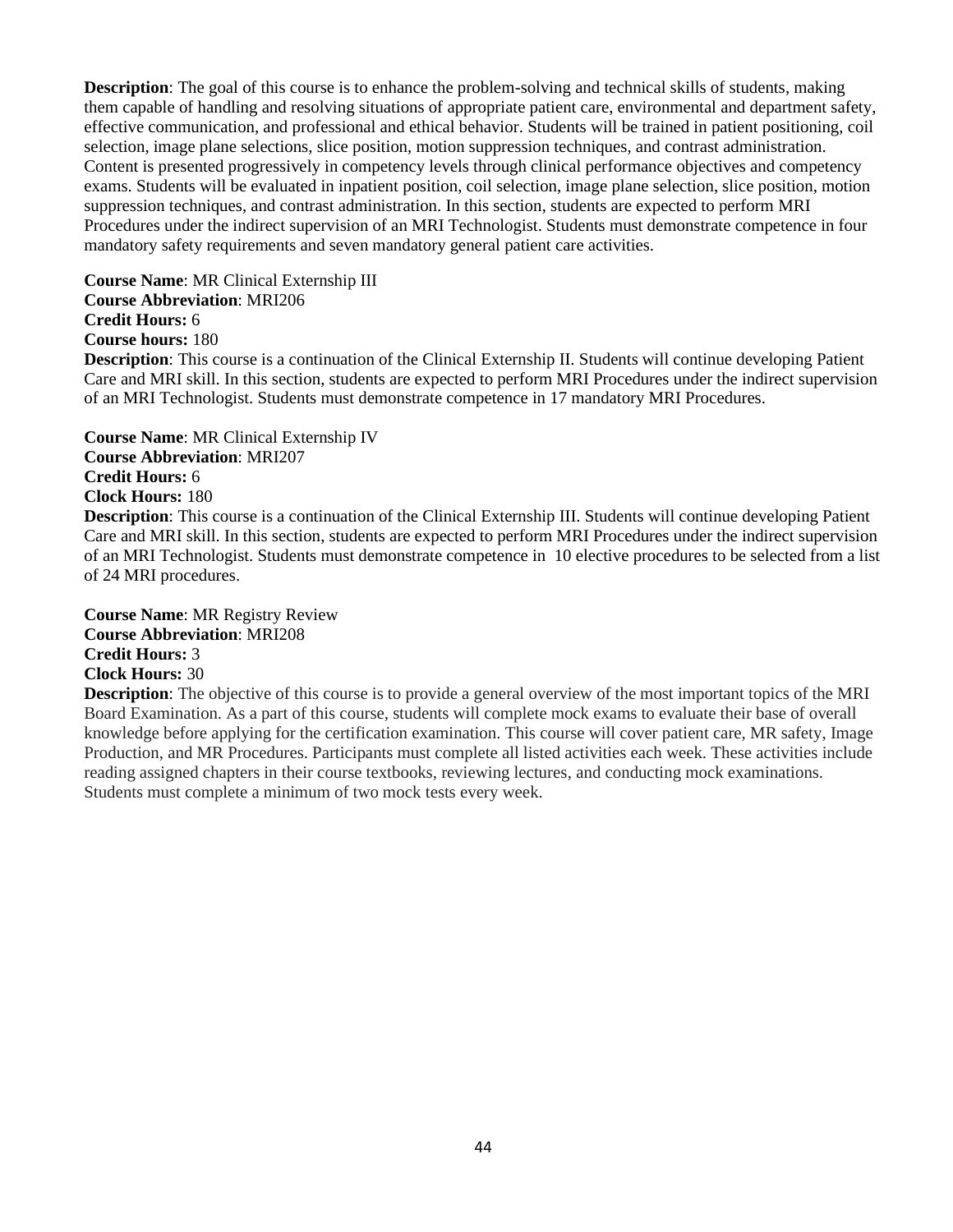## **Associate of Science in MRI Technology**

The Associate of Science in MRI Technology program offered by Med Academy is scheduled for 105 credits and includes didactic classes and clinical training in the discipline of MRI.

#### **Program Mission & Goals**

The mission of the Associate of Science in MRI Technology program is to provide a premier, career-focused educational experience that combines academic training, technical expertise, and professional ethics to those individuals seeking to launch or advance into careers as MRI Technologists. The goal of this program is to provide quality education to a diverse student population that reaches beyond the classrooms. The foundation of our curriculum is based on the strong network of partnerships that we have with community hospitals, clinics, diagnostic centers, and various industry leaders in medical imaging technology.

Our main goal is to provide our students with the entry-level skills required for employment as technologists. The program will achieve this by providing an enhanced curriculum that combines didactic studies and clinical externships at facilities that follow best practices in patient care, professional ethics and follows the most current fundamental methodology of quality imaging. In addition, we will strive to meet or exceed institutional benchmarks by continuously reviewing strategic plans and student outcomes and modifying the program as necessary. The faculty and staff of our institution are committed to providing superior service and an exceptional learning environment that is necessary to achieve these goals.

#### **Program Objectives**

After completing the Associate of Science in MRI Technology program, our graduates will have gained the entrylevel skills required for employment as MRI Technologists, including the cognitive and psychomotor knowledge to take and pass the MRI examination. Upon program completion, graduates will also be able to:

- Demonstrate critical thinking and communication skills as responsible members of the health care team.
- Demonstrate ethical behaviors necessary for professional success
- Apply knowledge of anatomy and physiology, pathology, positioning, and MRI sequence parameters to accurately demonstrate anatomical structures.
- Determine imaging parameters to achieve optimum imaging.
- Evaluate images for appropriate positioning, coil selection, and image quality.
- Apply the principles of ferromagnetic safety and contrast application for the protection of the patient, technologist, and others.
- Recognize emergency patient conditions and initiate life-saving first aid and basic life-support procedures.
- Evaluate the performance of MRI systems, know the safe limits of equipment operation, and report malfunctions to the proper authority.
- Participate in MRI quality assurance programs.
- Provide patient education related to MRI procedures.

#### **Didactic Classes (87 Quarter Credit Hours)**

Candidates must complete coursework addressing the topics listed in the America Registry of Radiologic Technologist (ARRT) Content Specifications for the Examination in Magnetic Resonance Imaging. These topics may also be covered in curricula published by organizations such as the American Society of Radiologic Technologists (ASRT) or Section for Magnetic Resonance Technologists (SMRT).

#### **Clinical Education (18 Quarter Credit Hours)**

As part of their educational program, candidates must demonstrate competence in the clinical activities identified in this document. Demonstration of clinical competence means that the program director or designee has observed the candidate performing the procedure and that the candidate performed the procedure independently, consistently, and effectively. The school uses the ASRT curricula, and the clinical competency requirements are those stated by the ARRT specifications.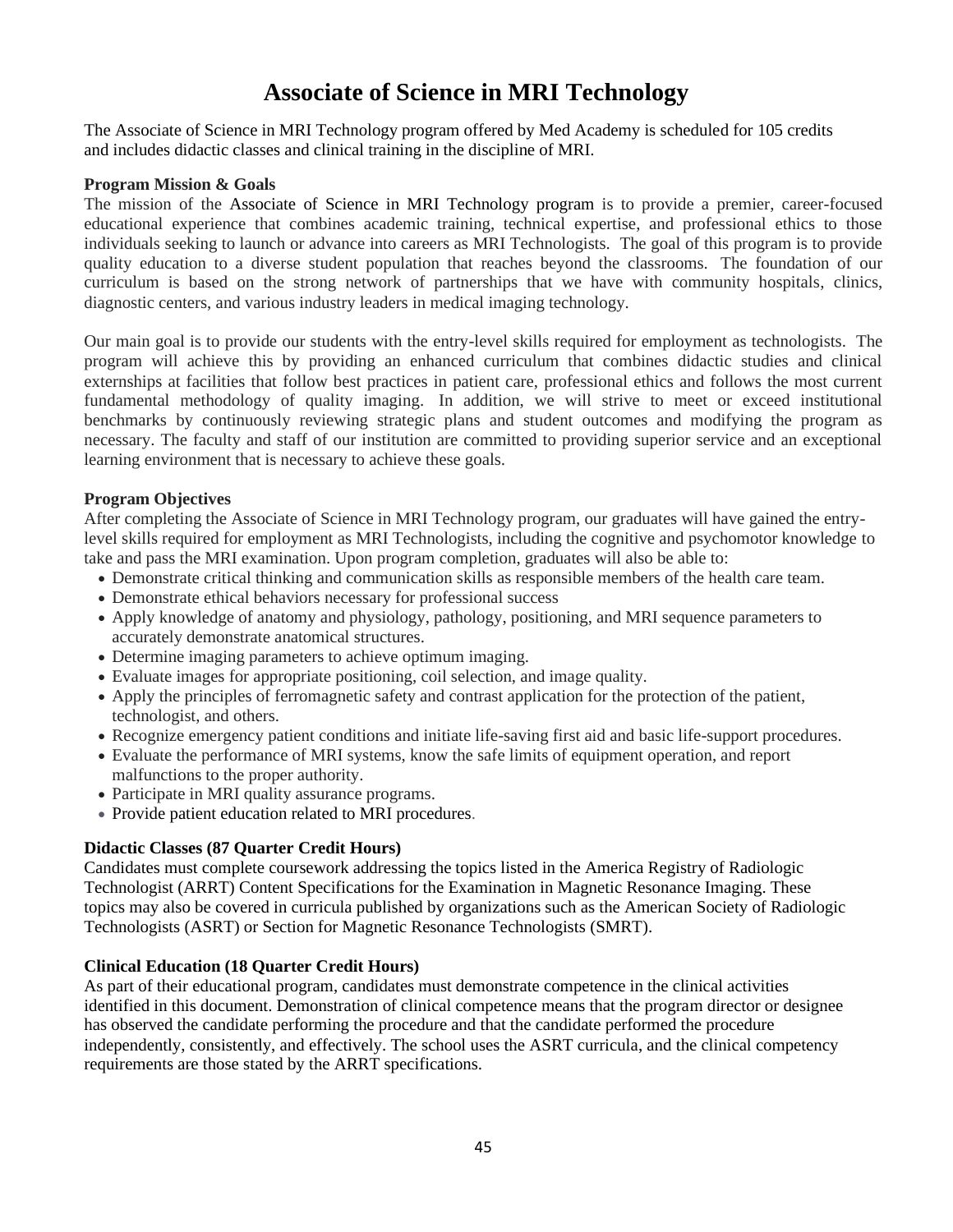#### **Program Outline**

| <b>Class Number</b> | <b>Class Title</b>                                | <b>Credit Hours</b> |
|---------------------|---------------------------------------------------|---------------------|
| GC101               | Psychology                                        | 4                   |
| GC102               | College Algebra                                   | 4                   |
| GC103               | <b>English Composition</b>                        | $\overline{4}$      |
| GC104               | General Survey of Human Anatomy & Physiology I    | 6                   |
| GC105               | General Survey of Human Anatomy & Physiology II   | 6                   |
| <b>HC101</b>        | <b>Medical Terminology</b>                        | $\overline{3}$      |
| <b>HC102</b>        | Introduction to Patient Care & Health Professions | 6                   |
| HC103               | Medical Ethics, Law, & Cultural Diversities       | $\overline{3}$      |
| <b>RAD101</b>       | Introduction to Imaging Science                   | $\overline{4}$      |
| <b>MRI101</b>       | Fundamentals                                      | $\overline{4}$      |
| <b>MRI102</b>       | <b>Image Formation</b>                            | $\overline{4}$      |
| <b>MRI103</b>       | Parameters and Options                            | 4                   |
| <b>MRI104</b>       | <b>Instrumentation and Equipment</b>              | $\overline{4}$      |
| <b>MRI105</b>       | <b>MRI</b> Screening and Safety                   | $\overline{4}$      |
| <b>MRI106</b>       | <b>Advanced Techniques</b>                        | 4                   |
| <b>MRI107</b>       | <b>Sectional Anatomy I</b>                        | $\overline{4}$      |
| <b>MRI108</b>       | <b>Sectional Anatomy II</b>                       | $\overline{4}$      |
| <b>MRI201</b>       | <b>MR</b> Procedures I                            | $\overline{4}$      |
| <b>MRI202</b>       | <b>MR</b> Procedures II                           | $\overline{4}$      |
| <b>MRI203</b>       | <b>MR</b> Procedures III                          | $\overline{4}$      |
| <b>MRI204</b>       | MR Clinical Externship I                          | $\overline{3}$      |
| <b>MRI205</b>       | MR Clinical Externship II                         | $\overline{3}$      |
| <b>MRI206</b>       | MR Clinical Externship III                        | 6                   |
| <b>MRI207</b>       | MR Clinical Externship IV                         | 6                   |
| <b>MRI208</b>       | <b>MR Registry Review</b>                         | 3                   |
| <b>Total</b>        |                                                   | 105                 |

#### **Definitions:**

- The class numbers are made up of numbers and letters that represent the course title and sequence
- One quarter credit hour equals 10 clock hours of instructions, or 20 clock hours of Laboratory activities, or 30 clock hours of clinical externship.

#### **Program Delivery Method**

The MRI Technology Associate degree program offered by Med Academy uses a hybrid method of education. The hybrid delivery method consists of traditional (onsite) and distance education (online) classes. 60% of the program is delivered via traditional education, and 40% of the program is delivered via distance education

**Tuition and Fees:** This list represents a summary of the cost associated with program enrollment:

| <b>Application Fee:</b> | \$100.00, To be paid at Application                                         |
|-------------------------|-----------------------------------------------------------------------------|
| Uniform:                | \$50.00 per set. An estimated two (2) sets for the entire program.          |
| Textbooks/Supplies:     | \$100.00 College Writing Skills                                             |
|                         | \$100.00, Psychology: An Introduction by Russell A. Dewey, PhD              |
|                         | \$100.00, Aufmann & Lockwood, Algebra: Beginning and Intermediate, 3rd Ed   |
|                         | \$100.00, The Language of Medicine, $12th$ Edition                          |
|                         | \$100.00, Introduction to Radiologic Sciences and Patient Care, 5th Edition |
|                         | \$100.00, Visible Body                                                      |
|                         | \$300.00, MRI Fundamentals Handbook                                         |
|                         | \$300.00, MRI Procedures Handout                                            |
|                         | \$150.00, MR Instrumentation and Safety Hnadbook                            |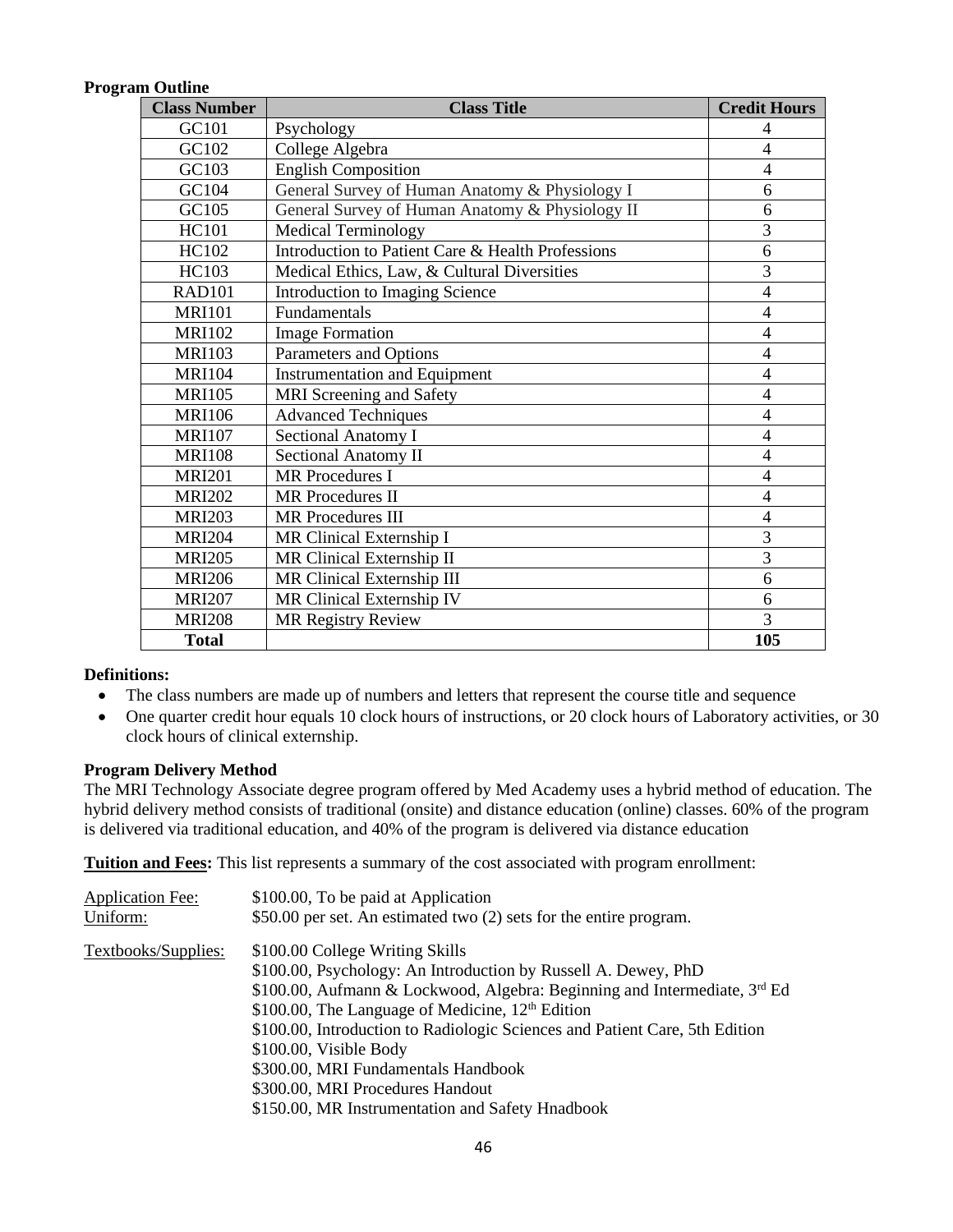\$150.00, MR Advanced Techniques Handout \$500.00, MRI Simulator Liability Insurance: \$250.00, per year of coverage it must be paid before Clinical Education Clinical Fee \$150.00. To cover clinical expenses (background check, Drug test, etc.) Exit Fee:  $$150.00$ . Expenses generated by exiting the program Technical Fee: \$150.00 per term for the use of the school management system program.

#### Program Tuition:

| <b>Cost per Credit</b> | <b>105 Credit Hours</b> |
|------------------------|-------------------------|
| \$395.00               | \$41,475.00             |

#### **Program Curriculum**

#### **Course Name**: Psychology **Course Abbreviation**: GC 101 **Credit Hours:** 4

**Description**: This course focuses on individual behavior and why individuals think, feel, and react to certain stimuli. Major emphases will be placed on research methods, stages in childhood and adolescence, how the brain works, altered states of consciousness, psychological testing, and psychological disorders. This is a college-prep course and requires advanced reading and critical thinking skills.

**Course Name**: College Algebra **Course Abbreviation**: GC 102 **Credit Hours:** 4

**Description**: Rational expressions, integer, rational exponents, quadratic formula, complex numbers, exponential and logarithmic functions, conic sections, trigonometry. In-depth study and applications of polynomial, rational, exponential, logarithmic functions, and systems of equations using matrices. Additional topics such as sequences, series, probability, and conics may be included. This course consists of a textbook chapter study, practices, three quizzes, and a final exam. All graded work for this course will be done online using Populi.

#### **Course Name**: English Composition **Course Abbreviation**: GC 103 **Credit Hours:** 4

**Description**: This course helps students develop their writing skills by explaining and identifying the writing process steps. Seven writing types are examined: argumentative, compare/contrast, descriptive, narrative, persuasive, summary, and research. Students will write a minimum of 20 pages as a requirement for the course. The importance of both global and sentence-level revision is highlighted throughout the course. Students are encouraged to consider revising for content and organization and editing for grammar, punctuation, and spelling. Students also learn effective and ethical research techniques, utilizing Modern Language Association (MLA) style.

**Course Name**: Medical Terminology **Course Abbreviation**: HC 101 **Credit Hours:** 3 **Clock Hours:** 30 **Description**: An introduction to the essential medical roots, prefixes and suffixes, commonly encountered medical abbreviations, and a survey of medical vocabulary is presented, including terms relative to anatomy, physiology, radiology, and pathology.

**Course Name**: Introduction to Patient Care & Health Professions **Course Abbreviation**: HC 102 **Credit Hours:** 6 **Clock Hours:** 80 **Description**: This course introduces patient care, including an overview of body mechanics and patient transfer, medical and surgical asepsis, standard precautions, and oxygen administration. Also included is an instruction in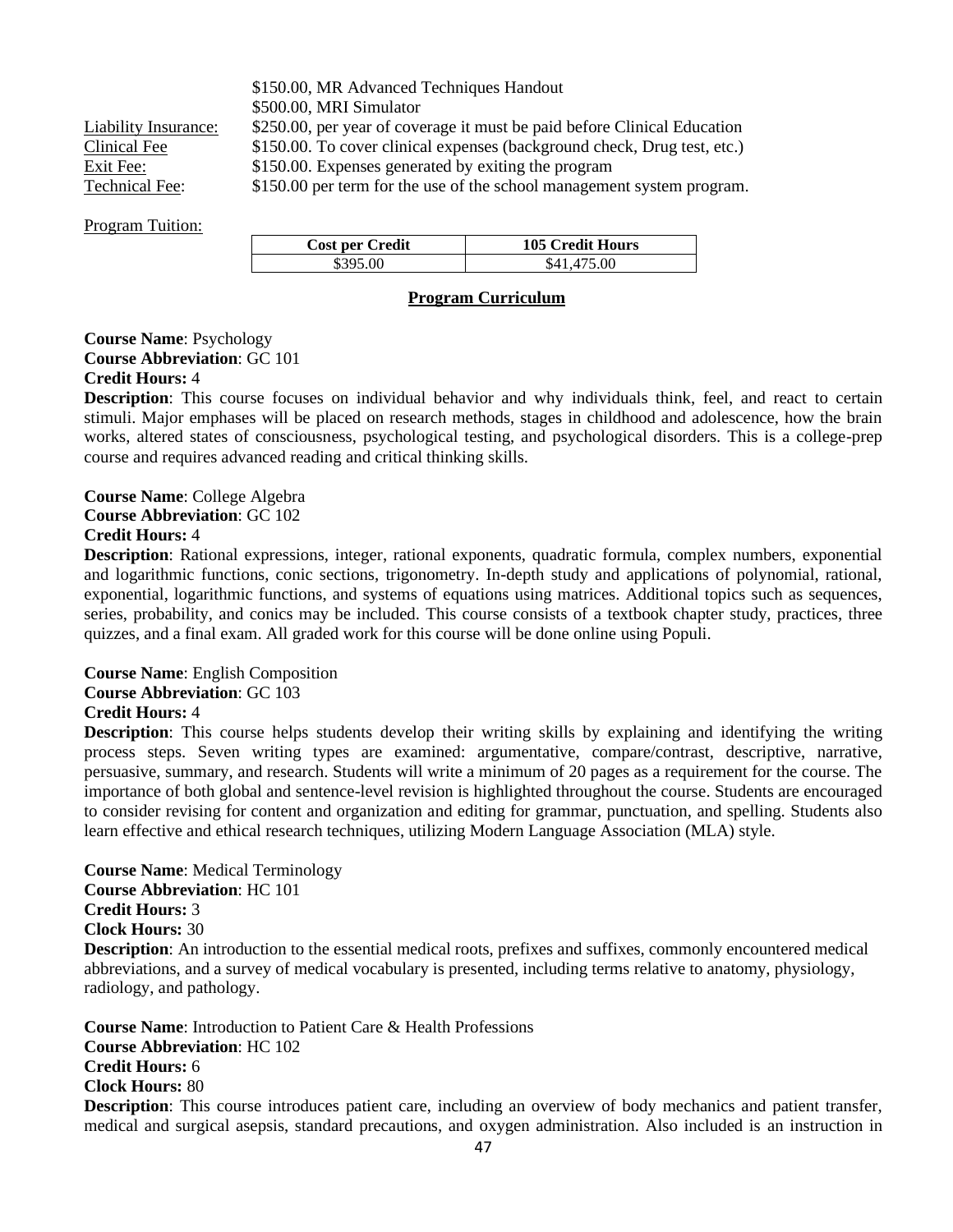Venipuncture and recording of patient vital signs with student competencies administered. Additional topics covered include patient care during emergencies, an overview of pharmacology, allergic reactions, and emergency equipment.

**Course Name**: Medical Ethics, Law & Cultural Diversities **Course Abbreviation**: HC 103 **Credit Hours:** 3 **Clock Hours:** 30

**Description**: An overview of medical ethics in the healthcare environment is provided, including patient needs and rights, patient interactions, and protection. Medico-legal concepts are addressed relative to patient care and patient information. Also, the discussion of working with diverse populations will be discussed.

**Course Name**: General Survey of Human Anatomy & Physiology I **Course Abbreviation**: GC 104 **Credit Hours:** 6 **Clock Hours:** 75

**Description**: This course covers the basics of human anatomy and physiology, including anatomical terminology, an introduction to the structure and function of the body, mechanism of disease, basic biochemistry, cells and tissues, and an introduction to the integumentary, lymphatic/immune systems. Prepares non-science majors and allied-health profession students to take advanced anatomy and physiology courses.

**Course Name**: General Survey of Human Anatomy & Physiology II **Course Abbreviation**: GC 105 **Credit Hours:** 6 **Clock Hours:** 75 **Description**: This section of anatomy and physiology will focus on the fundamentals of the heart and circulatory

system with a correlation of blood components and their necessity to human organisms. Following will be a general discussion of the lymphatic and the respiratory system and their integral role in homeostasis. Students will also be introduced to the process of input and output through the function of the digestive and urinary systems. We will also explore the role of the nervous system and the senses. Finally, this section will end with an evaluation of the reproductive system and growth and development.

**Course Name**: Introduction to Imaging Sciences **Course Abbreviation**: RAD101

**Credit Hours:** 4

**Clock Hours:** 40

**Description**: This course introduces the art and science of medical radiography. Includes an introduction to diagnostic imaging and radiologic sciences; participants will be introduced to professional organizations that regulate diagnostic imaging. Education survival and critical thinking will be discussed. In addition, the students will be introduced to the importance of clinical education and diagnostic imaging administration and their role in managing an imaging department.

**Course Name**: Fundamentals **Course Abbreviation**: MRI101 **Credit Hours:** 4 **Clock Hours:** 40

**Description**: This course provides a comprehensive overview of MR physical principles. The content of this course covers topics such as hydrogen atom, alignment, magnetization, precession, processional frequency, resonance, T1 and T2 relaxation, free induction decay, the MR signal, dephasing mechanisms, and introduction to pulse sequences.

**Course Name**: Image Formation **Course Abbreviation**: MRI102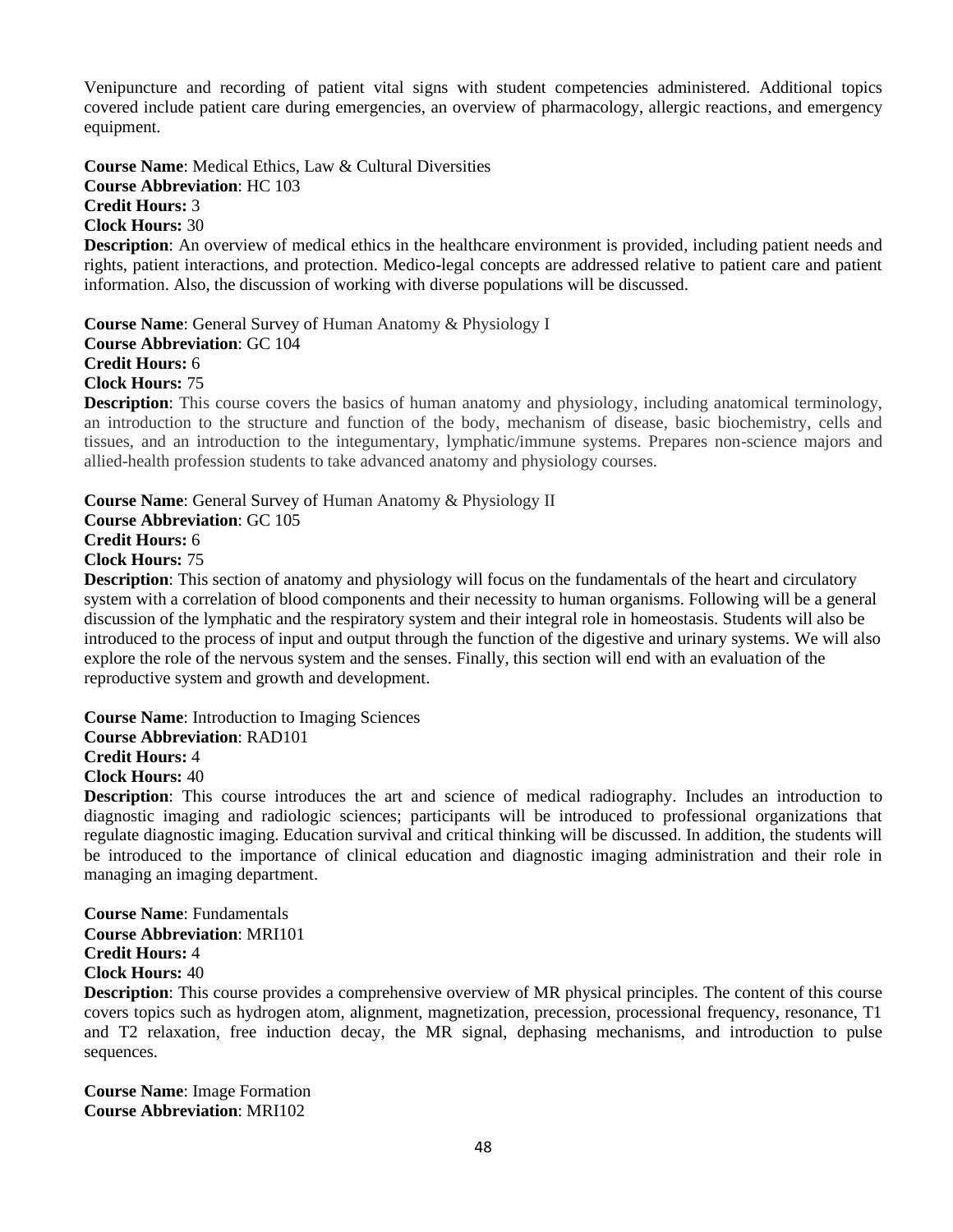#### **Credit Hours:** 4 **Clock Hours:** 40

**Description**: Participants will be introduced to image weighted and imaging parameters that control it. This course provides a comprehensive overview of spatial encoding and data collection. Students will learn about signal sampling, K space-filling and its characteristics, Fast Fourier transformation, and K space filing options will be presented. In addition, participants will be introduced to the pulse sequences, Spin Echo and Gradient Echo pulse sequences will be discussed. The advantages and disadvantages of pulse sequences will be discussed

#### **Course Name**: MR Parameters and Options **Course Abbreviation**: MRI103 **Credit Hours:** 4

**Clock Hours:** 50

**Description**: This course gives the student a comprehensive overview of image parameters and how their manipulation affects image quality. Signal to Noise Ration (SNR), Spatial Resolution, Image Weighted, and Scan time will be explained. This section emphasizes parameter manipulation and its trade-offs.

**Course Name**: Instrumentation and Equipment **Course Abbreviation**: MRI104 **Credit Hours:** 4 **Clock Hours:** 40 **Description**: This course's content will emphasize the different MRI components. The MRI examination room will

be described. The different types of magnets and their characteristics will be explained. The MRI scanner components will be introduced, including the primary magnet, shielding, shim, and the gradients system. Computer systems assisting the MRI unit will be discussed. The Radiofrequency coils will be presented. Students will understand the importance of RF shielding and how it is achieved. The patients' table will be described. In addition, this class includes an overall review of digital imaging and Picture Archiving and Communication Systems (PACS).

**Course Name**: MRI Screening and Safety

**Course Abbreviation**: MRI105

**Credit Hours:** 4

#### **Clock Hours:** 50

**Description**: The content of this course covers the safety aspects of MRI. Students will learn about government guidelines and MRI safety terminology. The main magnetic field, projectile effects, radiofrequency field, and timevarying magnetic field (TVMF) will be discussed. Siting considerations for a magnet, MR Zones, MR Personnel, and fringe field will be introduced. The students will learn how to proceed with a patient with implants, prostheses, and metal foreign bodies. Patient monitoring, medical emergencies, and patient conditions will be emphasized. Furthermore, participants will be introduced to the safety aspects of contrast media.

**Course Name**: MR Advanced Techniques **Course Abbreviation**: MRI106 **Credit Hours:** 4 **Clock Hours:** 40

**Description**: The content of this course is designed to provide a comprehensive explanation of the flow phenomena. Magnetic Resonance Angiography (MRA) techniques will be explained. This class will be instructed on the advanced MRI techniques, including perfusion, diffusion, fMRI, spectroscopy, and interventional MRI. Gaiting techniques will be introduced.

**Course Name**: Sectional Anatomy I **Course Abbreviation**: MRI107 **Credit Hours:** 4 **Clock Hours:** 50 **Description**: The course content includes all commonly imaged body systems and areas. Participants will learn about sectional anatomy and imaging planes. Students will learn to identify anatomical structures and imaging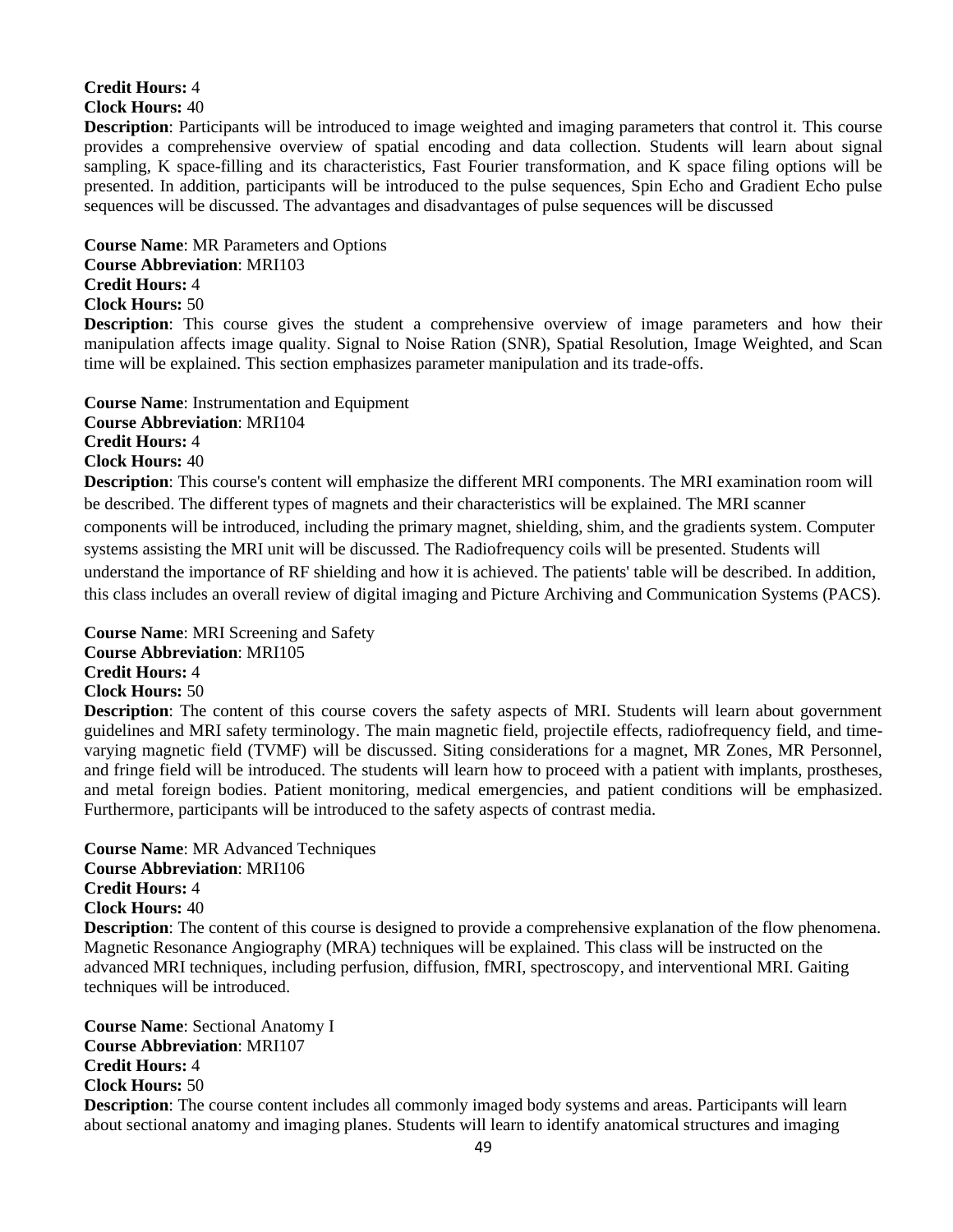planes that best demonstrate anatomy. The signal characteristics of normal and abnormal structures will be discussed. Sectional Anatomy I emphasizes the areas of the head, neck, neurovascular and spinal column anatomy.

**Course Name**: Sectional Anatomy II **Course Abbreviation**: MRI108 **Credit Hours:** 4 **Clock Hours:** 50

**Description**: The course content includes all commonly imaged body systems and areas. Participants will learn about sectional anatomy and imaging planes. Students will learn to identify anatomical structures and imaging planes that best demonstrate anatomy. The signal characteristics of normal and abnormal structures will be discussed. Sectional Anatomy II emphasizes the areas of the chest, abdomen, pelvis, and the upper and lower extremities.

**Course Name**: MR Procedures I **Course Abbreviation**: MRI201 **Credit Hours:** 4 **Clock Hours:** 60

**Description**: The course content includes all commonly imaged body systems and areas. This course content provides the student with an understanding of procedure indications, protocol selection, patient position, coil selection, immobilization techniques, slice position, imaging planes, and coverage area for every MRI examination. Participants will be introduced to imaging procedures of the head and neck.

**Course Name**: MR Procedures II **Course Abbreviation**: MRI202 **Credit Hours:** 4 **Clock Hours:** 60

**Description**: The course content includes all commonly imaged body systems and areas. This course content provides the student with an understanding of procedure indications, protocol selection, patient position, coil selection, immobilization techniques, slice position, imaging planes, and coverage area for every MRI examination. Participants will be introduced to imaging procedures of the musculoskeletal structures, including the spinal column and upper and lower extremities.

**Course Name**: MR Procedures III **Course Abbreviation**: MRI203 **Credit Hours:** 4 **Clock Hours:** 60

**Description**: The course content includes all commonly imaged body systems and areas. This course content provides the student with an understanding of procedure indications, protocol selection, patient position, coil selection, immobilization techniques, slice position, imaging planes, and coverage area for every MRI examination. Participants will be introduced to the chest, abdomen, and pelvis imaging procedures.

**Course Name**: MR Clinical Externship I **Course Abbreviation**: MRI204 **Credit Hours:** 3 **Clock Hours:** 90

**Description**: During this course, the students will be assigned to a Hospital or Diagnostic Imaging Facility. This course aims to develop student technologists' technical and practical knowledge in the clinical environment. Emphasis is placed on patient care and assessment, environmental and department safety, effective oral and written communication, and professional and ethical behavior, including patient privacy and the legalities of medical records management. During this term, students can expect to be introduced to the workflow of the radiology department or diagnostic center. Students will be assigned to participate and observe all facility functions and imaging modalities to gain this knowledge. The students will be introduced to the practice of MRI safety. Students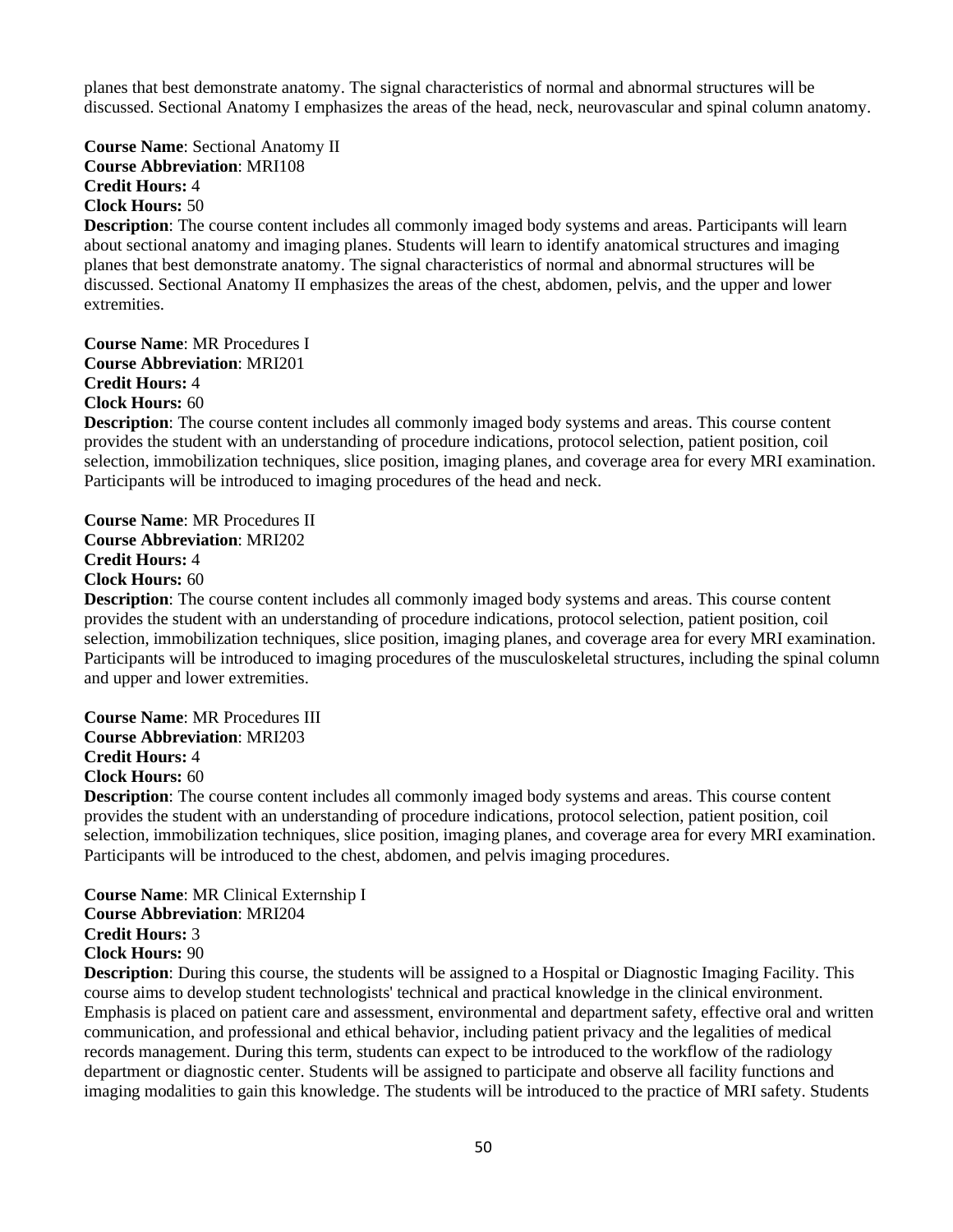will be under the direct supervision of an MR technologist at all times. Students must demonstrate competencies in three mandatory safety requirements and seven mandatory quality control Procedures.

**Course Name**: MR Clinical Externship II **Course Abbreviation**: MRI205 **Credit Hours:** 3 **Clock Hours:** 90

**Description**: The goal of this course is to enhance the problem-solving and technical skills of students, making them capable of handling and resolving situations of appropriate patient care, environmental and department safety, effective communication, and professional and ethical behavior. Students will be trained in patient positioning, coil selection, image plane selections, slice position, motion suppression techniques, and contrast administration. Content is presented progressively in competency levels through clinical performance objectives and competency exams. Students will be evaluated in inpatient position, coil selection, image plane selection, slice position, motion suppression techniques, and contrast administration. In this section, students are expected to perform MRI Procedures under the indirect supervision of an MRI Technologist. Students must demonstrate competence in four mandatory safety requirements and seven mandatory general patient care activities.

**Course Name**: MR Clinical Externship III **Course Abbreviation**: MRI206 **Credit Hours:** 6 **Course hours:** 180

**Description**: This course is a continuation of the Clinical Externship II. Students will continue developing Patient Care and MRI skill. In this section, students are expected to perform MRI Procedures under the indirect supervision of an MRI Technologist. Students must demonstrate competence in 17 mandatory MRI Procedures.

**Course Name**: MR Clinical Externship IV **Course Abbreviation**: MRI207 **Credit Hours:** 6 **Clock Hours:** 180

**Description**: This course is a continuation of the Clinical Externship III. Students will continue developing Patient Care and MRI skill. In this section, students are expected to perform MRI Procedures under the indirect supervision of an MRI Technologist. Students must demonstrate competence in 10 elective procedures to be selected from a list of 24 MRI procedures.

**Course Name**: MR Registry Review **Course Abbreviation**: MRI208 **Credit Hours:** 3 **Clock Hours:** 30

**Description**: The objective of this course is to provide a general overview of the most important topics of the MRI Board Examination. As a part of this course, students will complete mock exams to evaluate their base of overall knowledge before applying for the certification examination. This course will cover patient care, MR safety, Image Production, and MR Procedures. Participants must complete all listed activities each week. These activities include reading assigned chapters in their course textbooks, reviewing lectures, and conducting mock examinations. Students must complete a minimum of two mock tests every week.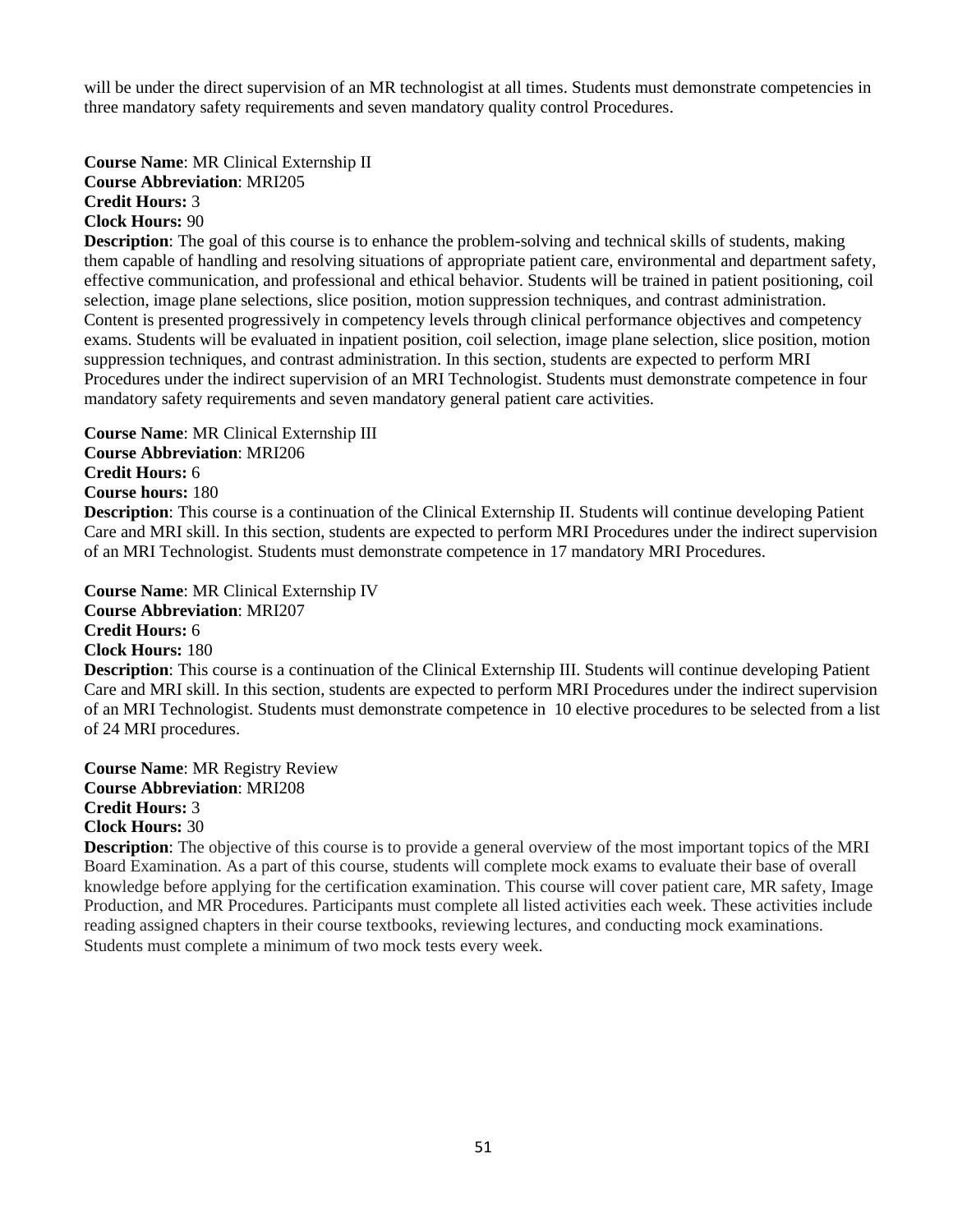## **Radiology Technology Programs**

**Radiographer Certification Disclosure:** Upon graduation from your perspective Radiology Technology program, it is expected that all students sit for a certification or state licensure examination. Although in some states, radiography certification and/or licensure may not be required, it is highly recommended that all persons considering a career as a Radiologic Technologist take a radiography certification examination so that they are more marketable and have more employment opportunities. Graduates who earned the Associate of Science Degree in Radiology Technology from Med Academy will be eligible to apply for the American Registry of Radiologic Technologists (ARRT) Radiography certification examination. The ARRT requires that applicants who sit for their certification exams hold at least an associate degree (or higher) in any discipline. Those who complete the diploma program in Radiology Technology and who do not hold an associate degree (or higher) will only be eligible to apply for licensure by examination as a General Radiographer in the State of Florida. Even though it is possible for graduates to gain employment as radiographers with only the Florida license, employment opportunities will be limited without holding the national certification. It is the responsibility of the graduate to research the market and employment requirements in the region in which they wish to practice prior to choosing the certification or licensure exam they wish to take.

#### **Radiology Technology Program Officials**

| <b>Program Director</b>             | Tometra Meadows, MS, RT, (R), ARRT<br>Master's of Science in Education (Nova Southeastern University),<br>Bachelor of Arts in Health Service (St. Thomas University,<br>General Radiographer, (Jackson School of Radiologic Sciences) |
|-------------------------------------|---------------------------------------------------------------------------------------------------------------------------------------------------------------------------------------------------------------------------------------|
| <b>Clinical Coordinator/Faculty</b> | Andro Perez MD, RT, (MR), ARRT, ARMRIT<br>Doctor in Medicine (Bachelor), (ISCM Villa Clara, Cuba)<br>MRI Technologist (Med Academy)                                                                                                   |
| <b>Faculty</b>                      | Juan Revuelta, RT, (R), (MR), ARRT, ARMRIT, PARCA<br>Radiographer, (Jackson School of Radiologic Science)<br>MRI Technologist (Med Academy)                                                                                           |
|                                     | Michel Fuentes, RT, (R), (MR), (CT), ARRT<br>Bachelor in Health Services Administration (Barry University)<br>Radiographer (Florida National University)                                                                              |
|                                     | Jobeth Eson MS, BA. Certified in English education<br>Master's of Science in Reading Education (Nova Southeastern University)                                                                                                         |
|                                     | Marlen Jovert MS, BA, Educator Preparation Institute, Math Certification<br>Master's of Science Math Education (Nova Southeastern University)                                                                                         |
|                                     | Meyling Wong BS, AA<br>Bachelor of Science in Psychology (Florida National University)                                                                                                                                                |
|                                     | Jesus J Venereo MD.<br>Doctor in Medicine (Bachelor), (ISCM Havana, Cuba)                                                                                                                                                             |
|                                     | Keyla Linares, RT, (R), (MR), ARRT<br>Associate of Science in Radiology Technology<br>Radiographer (Florida National University)                                                                                                      |
|                                     | Ana Rivera RT, (R), ARRT<br>Bachelors in Health Service Administration (Ana G. Mendez)<br>Radiographer (Florida National University)                                                                                                  |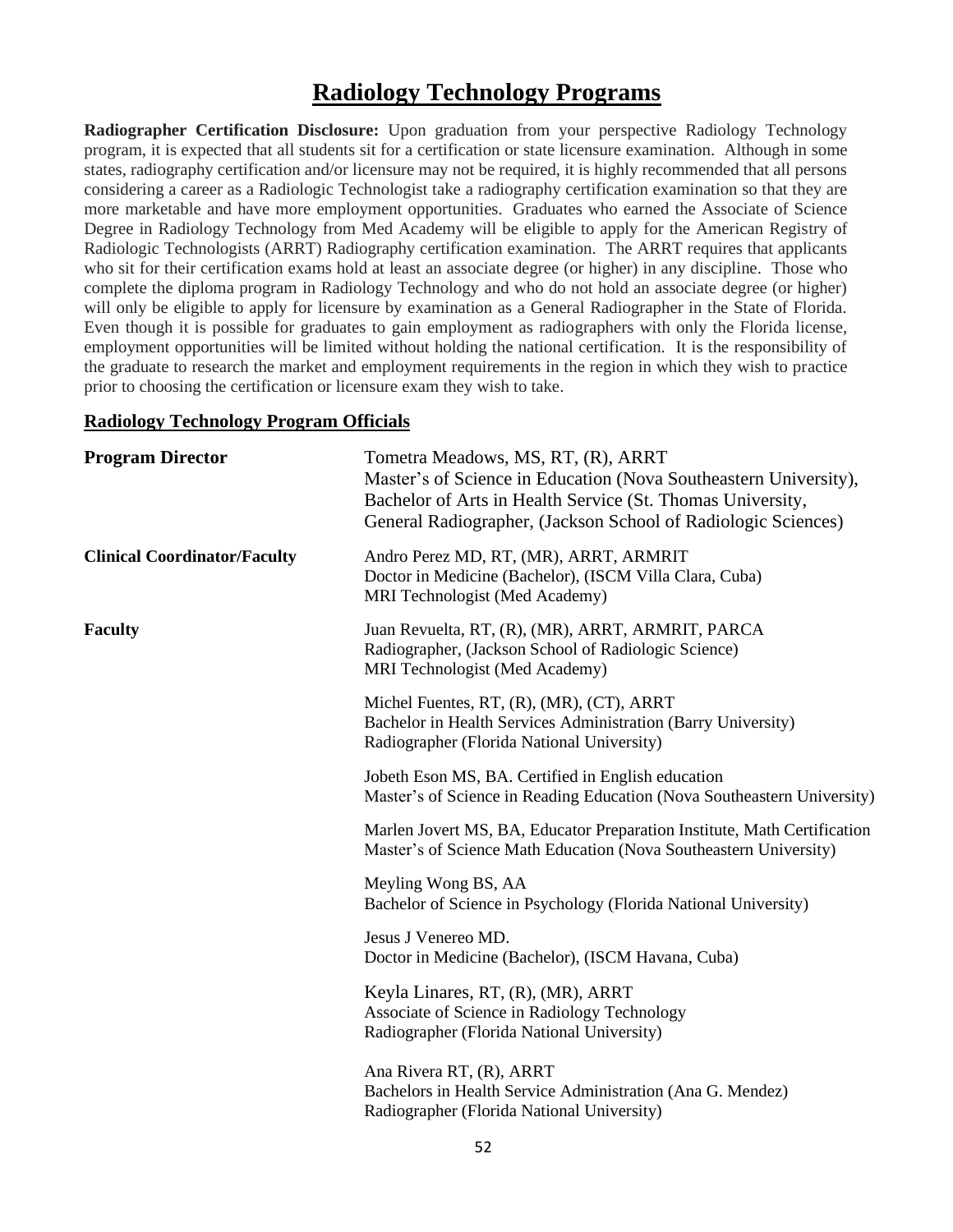## **Radiology Technology**

The Radiology Technology program offered by Med Academy is an 84 credits diploma program. It includes didactic classes and clinical training in the discipline of Radiology. This diploma program is intended for individuals who hold an associate's degree in any discipline or intend to only pursue state licensure that does not require applicants to have an associate's degree for examination eligibility.

#### **Program Mission & Goals**

The mission is to provide our students with the entry-level skills required for employment as Radiologic technologists. The program will achieve this by providing an enhanced curriculum that combines didactic studies and clinical externships at facilities that follow best practices in patient care professional ethics and follows the most current fundamental methodology of quality imaging. In addition, we will strive to meet or exceed institutional benchmarks by continuously reviewing strategic plans and student outcomes and modifying the program as necessary. The faculty and staff of our institution are committed to providing superior service and an exceptional learning environment that is necessary to achieve this mission.

The goal of this program is to provide quality education to a diverse student population that reaches beyond the classrooms. The foundation of our curriculum is based on the strong network of partnerships that we have with community hospitals, clinics, diagnostic centers, and various industry leaders in medical imaging technology.

#### **Program Objectives**

After completion of the Radiology Technology program, our graduates will have gained the entry-level skills required for employment as Radiographers, including the cognitive and psychomotor knowledge take and pass the American Registry of Radiologic Technologists (ARRT) examinations if they have an associate degree in any discipline, and/or the State of Florida Licensure examination as Certified General Radiographers. Upon program completion, graduates will also be able to:

- Demonstrate critical thinking and communication skills as responsible members of the health care team.
- Demonstrate ethical behaviors necessary for professional success
- Apply knowledge of anatomy and physiology, pathology, positioning, radiation safety, patient care, and image production.
- Determine imaging parameters to achieve optimum imaging.
- Evaluate images for appropriate positioning, anatomical presentation, and image quality.
- Recognize emergency patient conditions and initiate life-saving first aid and basic life-support procedures.
- Evaluate the performance of imaging systems, know the safe limits of equipment operation, and report malfunctions to the proper authority.
- Participate in quality assurance programs.
- Provide patient education related to radiographic procedures.

#### **Delivery Method**

The Radiology Technology program offered by Med Academy uses a hybrid method of education. The hybrid delivery method consists of traditional (onsite classes) and distance education (online) classes. 60% of the program is delivered via traditional education, and 40% of the program is delivered via distance education

#### **Didactic Classes (67 Credit Hours)**

Candidates must complete coursework addressing the topics listed in the America Registry of Radiologic Technologist (ARRT) Content Specifications for the Examination in Radiography. These topics may also be covered in curricula published by organizations such as the American Society of Radiologic Technologists (ASRT).

#### **Clinical Education (17 Credit Hours)**

As part of their educational program, candidates must demonstrate competence in the clinical activities identified in this document. Demonstration of clinical competence means that the program director or designee has observed the candidate performing the procedure and that the candidate performed the procedure independently, consistently, and effectively. The school uses the ASRT curricula, and the clinical competency requirements are those stated by the ARRT specifications.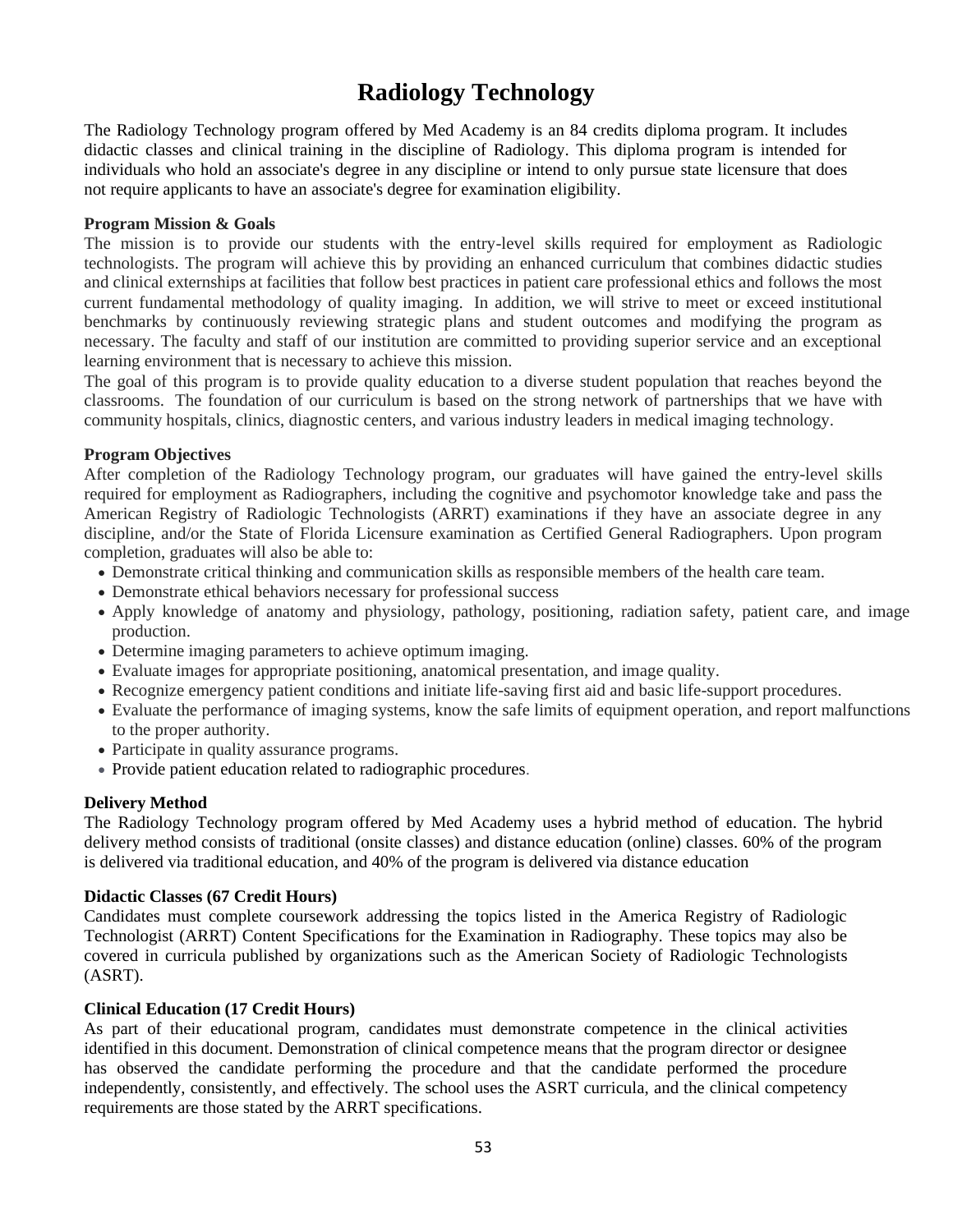#### **Program Outline**

| <b>Class Number</b>  | <b>Class Title</b>                                 | <b>Credit Hours</b> |
|----------------------|----------------------------------------------------|---------------------|
| HC <sub>101</sub>    | <b>Medical Terminology</b>                         | 3                   |
| HC102                | Introduction to Patient Care & Health Professions  | 6                   |
| HC103                | Medical Ethics, Law & Cultural Diversities         | 3                   |
| GCl <sub>04</sub>    | General Survey Human Anatomy & Physiology I        | 6                   |
| GC105                | General Survey Human Anatomy & Physiology II       | 6                   |
| <b>RAD101</b>        | Introduction to Imaging Sciences                   | 3                   |
| <b>RAD102</b>        | Radiation Physics and Radiobiology                 | 3                   |
| <b>RAD103</b>        | <b>Radiation Protection</b>                        | 6                   |
| <b>RAD201</b>        | Image Production and Evaluation                    | 6                   |
| RAD202               | Radiographic Procedures and Positioning I          | 6                   |
| RAD203               | <b>Clinical Orientation</b>                        |                     |
| <b>RAD204</b>        | Radiographic Procedures and Positioning II         | 6                   |
| RAD <sub>205</sub>   | Special Imaging Procedures and Advanced Modalities | 5                   |
| RAD <sub>206</sub> C | <b>Clinical Rotation I</b>                         | 8                   |
| <b>RAD207</b>        | <b>Equipment Operations and Quality Assurance</b>  | 4                   |
| <b>RAD208</b>        | <b>ARRT Registry Review</b>                        | 4                   |
| RAD <sub>209</sub> C | <b>Clinical Rotation II</b>                        | 8                   |
| Total                |                                                    | 84                  |

#### **Definitions:**

- The class numbers are made up of numbers and letters that represent the course title and sequence
- One quarter credit hour equals 10 clock hours of instructions, or 20 clock hours of Laboratory activities, or 30 clock hours of clinical externship.

#### **Tuition and Fees**

To provide a written summary of the total costs associated with program application and enrollment. This information will be made known to prospective and enrolled students by publication in the program informational brochure and Student Handbook.

The following list represents a summary of the cost associated with program application and enrollment:

| <b>Application Fee:</b>  | \$100.00, To be paid at Application                                                        |
|--------------------------|--------------------------------------------------------------------------------------------|
| Uniform:                 | $$50.00$ , per set                                                                         |
| Books & Supplies:        | \$100.00, The Language of Medicine, 12 Edition                                             |
|                          | \$100.00, Visible Body App                                                                 |
|                          | \$100.00, Introduction to Radiology and Imaging Sciences and Patient Care, $7th$ Edition   |
|                          | \$200.00, Principles of Radiographic Imaging, 5 <sup>th</sup> Edition                      |
|                          | \$75.00, Radiation Protection in Medical Radiography, 7 <sup>th</sup> Edition              |
|                          | \$175.00, Bontrager's Textbook of Radiographic Positioning and Related Anatomy, 9th        |
|                          | \$85.00, Mosby's Comprehensive Review of Radiography, 7 <sup>th</sup> Edition              |
|                          | \$75.00, Radiography Prep, 7 <sup>th</sup> Edition                                         |
|                          | \$115.00, Rad Review                                                                       |
|                          | \$300.00, Samsung Galaxy Tablet A 10.1"(Optional)                                          |
| Liability Insurance:     | \$250.00, Per year of coverage it must be paid prior to Clinical Education                 |
| <b>Clinical Supplies</b> | \$50.00, Dosimeter and Markers                                                             |
| Clinical Fee             | \$150.00. if required by the clinical site (fingerprint background check, Drug test, etc.) |
| Exit Fee:                | \$150.00. Expenses generated by exiting the program                                        |
| <b>Technical Fee:</b>    | \$150.00 per term for the use of the school management system program                      |

#### Program Tuition:

| <b>Cost per Credit</b> | <b>84 Credit Hours</b> |
|------------------------|------------------------|
| \$395.00               | \$33,180.00            |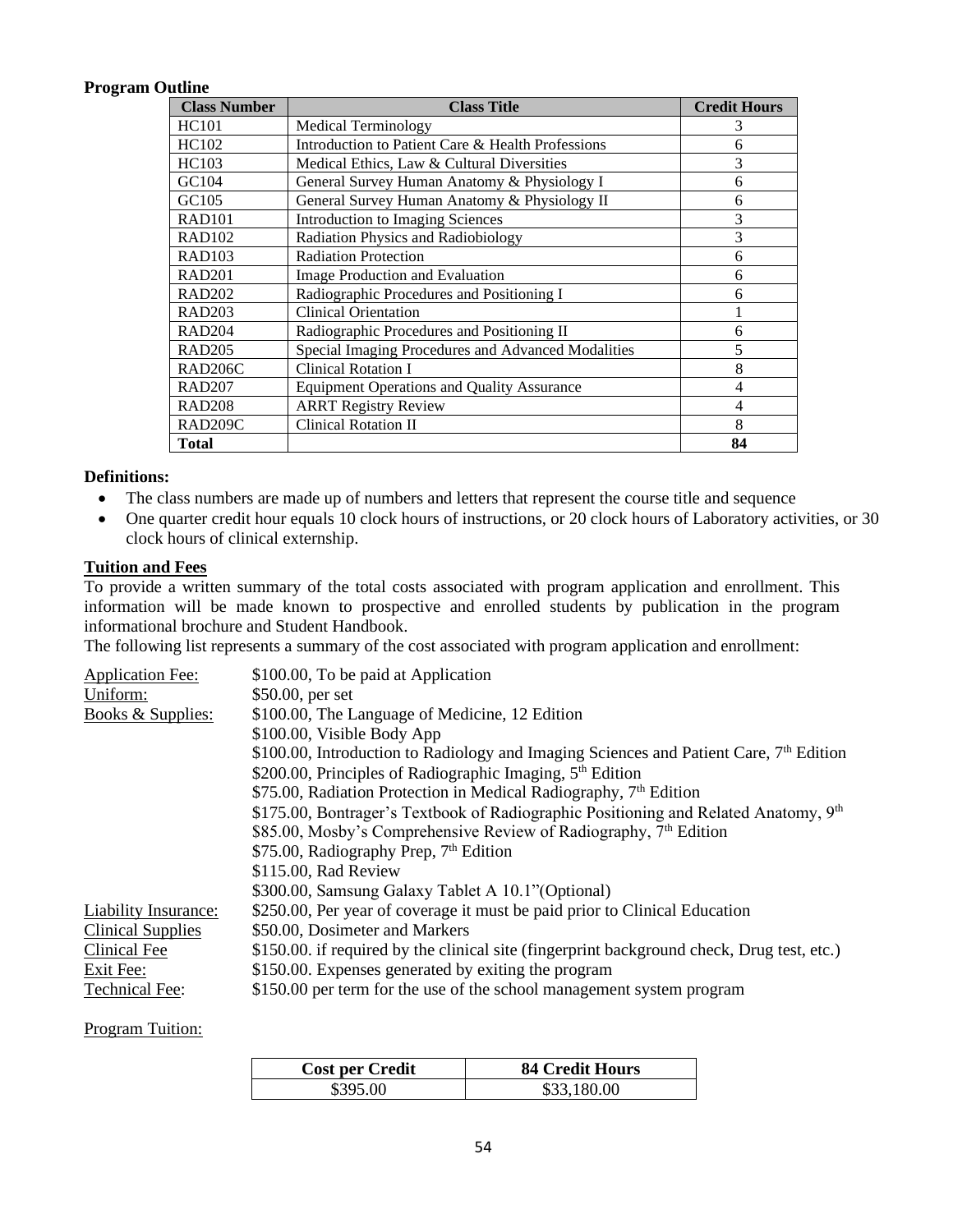#### **Program Curriculum**

#### **Course Name**: Medical Terminology **Course Abbreviation**: HC 101 **Credit Hours:** 3

**Description**: An introduction to the essential medical roots, prefixes and suffixes, commonly encountered medical abbreviations, and a survey of medical vocabulary is presented, including terms relative to anatomy, physiology, radiology, and pathology.

**Course Name**: Introduction to Patient Care & Health Professions

#### **Course Abbreviation**: HC 102

#### **Credit Hours:** 6

**Description**: This course introduces patient care, including an overview of body mechanics and patient transfer, medical and surgical asepsis, standard precautions, and oxygen administration. Also included is an instruction in Venipuncture and recording of patient vital signs with student competencies administered. Additional topics covered include patient care during emergencies, an overview of pharmacology, allergic reactions, and emergency equipment.

#### **Course Name**: Medical Ethics, Law & Cultural Diversities

**Course Abbreviation**: HC 103

#### **Credit Hours:** 3

**Description**: An overview of the concept of medical ethics in the healthcare environment is provided, including patient needs and rights, patient interactions, and protection. Medico-legal concepts are addressed relative to patient care and patient information. Also, the discussion of working with diverse populations will be discussed.

**Course Name**: General Survey of Human Anatomy & Physiology I

#### **Course Abbreviation**: GC 104

#### **Credit Hours:** 6

**Description**: This course covers the basics of human anatomy and physiology, including anatomical terminology, introduction to the structure and function of the body, mechanism of disease, basic biochemistry, cells and tissues, and an introduction to the integumentary, lymphatic/immune systems. Prepares non-science majors and alliedhealth profession students to take advanced anatomy and physiology courses.

#### **Course Name**: General Survey of Human Anatomy & Physiology II **Course Abbreviation**: GC 105

#### **Credit Hours:** 6

**Description**: This section of anatomy and physiology will focus on the fundamentals of the heart and circulatory system with a correlation of blood components and their necessity to human organisms. Following will be a general discussion of the lymphatic and the respiratory system and their integral role in homeostasis. Students will also be introduced to the process of input and output through the function of the digestive and urinary systems. We will also explore the role of the nervous system and the senses. Finally, this section will end with an evaluation of the reproductive system and growth and development.

#### **Course Name:** Introduction to Imaging Sciences

#### **Course Abbreviation:** RAD 101

#### **Credit hours:** 3

**Description:** This course includes an overview of diagnostic imaging, the roles of the various health care professionals, and the health care environment. A review of organizational structure, accrediting bodies, and regulatory agencies will also be reviewed. Also included will be an overview of professional organizations, credentialing, and education requirements.

**Course Name:** Radiation Physics and Biology **Course Abbreviation:** RAD 102 **Credit hours:** 3

**Description:** The content of this course establishes a basic knowledge of atomic structure and terminology. Also presented are the nature and characteristics of radiation, x-ray production, and the fundamentals of photon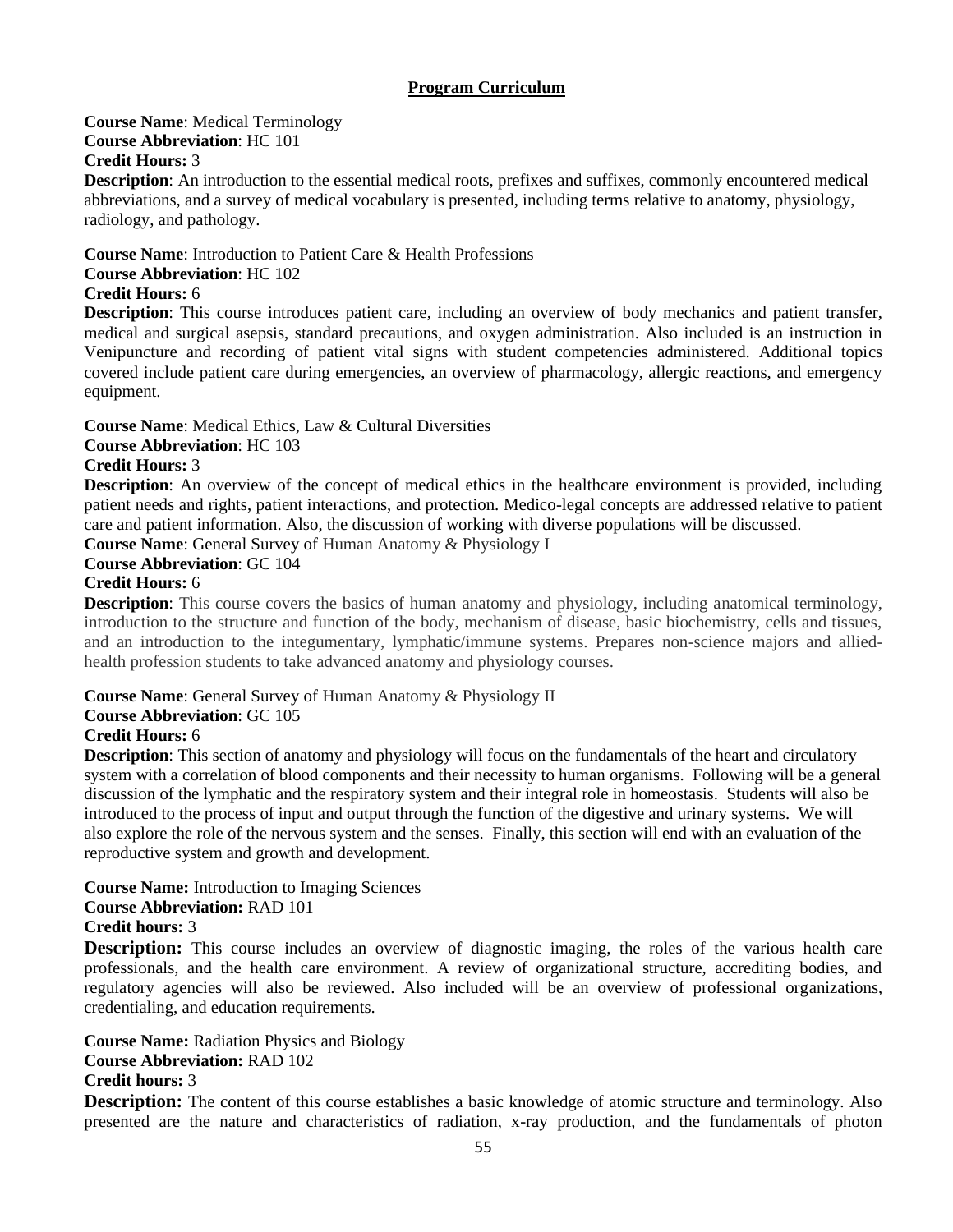interactions with matter. This course also provides an overview of the principles of the interaction of radiation with living systems. Radiation effects on molecules, cells, tissues, and the body as a whole are presented. Factors affecting biological response are offered, including acute and chronic effects of radiation.

#### **Course Name:** Radiation Protection **Course Abbreviation:** RAD 103 **Credit hours:** 6

**Description:** This course presents to learners an overview of the principles of radiation protection, including the responsibilities of the radiographer for patients, personnel, and the public. Radiation health and safety requirements of federal and state regulatory agencies, accreditation agencies, and health care organizations are incorporated.

**Course Name:** Image Production and Evaluation **Course Abbreviation:** RAD 201 **Credit hours:** 6

**Description:** Students will learn the technical factors that control and influence the image production process in diagnostic imaging in this course. Also discussed will be the various types of image receptors and imaging accessories that play a role in image production. This course will also cover the fundamentals of image evaluation, including spatial resolution, image distortion, brightness, and image contrast. Digital imaging acquisition and the display will also be covered.

**Course Name**: Radiographic Procedures & Positioning I and Lab **Course Abbreviation:** RAD 202

#### **Credit hours:** 6

**Description:** In this section of radiographic procedures and positioning, students will learn anatomy and physiology, general considerations, positioning techniques, and pathologic indications involving the chest, abdomen, upper extremity, including the shoulder girdle, and the lower extremity, including the pelvic girdle. Students will also learn general positioning considerations and radiographic terminology. Students will participate in corresponding laboratory practice for each section.

#### **Prerequisite: GC104; GC105**

**Course Name**: Clinical Orientation **Course Abbreviation:** RAD 203 **Credit hours:** 1

**Description:** This course prepares the student for the clinical environment by orientation to the clinical rotations. An overview of radiation safety and protection policies and procedures, patient privacy and confidentiality laws, professionalism, and a review of ethical and legal requirements will also be reviewed. Students will be provided the opportunity to submit the required documentation for clinical rotation clearance.

**Course Name**: Radiographic Procedures & Positioning II and Lab **Course Abbreviation:** RAD 204 **Credit hours:** 6

**Description:** In this section of radiographic procedures and positioning, students will learn anatomy and physiology, general considerations, positioning techniques, and pathologic indications involving the skull, spine, and fluoroscopic GI and GU procedures. Students will also learn general positioning considerations and radiographic terminology. Students will participate in corresponding laboratory practice for each section. **Prerequisite: GC104; GC105**

**Course Name**: Special Imaging Procedures and Advanced Modalities **Course Abbreviation:** RAD 205

#### **Credit hours:** 5

Students will be introduced to special imaging procedures and advanced modalities in this course, including mammography, CT, MRI, and interventional procedures.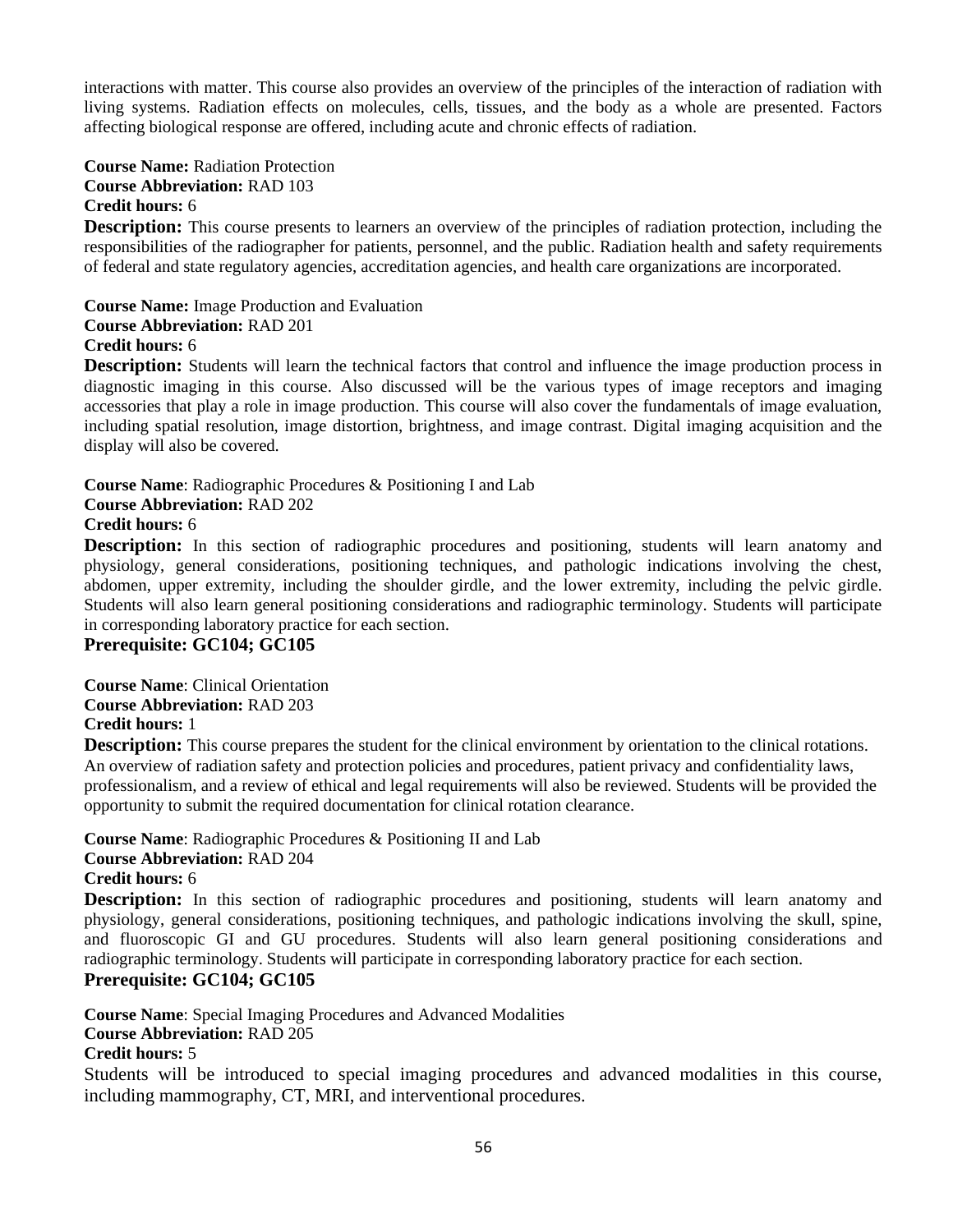#### **Course Name**: Clinical Rotation I **Course Abbreviation:** RAD 206C **Credit hours:** 8

**Description:** The clinical practice experience should be designed to develop, apply sequentially, critically analyze, integrate, synthesize and evaluate concepts and theories in the performance of radiologic procedures. Through structured, sequential, competency-based clinical assignments, concepts of team practice, patient-centered clinical practice, and professional development are discussed, examined, and evaluated.

Clinical practice experiences should be designed to provide patient care and assessment, competent performance of radiologic imaging, and total quality management. Levels of competency and outcomes measurement ensure the well-being of the patient before, during, and following the radiologic procedure

**Course Name**: Equipment Operations & Quality Assurance **Course Abbreviation:** RAD 207

#### **Credit hours:** 4

**Description:** This course will establish a knowledge base in radiographic, fluoroscopic, and mobile imaging equipment and design. Students will learn about the proper use of such equipment and the quality control measures used to ensure their operations' safety.

**Course Name**: ARRT Registry Review **Course Abbreviation:** RAD 208 **Credit hours:** 4

In this course, students will be presented with test-taking and study skills needed to successfully pass the ARRT certification examination in Radiology. Students will also be provided with access to an online registry review software that covers all of the content-specific sections of the certification examination. **Prerequisites: RAD101; RAD102; RAD103; RAD201; RAD202; RAD204; RAD205, RAD207**

**Course Name**: Clinical Rotation II **Course Abbreviation:** RAD 209C **Credit hours:** 8

**Description:** The clinical practice experience is designed to sequentially develop, apply,

critically analyze, integrate, synthesize and evaluate concepts and theories in the performance of radiologic procedures. Students will demonstrate and gain competence in the delivery of patient care and assessment, performance of radiologic imaging, and quality management. Clinical instructors and the clinical coordinator will assess levels of competency and outcomes measurement. Students will complete clinical competency assessments in the GI and GU systems' skull, spine, and fluoroscopic procedures. Students must also demonstrate competency in the operation of mobile and c-arm equipment.

**Prerequisites: RAD203; RAD206C**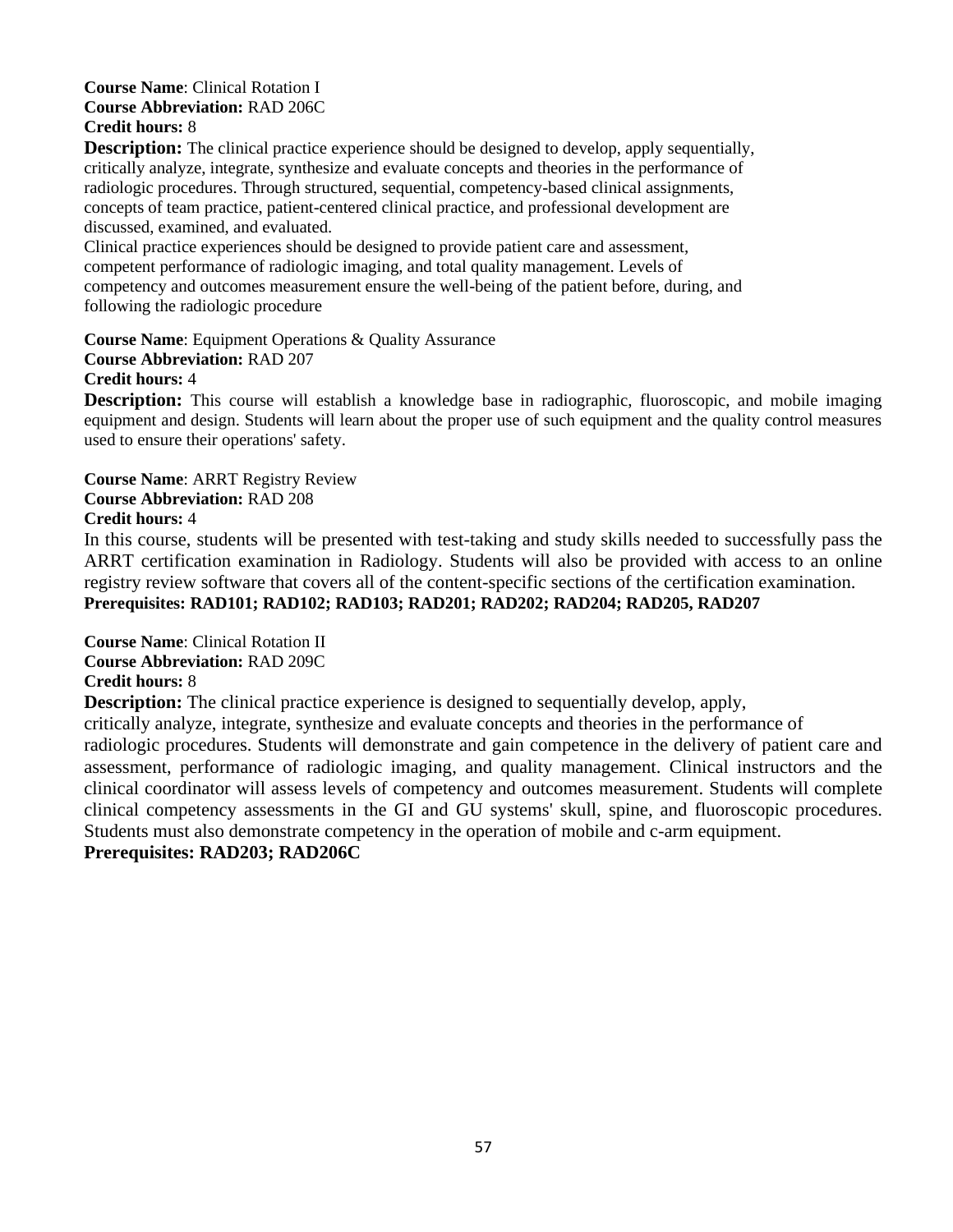## **Associate of Science in Radiology Technology**

The Associate of Science in Radiology Technology program offered by Med Academy is scheduled for 96 credits and includes didactic classes and clinical training in Radiology.

#### **Program Mission & Goals**

The mission is to provide our students with the entry-level skills required for employment as Radiologic technologists. The program will provide an enhanced curriculum that combines didactic studies and clinical externships at facilities that follow best practices in patient care, professional ethics, and the most current fundamental methodology of quality imaging. In addition, we will strive to meet or exceed institutional benchmarks by continuously reviewing strategic plans and student outcomes and modifying the program as necessary. The faculty and staff of our institution are committed to providing superior service and an exceptional learning environment that is necessary to achieve this mission.

This program aims to provide quality education to a diverse student population that reaches beyond the classrooms. The foundation of our curriculum is based on the strong network of partnerships that we have with community hospitals, clinics, diagnostic centers, and various industry leaders in medical imaging technology.

#### **Program Objectives**

After completion of the Associate of Science in Radiology Technology, our graduates will have gained the entry-level skills required for employment as Radiographers, including the cognitive and psychomotor knowledge take and pass the American Registry of Radiologic Technologists (ARRT) examinations and/or the State of Florida Licensure examination as Certified General Radiographers. Upon program completion, graduates will also be able to:

- Demonstrate critical thinking and communication skills as responsible members of the health care team.
- Demonstrate ethical behaviors necessary for professional success
- Apply knowledge of anatomy and physiology, pathology, positioning, radiation safety, patient care, and image production.
- Determine imaging parameters to achieve optimum imaging.
- Evaluate images for appropriate positioning, anatomical presentation, and image quality.
- Recognize emergency patient conditions and initiate life-saving first aid and basic life-support procedures.
- Evaluate the performance of imaging systems, know the safe limits of equipment operation, and report malfunctions to the proper authority.
- Participate in quality assurance programs.
- Provide patient education related to radiographic procedures.

#### **Delivery Method**

The Associate in Science in Radiology Technology diploma program offered by Med Academy uses a hybrid method of education. The hybrid delivery method consists of traditional (onsite classes) and distance education (online) classes. 60% of the program is delivered via traditional education, and 40% of the program is delivered via distance education

#### **Didactic Classes (79 Credit Hours)**

Candidates must successfully complete coursework addressing the topics listed in the America Registry of Radiologic Technologist (ARRT) Content Specifications for the Examination in Radiography. These topics may also be covered in curricula published by organizations such as the American Society of Radiologic Technologists (ASRT).

#### **Clinical Education (17 Credit Hours)**

As part of their educational program, candidates must demonstrate competence in the clinical activities identified in this document. Demonstration of clinical competence means that the program director or designee has observed the candidate performing the procedure and that the candidate performed the procedure independently, consistently, and effectively. The school uses the ASRT curricula, and the clinical competency requirements are those stated by the ARRT specifications.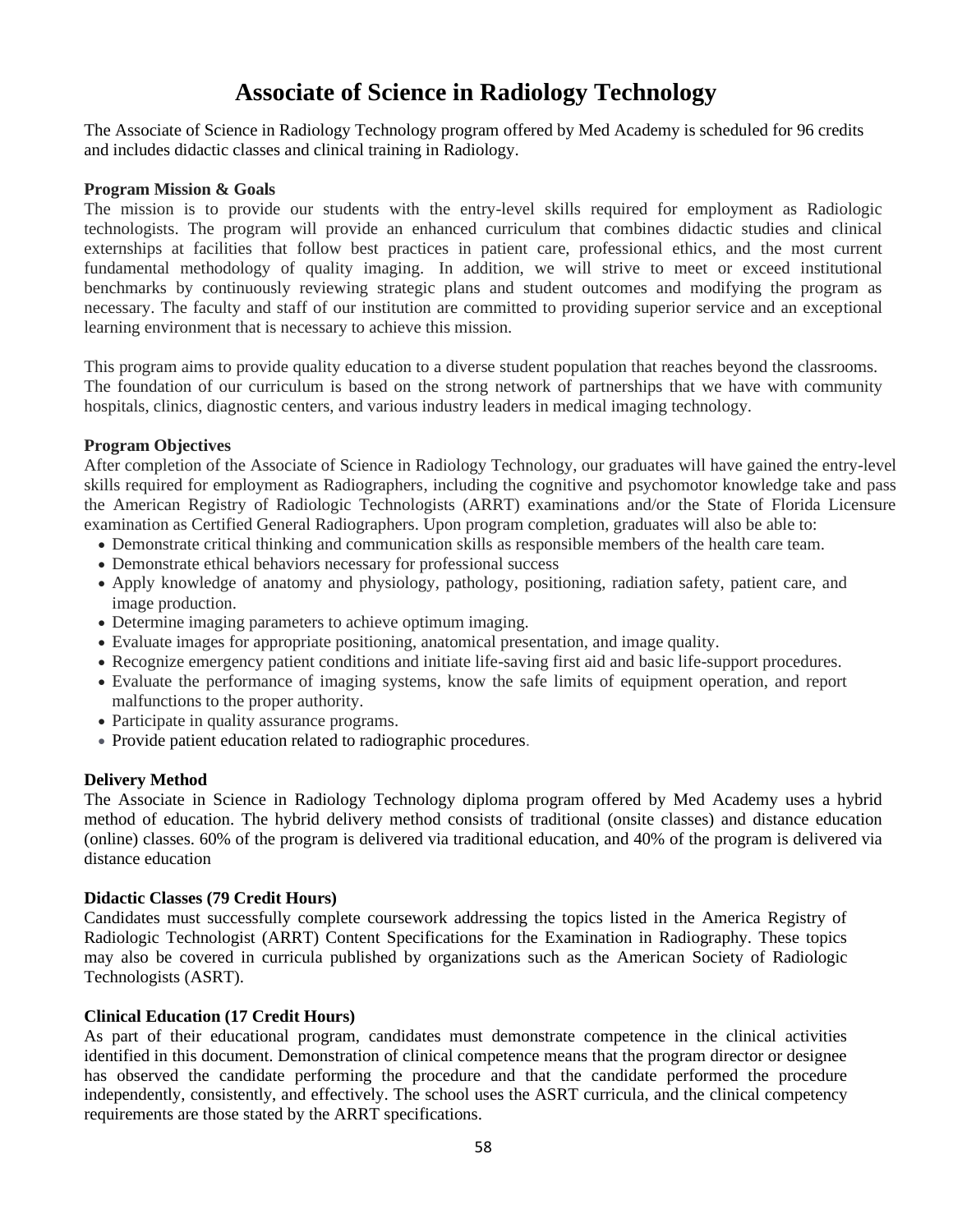#### **Program Outline**

| <b>Class Number</b>  | <b>Class Title</b>                                 | <b>Credit Hours</b> |
|----------------------|----------------------------------------------------|---------------------|
| <b>HC101</b>         | Medical Terminology                                | 3                   |
| HC102                | Introduction to Patient Care & Health Professions  | 6                   |
| HC103                | Medical Ethics, Law & Cultural Diversities         | 3                   |
| GC101                | Psychology                                         | 4                   |
| GC102                | College Algebra                                    | $\overline{4}$      |
| GC103                | <b>English Composition</b>                         | 4                   |
| GC104                | General Survey Human Anatomy & Physiology I        | 6                   |
| GC105                | General Survey Human Anatomy & Physiology II       | 6                   |
| <b>RAD101</b>        | <b>Introduction to Imaging Sciences</b>            | 3                   |
| <b>RAD102</b>        | Radiation Physics and Radiobiology                 | 3                   |
| <b>RAD103</b>        | <b>Radiation Protection</b>                        | 6                   |
| <b>RAD201</b>        | Image Production and Evaluation                    | 6                   |
| <b>RAD202</b>        | Radiographic Procedures and Positioning I          | 6                   |
| <b>RAD203</b>        | <b>Clinical Orientation</b>                        |                     |
| <b>RAD204</b>        | Radiographic Procedures and Positioning II         | 6                   |
| <b>RAD205</b>        | Special Imaging Procedures and Advanced Modalities | 5                   |
| RAD <sub>206</sub> C | <b>Clinical Rotation I</b>                         | 8                   |
| <b>RAD207</b>        | <b>Equipment Operations and Quality Assurance</b>  | 4                   |
| <b>RAD208</b>        | <b>ARRT Registry Review</b>                        | 4                   |
| RAD <sub>209</sub> C | <b>Clinical Rotation II</b>                        | 8                   |
| <b>Total</b>         |                                                    | 96                  |

#### **Definitions:**

- The class numbers are made up of numbers and letters that represent the course title and sequence
- One quarter credit hour equals 10 clock hours of instructions, or 20 clock hours of Laboratory activities, or 30 clock hours of clinical externship.

#### **Tuition and Fees**

To provide a written summary of the total costs associated with program application and enrollment. This information will be made known to prospective and enrolled students by publication in the program informational brochure and Student Handbook.

The following list represents a summary of the cost associated with program application and enrollment:

| <b>Application Fee:</b>      | \$100.00, To be paid at Application                                                        |
|------------------------------|--------------------------------------------------------------------------------------------|
| Uniform:                     | \$50.00 per set. An estimated two (2) sets for the entire program.                         |
| <b>Books &amp; Supplies:</b> | \$100.00, Psychology: An Introduction by Russell A. Dewey, PhD                             |
|                              | \$100.00, Signs of Life in the USA: Readings on Popular Culture for Writers. 8 Ed          |
|                              | \$100.00, Aufmann & Lockwood, Algebra: Beginning and Intermediate, 3rd Ed                  |
|                              | \$100.00, The Language of Medicine, 12 Edition                                             |
|                              | \$100.00, Visible Body App                                                                 |
|                              | \$100.00, Introduction to Radiology and Imaging Sciences and Patient Care, $7th$ Edition   |
|                              | \$200.00, Principles of Radiographic Imaging, 5 <sup>th</sup> Edition                      |
|                              | \$75.00, Radiation Protection in Medical Radiography, $7th$ Edition                        |
|                              | \$175.00, Bontrager's Textbook of Radiographic Positioning and Related Anatomy, 9th        |
|                              | \$85.00, Mosby's Comprehensive Review of Radiography, 7 <sup>th</sup> Edition              |
|                              | \$75.00, Radiography Prep, 7 <sup>th</sup> Edition                                         |
|                              | \$115.00, Rad Review                                                                       |
|                              | \$300.00, Samsung Galaxy Tablet A 10.1" (Optional)                                         |
| <b>Liability Insurance:</b>  | \$250.00, Per year of coverage it must be paid prior to Clinical Education                 |
| <b>Clinical Supplies</b>     | \$50.00, Dosimeter and Markers                                                             |
| Clinical Fee                 | \$150.00. if required by the clinical site (fingerprint background check, Drug test, etc.) |
| Exit Fee:                    | \$150.00. Expenses generated by exiting the program                                        |
| <b>Technical Fee:</b>        | \$150.00 per term for the use of the school management system program                      |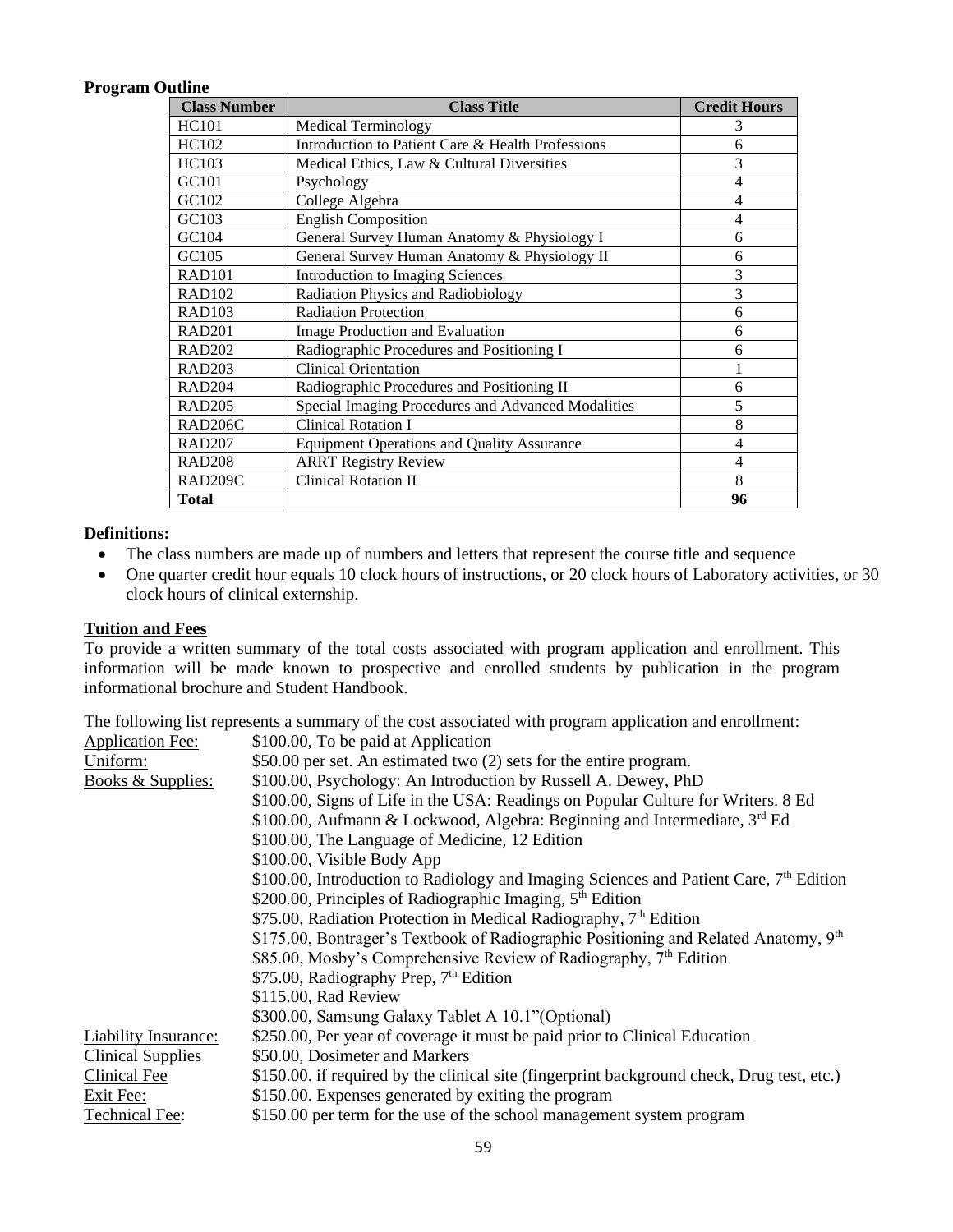| <b>Cost per Credit</b> | <b>96 Credit Hours</b> |
|------------------------|------------------------|
| \$395.00               | \$37,920.00            |

#### **Program Curriculum**

**Course Name**: Psychology **Course Abbreviation**: GC 101 **Credit Hours:** 4

**Description**: This course focuses on individual behavior and why individuals think, feel, and react to certain stimuli. Major emphases will be placed on research methods, stages in childhood and adolescence, how the brain works, altered states of consciousness, psychological testing, and psychological disorders. This is a college-prep course and requires advanced reading and critical thinking skills.

**Course Name**: College Algebra **Course Abbreviation**: GC 102 **Credit Hours:** 4

**Description**: Rational expressions, integer, rational exponents, quadratic formula, complex numbers, exponential and logarithmic functions, conic sections, trigonometry. In-depth study and applications of polynomial, rational, exponential, logarithmic functions, and systems of equations using matrices. Additional topics such as sequences, series, probability, and conics may be included. This course consists of a textbook chapter study, practices three quizzes, and a final exam. All graded work for this course will be done online using Populi.

**Course Name**: English Composition **Course Abbreviation**: GC 103 **Credit Hours:** 4

**Description**: This course helps students develop their writing skills by explaining and identifying the writing process steps. Seven writing types are examined: argumentative, compare/contrast, descriptive, narrative, persuasive, summary, and research. Students will write a minimum of 20 pages as a requirement for the course. The importance of both global and sentence-level revision is highlighted throughout the course. Students are encouraged to consider revising for content and organization and editing grammar, punctuation, and spelling. Students also learn effective and ethical research techniques, utilizing Modern Language Association (MLA) style.

#### **Course Name**: Medical Terminology

**Course Abbreviation**: HC 101

#### **Credit Hours:** 3

**Description**: An introduction to the essential medical roots, prefixes and suffixes, commonly encountered medical abbreviations, and a survey of medical vocabulary is presented, including terms relative to anatomy, physiology, radiology, and pathology.

**Course Name**: Introduction to Patient Care & Health Professions

#### **Course Abbreviation**: HC 102

**Credit Hours:** 6

**Description**: This course introduces patient care, including an overview of body mechanics and patient transfer, medical and surgical asepsis, standard precautions, and oxygen administration. Also included is an instruction in Venipuncture and recording of patient vital signs with student competencies administered. Additional topics covered include patient care during emergencies, an overview of pharmacology, allergic reactions, and emergency equipment.

**Course Name**: Medical Ethics, Law & Cultural Diversities

**Course Abbreviation**: HC 103

#### **Credit Hours:** 3

**Description**: An overview of the concept of medical ethics in the healthcare environment is provided, including patient needs and rights, patient interactions, and protection. Medico-legal concepts are addressed relative to patient care and patient information. Also, the discussion of working with diverse populations will be discussed.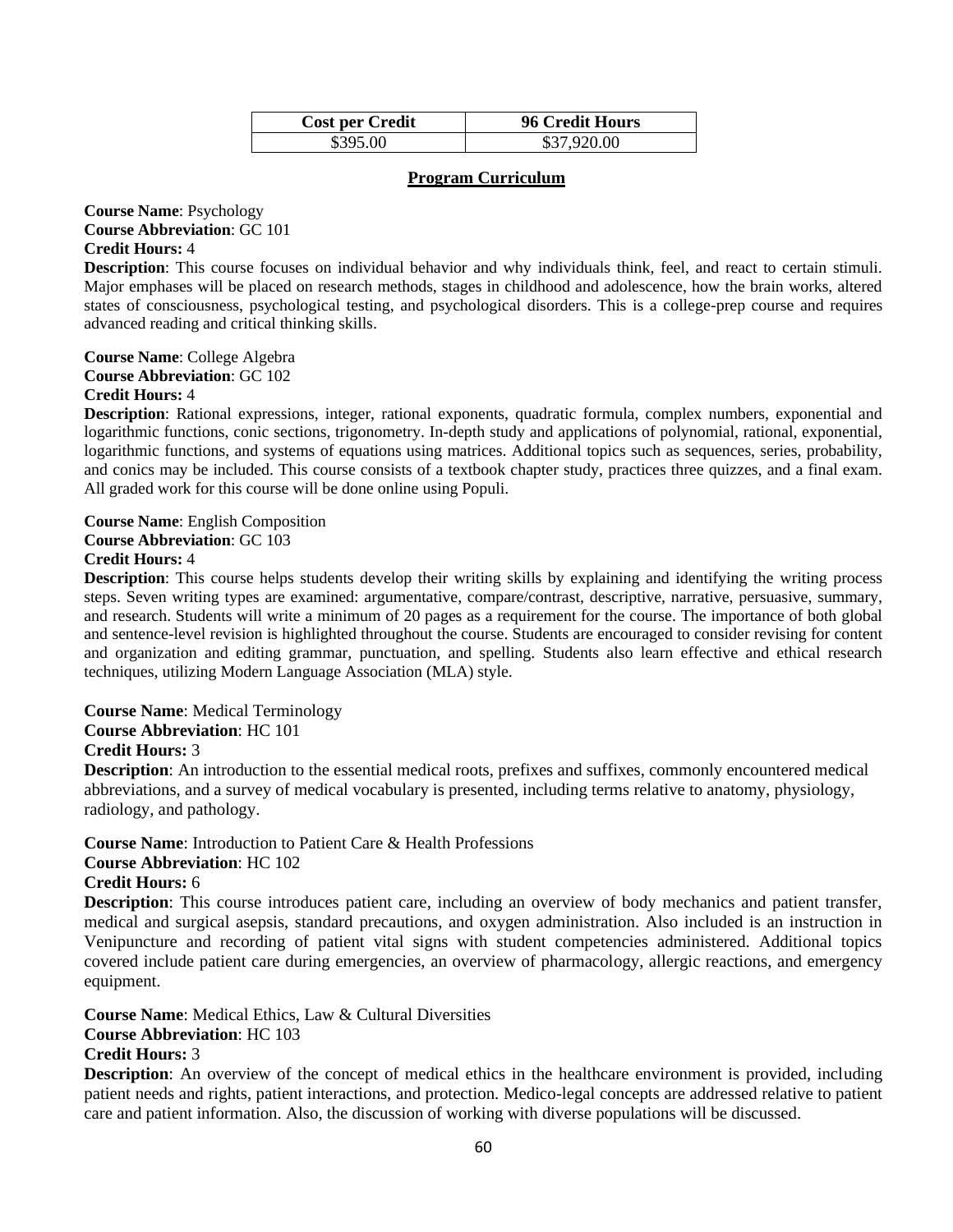#### **Course Name**: General Survey of Human Anatomy & Physiology I **Course Abbreviation**: GC 104 **Credit Hours:** 6

**Description**: This course covers the basics of human anatomy and physiology, including anatomical terminology, introduction to the structure and function of the body, mechanism of disease, basic biochemistry, cells and tissues, and an introduction to the integumentary, lymphatic/immune systems. Prepares non-science majors and alliedhealth profession students to take advanced anatomy and physiology courses.

#### **Course Name**: General Survey of Human Anatomy & Physiology II

#### **Course Abbreviation**: GC 105

#### **Credit Hours:** 6

**Description**: This section of anatomy and physiology will focus on the fundamentals of the heart and circulatory system with a correlation of blood components and their necessity to human organisms. Following will be a general discussion of the lymphatic and the respiratory system and their integral role in homeostasis. Students will also be introduced to the process of input and output through the function of the digestive and urinary systems. We will also explore the role of the nervous system and the senses. Finally, this section will end with an evaluation of the reproductive system and growth and development.

**Course Name:** Introduction to Imaging Sciences

#### **Course Abbreviation:** RAD 101

#### **Credit hours:** 3

**Description:** This course includes an overview of diagnostic imaging, the roles of the various health care professionals, and the health care environment. A review of organizational structure, accrediting bodies, and regulatory agencies will also be reviewed. Also included will be an overview of professional organizations, credentialing, and education requirements.

**Course Name:** Radiation Physics and Biology **Course Abbreviation:** RAD 102 **Credit hours:** 3

**Description:** The content of this course establishes a basic knowledge of atomic structure and terminology. Also presented are the nature and characteristics of radiation, x-ray production, and the fundamentals of photon interactions with matter. This course also provides an overview of the principles of the interaction of radiation with living systems. Radiation effects on molecules, cells, tissues, and the body as a whole are presented. Factors affecting biological response are offered, including acute and chronic effects of radiation.

**Course Name:** Radiation Protection **Course Abbreviation:** RAD 103 **Credit hours:** 6

**Description:** This course presents to learners an overview of the principles of radiation protection, including the responsibilities of the radiographer for patients, personnel, and the public. Radiation health and safety requirements of federal and state regulatory agencies, accreditation agencies, and health care organizations are incorporated.

**Course Name:** Image Production and Evaluation **Course Abbreviation:** RAD 201 **Credit hours:** 6

**Description:** Students will learn the technical factors that control and influence the image production process in diagnostic imaging in this course. Also discussed will be the various types of image receptors and imaging accessories that play a role in image production. This course will also cover the fundamentals of image evaluation, including spatial resolution, image distortion, brightness, and image contrast. Digital imaging acquisition and the display will also be covered.

**Course Name**: Radiographic Procedures & Positioning I and Lab **Course Abbreviation:** RAD 202 **Credit hours:** 6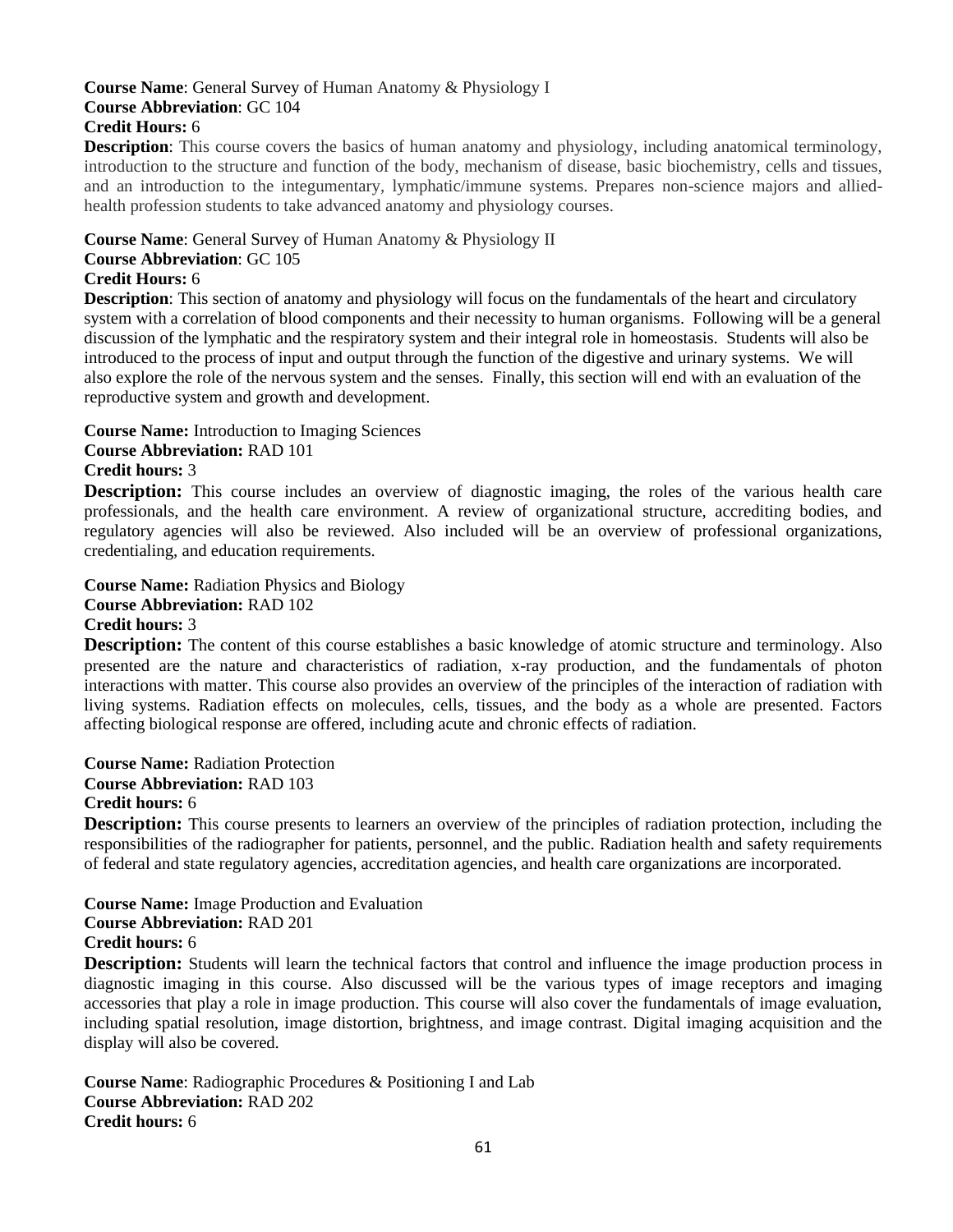**Description:** In this section of radiographic procedures and positioning, students will learn anatomy and physiology, general considerations, positioning techniques, and pathologic indications involving the chest, abdomen, upper extremity, including the shoulder girdle, and the lower extremity, including the pelvic girdle. Students will also learn general positioning considerations and radiographic terminology. Students will participate in corresponding laboratory practice for each section.

#### **Prerequisite: GC104; GC105**

**Course Name**: Clinical Orientation **Course Abbreviation:** RAD 203 **Credit hours:** 1

**Description:** This course prepares the student for the clinical environment by orientation to the clinical rotations. An overview of radiation safety and protection policies and procedures, patient privacy and confidentiality laws, professionalism, and a review of ethical and legal requirements will also be reviewed. Students will be provided the opportunity to submit the required documentation for clinical rotation clearance.

**Course Name**: Radiographic Procedures & Positioning II and Lab **Course Abbreviation:** RAD 204 **Credit hours:** 6

**Description:** In this section of radiographic procedures and positioning, students will learn anatomy and physiology, general considerations, positioning techniques, and pathologic indications involving the skull, spine, and fluoroscopic GI and GU procedures. Students will also learn general positioning considerations and radiographic terminology. Students will participate in corresponding laboratory practice for each section.

#### **Prerequisite: GC104; GC105**

**Course Name**: Special Imaging Procedures and Advanced Modalities

**Course Abbreviation:** RAD 205

**Credit hours:** 5

Students will be introduced to special imaging procedures and advanced modalities in this course, including mammography, CT, MRI, and interventional procedures.

**Course Name**: Clinical Rotation I **Course Abbreviation:** RAD 206C **Credit hours:** 8

**Description:** The clinical practice experience should be designed to develop, apply sequentially, critically analyze, integrate, synthesize and evaluate concepts and theories in the performance of radiologic procedures. Through structured, sequential, competency-based clinical assignments, concepts of team practice, patient-centered clinical practice, and professional development are discussed, examined, and evaluated.

Clinical practice experiences should be designed to provide patient care and assessment, competent performance of radiologic imaging, and total quality management. Levels of competency and outcomes measurement ensure the well-being of the patient before, during, and following the radiologic procedure

**Course Name**: Equipment Operations & Quality Assurance

**Course Abbreviation:** RAD 207

#### **Credit hours:** 4

**Description:** This course will establish a knowledge base in radiographic, fluoroscopic, and mobile imaging equipment and design. Students will learn about the proper use of such equipment and the quality control measures used to ensure their operations' safety.

**Course Name**: ARRT Registry Review **Course Abbreviation:** RAD 208 **Credit hours:** 4